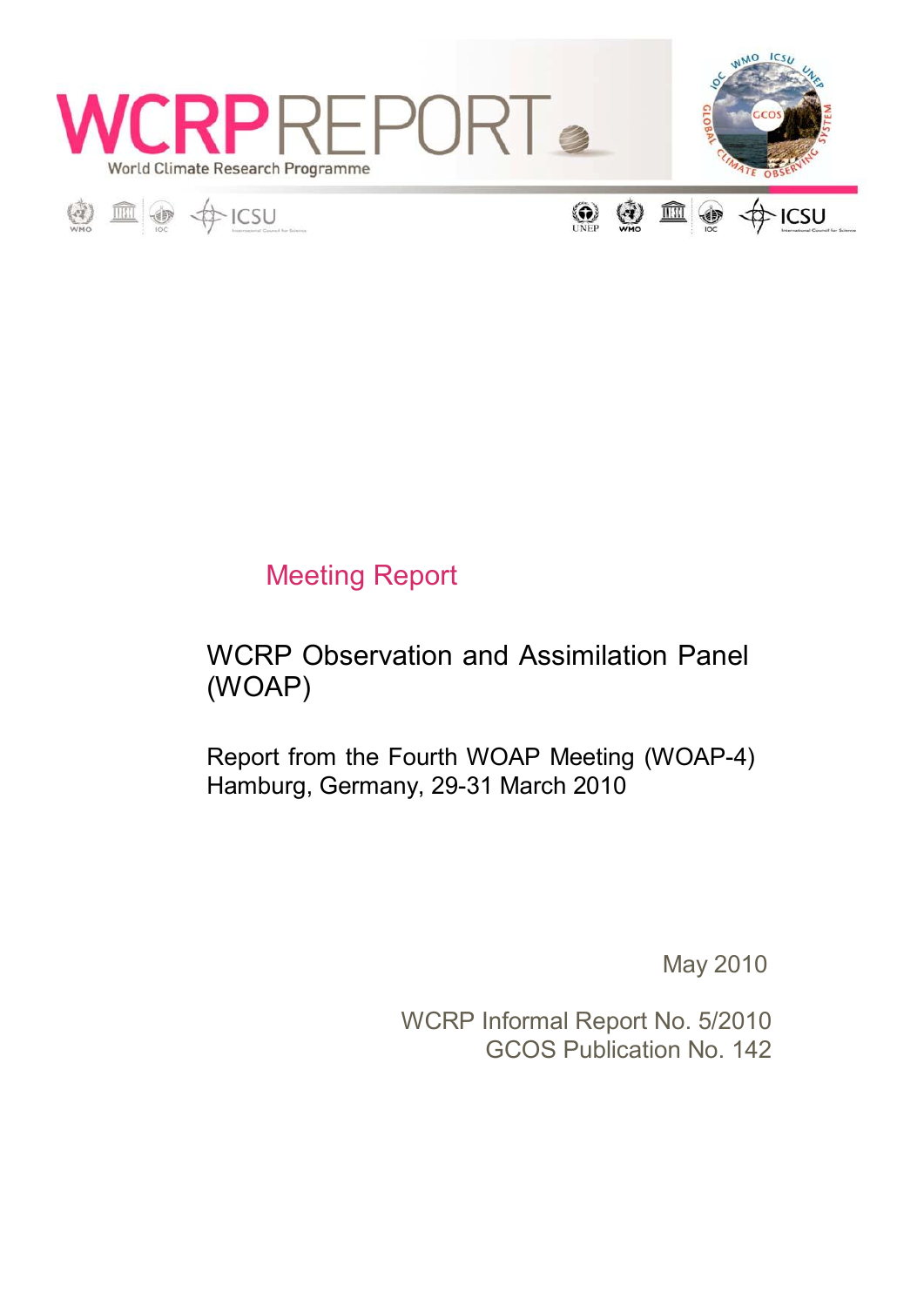### **WCRP OBSERVATION AND ASSIMILATION PANEL**

#### **Report from WOAP-IV KlimaCampus, University of Hamburg Hamburg, Germany 2931 March 2010**

#### **SUMMARY OF MAJOR ISSUES**

This was a good meeting with a wide ranging full discussion of a number of observationallyrelated issues and with a number of actions proposed.

Progress achieved during the last two years in relation to observations was reviewed and the following issues were addressed:

- · GRUAN and interactions between GCOS and WCRP activities;
- · Flux tower measurement exploitation and interactions with IGBP;
- · Observations from space, including NPOESS developments, and interaction with CEOS;
- Reprocessing issues, including SCOPE-CM and discussion of a possible major reprocessing workshop;
- Interactions between GCOS and WCRP:
- Participation in GEOSS;
- · The actions arising from JSC 31; and GCOS SC XVII.
- · Assess the activities and results of the Task Group on Data Management and the Joint Working Group on Observational Data Sets for Reanalysis
- · Datasets for evaluating models and other uses
- · Discuss participation in the WCRP Open Science Conference in October 2011
- · Consider datasets for evaluating models and the CMIP5;
- · Discuss organization of the next international reanalysis conference; and
- · Review the transition of WCRP projects and datasets beyond 2013.

#### **SUMMARY OF ISSUES AND RECOMMENDATIONS**

#### *Issue – data activities*

There is a need for datasets for evaluation of CMIP-5 and other model data. Concern was expressed about the JPL activity because there is no assessment of the datasets. A workshop was suggested where groups could come with an assessment of their own data as well as of that of other groups.

WOAP should help make observations as available and useable as possible. Observations are inherently more difficult to use than climate model output generated by CMIP. However, WOAP can help by providing encouragement and possibly a framework whereby the observations and climate modeling communities would interact to identify observation data sets useful in model evaluation, establishing guidelines for metadata that will facilitate search and discovery and formats and metadata that will facilitate analysis; and developing a strategy for making multiple datasets developed for model evaluation accessible in a way that parallels the CMIP model output archive.

A related issue is meta-data consistency across weather and climate communities. CMIP and CEOP have provided frameworks for access to model and observational datasets, including meta-data standards. The WMO has developed standards for meta-data for meteorological purposes which may not be fully aligned with those of CMIP.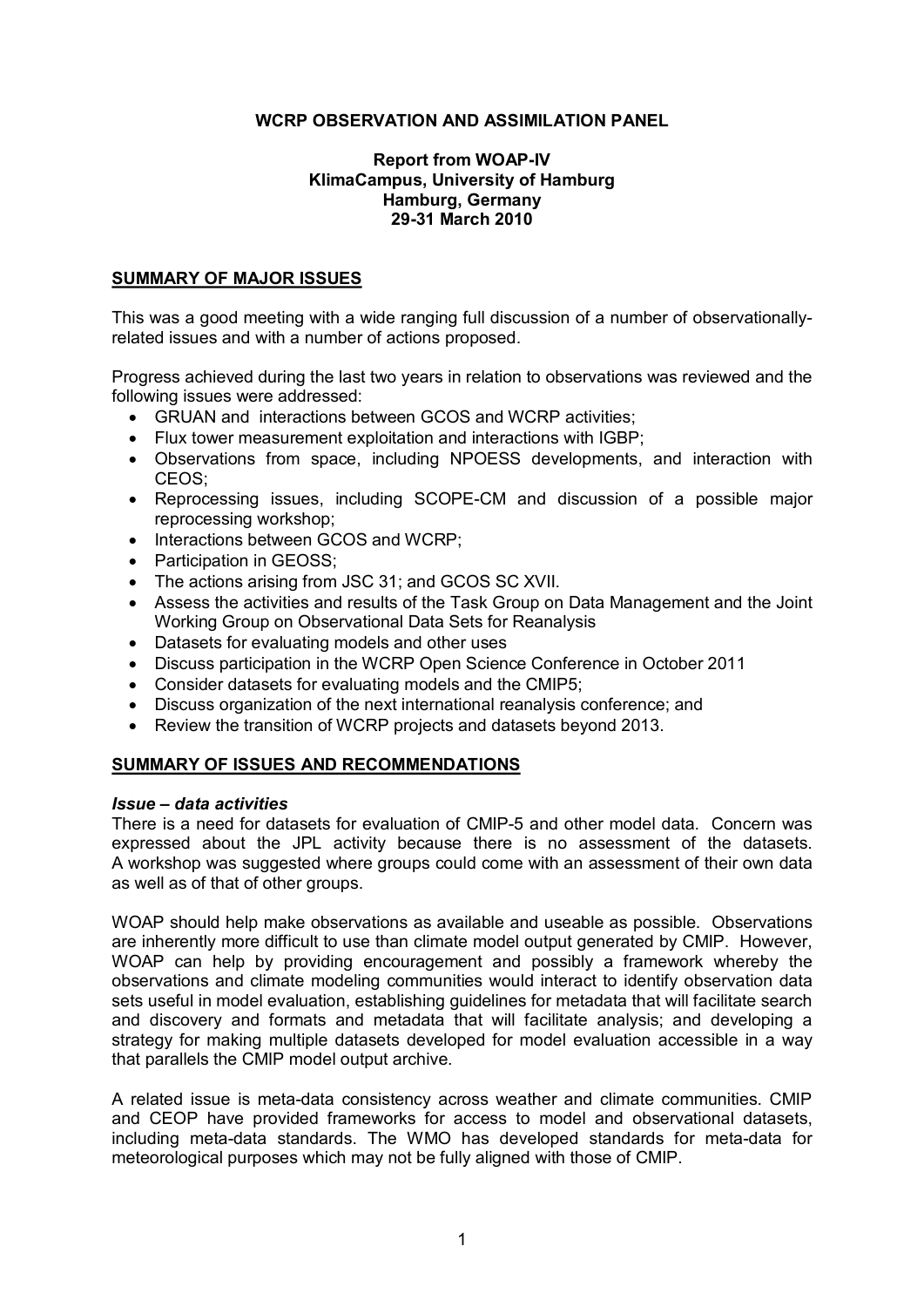### *Actions*

- A proposal was made to draft two-page descriptions of products to be generated. Such descriptions would constitute the first bit of information needed to look at products and how they are documented. Although such 2-pagers are not really meant for scientists, they could still be a huge service to users.
- · PCMDI is requested to liaise with the appropriate task group of WMO to optimize the treatment of meta-data for weather and climate model output.

### *Issue – Rigorous error analysis, documentation, product intercomparisons*

The optimal use of satellite and in situ data depends upon a robust characterization of the data. Product documentation must include a complete discussion of uncertainties and biases. Intercomparisons of similar products are essential for determining and documenting advantages and disadvantages of each. More generally, while the community must continue to work to reduce uncertainties, it is appropriate to place more emphasis on the quantification of uncertainties. This is especially important for observed datasets, where structural errors are not always recognized.

### *Action*

- · WOAP encourages all groups to ensure that all model and observed datasets have their associated uncertainties quantified, with recognition of possible structural uncertainties.
- The JSC should encourage all WCRP programs to promote inter-comparison activities for groups that commit to continuing support for key climate datasets. Existing intercomparison activities, such as the GEWEX cloud climatology workshops and the CliC sea ice concentration product intercomparison, are examples of current efforts in this area. Support for such activities will most likely come from agencies that support reprocessing, e.g., NOAA, ESA, NASA, and JAXA.
- · WOAP could help the science community and space agencies design the appropriate framework needed to maximize the value of satellite data for climate research, and to better interpret observations in a modeling context. In particular, WOAP should consider providing guidance to data providers on:

− *Observational Priorities* of the WCRP research community, highlighting the critical ECVs needed to support climate modeling, their value, the current status of CDRs, and any associated issues, with a focus on satellite missions.

− *Requirements for Data Exploitation Tools*, including a review of software and toolboxes, and what is needed to make full use of the data (e.g., web-based visualization and exploration tools such as Live Access data server, web mapping technology).

− *Best Practices* for "iterative reprocessing" of CDRs with particular focus on error budget analysis and traceability (e.g., instrumental error, structural error) including propagation of uncertainty along the processing chain.

− *Data Stewardship Guidelines*, including guidance on formats, naming convention (along the lines of CMIP5), meta-data, and data policies needed to maximize access to data and associated algorithms.

− *Data Assessment Guidelines*, with a focus on practical procedures needed to inter compare different data sets, quantify their quality, strengths, weaknesses, validation data and limitations.

Such guidance from WOAP would be essential for helping steer funding towards the creation of the elements of an international climate *framework*, aiming to build long-term consistent climate data records with sufficient accuracy.

### *Issue – Recognition of WCRP and GCOS datasets and their assessment*

The WCRP has always recognized the need for global datasets, and those activities became a major output of GEWEX leading to accessible and well-used datasets. GCOS has promoted of intercomparisons between products to identify the sources of the differences between products and hence to reduce biases in all the products. The OOPC-AOPC working group on SST and sea ice was effective in promoting more consistency in global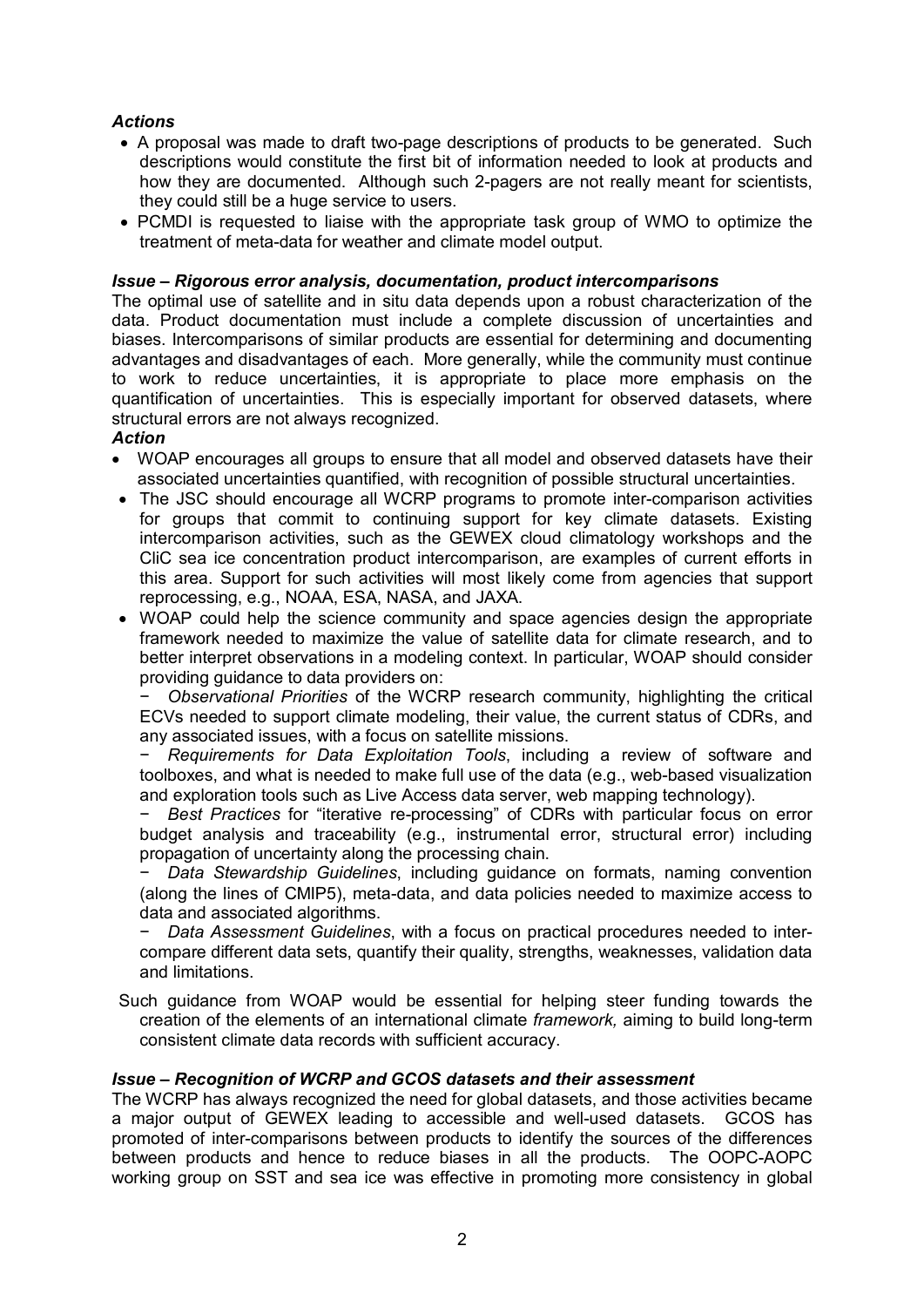SST products but similar success has not been achieved with sea ice, where there continue to be at least 8 independent products. Over the last decade, several groups have developed global dataset with slightly different approaches, which allows more rigorous estimates of the uncertainties and leads to continuing efforts to reduce the biases and random errors in the datasets. These advantages are realized only if there are the significant will and resources to establish the required international coordination and assessment of the results.

### *Actions*

- · The GEWEX and SPARC SSGs should continue to encourage the production of their key datasets, and their improvement, especially from ISCCP and GPCP, to serve the wide community of established users.
- · WOAP should promote assessment activities involving all groups that prepare similar long-term datasets of ECVs and related variables.
- · Other datasets under CLIVAR and CliC, such as SST, ocean heat content, sea level, sea ice, and so on, should also be considered.

### *Issues – Reprocessing and continuity of satellite data*

WMO Integrated Global Observing System (WIGOS) is the WMO initiative to develop a more holistic approach to integrating WMO observing systems. The Global Space-Based Inter-Calibration System (GSICS) program has developed a number of calibration methods for satellite imagers and sounders. For climatological applications, inter-satellite calibration is critical. However, with some exceptions, GSICS calibration methods are not finding their way into reprocessing projects. All space agencies should develop plans to regularly reprocess data as new calibration and product generation methods become available, if these are not already in place. With SCOPE-CM, which promotes inter-comparison of global climate datasets of ECVs and related variables derived from satellite data through post processing of the calibrated data produced under the GSICS process, and with ESA's new Climate Change Initiative (CCI), which aims to generate datasets of key ECVs and related variables derived from satellite data, there is a need for more comprehensive assessments. *Action*

- · It was noted that WCRP must become involved in pilot projects of WIGOS to increase their chance of succeeding.
- · WOAP should ensure that the research community is involved with international assessments of global datasets. The SCOPE-CM provides a model of the process for international assessment, and it could be expanded to involve operational and research agencies as well as the research community.
- · Agencies should support reprocessing of satellite data and their assessment. A letter to CEOS and CGMS could acknowledge participation in the GSICS project, and suggest continued cooperation programs in such as SCOPE-CM. SCOPE-CM could be expanded to include terrestrial or oceanic ECVs if agencies offer support.

### *Issue –* **Workshops to promote assessment of reprocessed datasets**

There was discussion of the merit of one or more WCRP workshops to assess reprocessed variables. One possibility is a large workshop that covers everything from energy and water variables (such as in GRP) to sea ice, snow cover (CliC), ozone, stratospheric water vapour, and temperature (SPARC), SST, ocean heat content, sea level, surface wind, relative humidity (CLIVAR), and so on. However there may be more merit in having a series of workshops to bring together inter-related variables but not all at once.

A key goal is a comprehensive assessment that better establishes uncertainties and error bars, what aspects are reliable, and what are not, and an informed commentary on the datasets. While part of such workshops may be a beauty contest and it may be possible to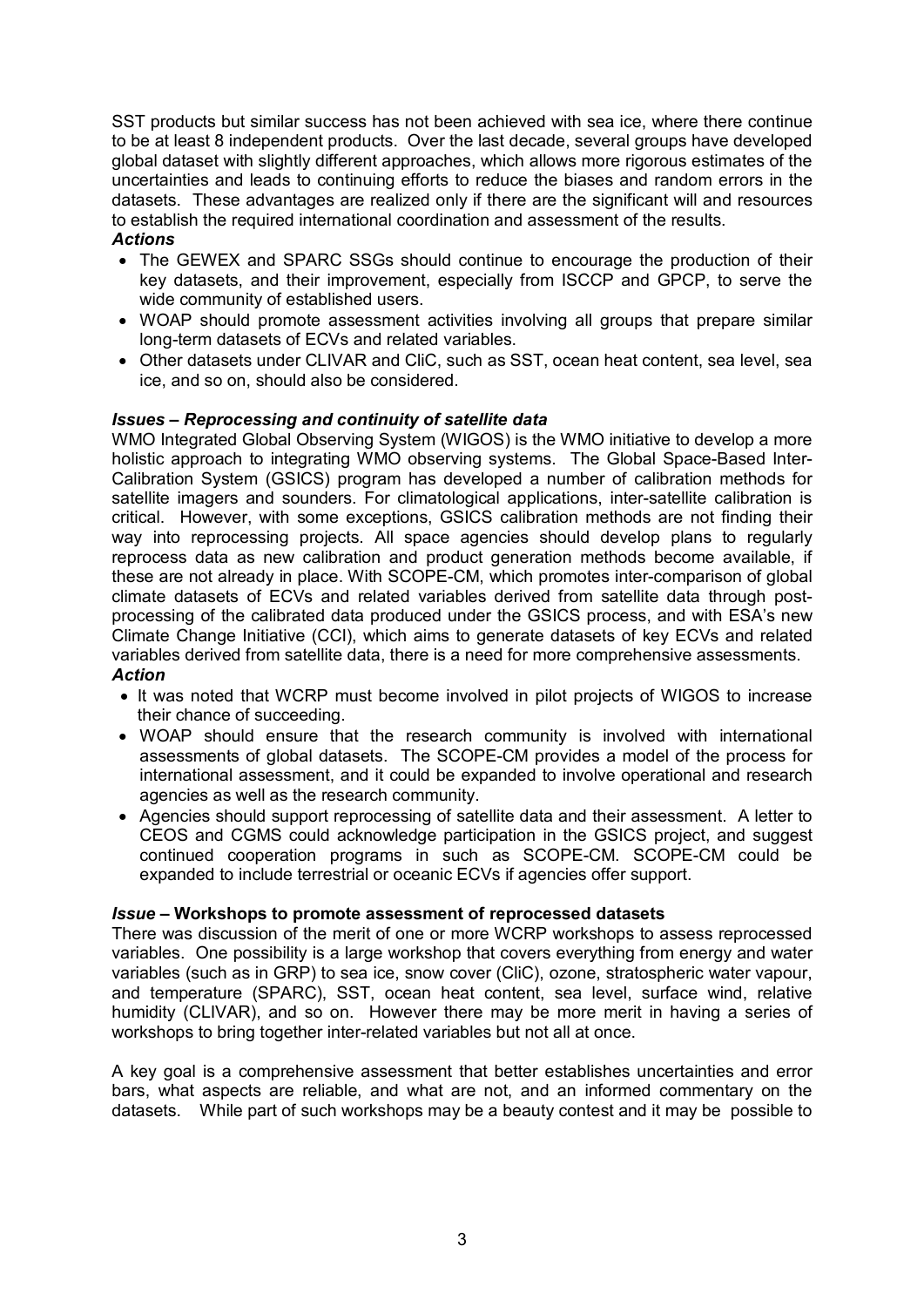choose a best product, this is unlikely, and more likely is that differences in choices will reveal different ways of proceeding. Once some level of maturity is established for a dataset, a doi**<sup>1</sup>** should be sought for datasets.

### *Action*

- · WOAP supports holding one or more workshops, perhaps led by GRP and ESA, to bring different teams together to assess algorithms and products
- · Shortly after the WOAP meeting, ESA has indicated that it is willing to host such a workshop, and GRP is interested as well. Sponsorship is desirable from space agencies, in particular. Many participants at such workshops may be funded to attend through their team membership in producing a particular variable.

### *Issue – Future arrangements for the coordination of surface flux activities in WCRP*

The terms of the members of the WCRP Working Group on Surface Fluxes have expired, and it is appropriate to consider the best organisational arrangement for the coordination of surface flux activities, bearing in mind the work in other WCRP programs. *Actions*

- · The CLIVAR SSG is requested to develop a strategy for coordinating current activities on surface fluxes across GCOS and WCRP projects and for ensuring that significant gaps are addressed.
- · WOAP should consider focusing one proposed dataset assessment workshop on global surface fluxes, including physical and biogeochemical properties.

### *Issue – WCRP data management*

Legacy datasets of WCRP need to be discoverable and recognised as WCRP contributions to international climate research. It is important for WCRP to have clear guidelines on data management practices.

### *Actions*

- · WCRP project offices should ensure that appropriate global datasets are registered in WIGOS and in the WCRP catalogue, in addition to meeting the basic requirements for data access and quality.
- WOAP accepts the offer by the CLIVAR IPO to update the web-based catalogue of WCRP datasets in consultation with projects. This should be posted on the WOAP web pages.
- · The WOAP Task Group is asked to develop guidelines for data management practices across WCRP; this task should be completed over the next six months.
- · A new chair of the Task Group is required as soon as possible.

### *Reanalysis*

### *Issue – Joint Reanalysis Data Working Group*

The working group should go forward with plans to develop a catalogue of input data for reanalysis. This should include information and references related to dataset versions and quality where possible, and should include datasets related to ocean, land and cryosphere as well as atmosphere (supporting disciplinary and integrated reanalyses).

*Actions*: Russell Vose (Chair of the Joint working group) will begin developing and implementing plans for the reanalysis data catalogue.

### *Issue – 4th International Reanalysis Conference*

The recent release of several new data products has provided the impetus to begin planning for the fourth conference. Mike Bosilovich was asked, and agreed, to be the program chair.

**<sup>1</sup>** *doi is short for "digital object identifier". One is assigned to all published papers nowadays.*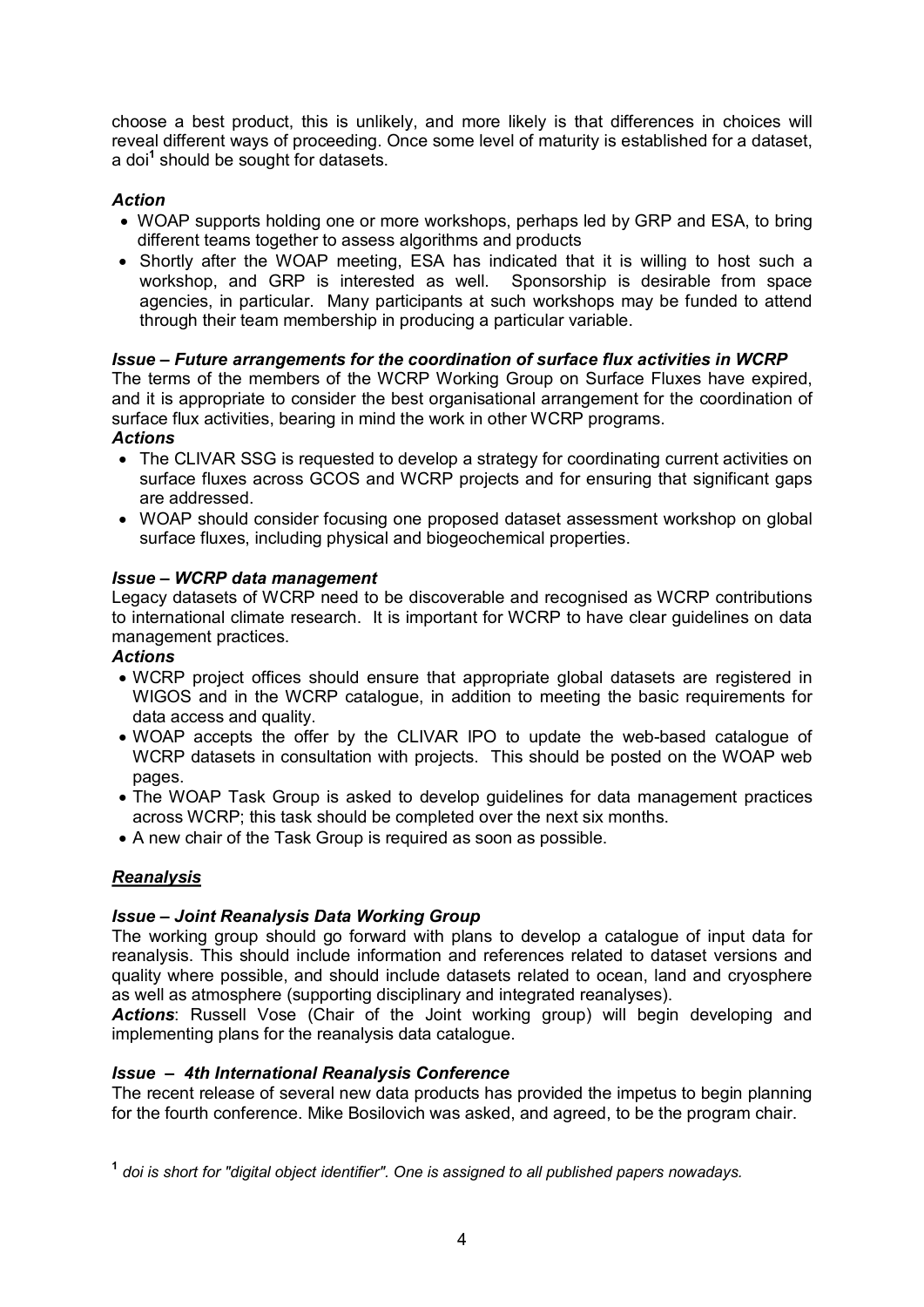This was originally envisaged for fall 2011, but to avoid overlap with the Open Science conference, the planned timing is being moved to April 2012. The proposed location is the Washington DC area, in close proximity to the resources of two of the latest reanalyses (CFSR and MERRA), and the United States is due in the venue rotation. The scope of the conference will include ocean, land, cryosphere and atmosphere reanalyses. Detlef Stammer, Russ Vose and Adrian Simmons have agreed to participate in the Program Committee. Members representing NCEP, ECMWF, ESRL, JMA, Land, Ice, Climate Variability, Data Assimilation, WCRP and likely WGNE are still being identified.

*Actions***:** Identify the Program Committee and Local Organizing Committee chair and begin planning, including garnering resources (Mike Bosilovich)

### *Issue – Atmospheric Reanalysis Proliferation*

Given that four global atmospheric reanalyses have been released in the last year, as well as the planning for several regional reanalyses, the apparent proliferation of reanalysis data may cause problems with the user community. The multitude of reanalysis data sets is a result of diverse community needs. The community needs to be informed to be able to take advantage of these diverse data. It was noted that reanalysis should be a continuous, ongoing activity and is vital for climate services in multiple ways.

### *Actions*

- · It may facilitate comparisons to make the data available to PCMDI, and contribute to testing of present day climate models. The GMAO is planning making MERRA available through the Earth System Grid (ESG).
- · Discussions following WOAP4 (Gil Compo, Dick Dee and Mike Bosilovich) concluded that a Wikipedia type server for reanalysis comparisons and verification would be a good place for centers to share their knowledge that could also be used by individual investigators. Gil Compo has taken the initial implementation on.
- · There is the need for funding for assessments to be adequate, and this should be a priority with program managers.
- · Coordination and staggering of reanalyses remains a desirable goal. More sustained ongoing efforts are highly desirable, and should be part of climate services.

### *Issue – WCRP Reanalysis Pamphlet*

WCRP should produce a reanalysis information pamphlet. This would cover basic information on each of the many available reanalyses in one place, including pointer to more information and likely the data itself. There will also be a www page also sponsored by WCRP.

#### *Actions*:

Mike Bosilovich will develop the first draft of a questionnaire for reanalysis developers. This will be refined and Ghassem Asrar will identify support personnel to develop the pamphlet and www page.

### *Observations*

### *Issues –Gaps in, and sustainability of, spacebased observations*

There is a critical need for microwave SST data and better coverage by scatterometers. There is uncertainty in the future of climate-quality passive microwave and scatterometer instruments. There is also going to be a gap in limb sounding, which provides high vertical resolution profiles.

#### *Action*

· WOAP should consider sending a letter to CEOS and CGMS on behalf of WCRP and GCOS. However, because these issues are already considered in the 2010 GCOS Implementation Plan (IP-10), and given that CEOS is preparing a response to the IP, such a letter should carefully endorse and reinforce the GCOS plan, and the needs of the scientific community from the standpoint of the WCRP. It would be good to have an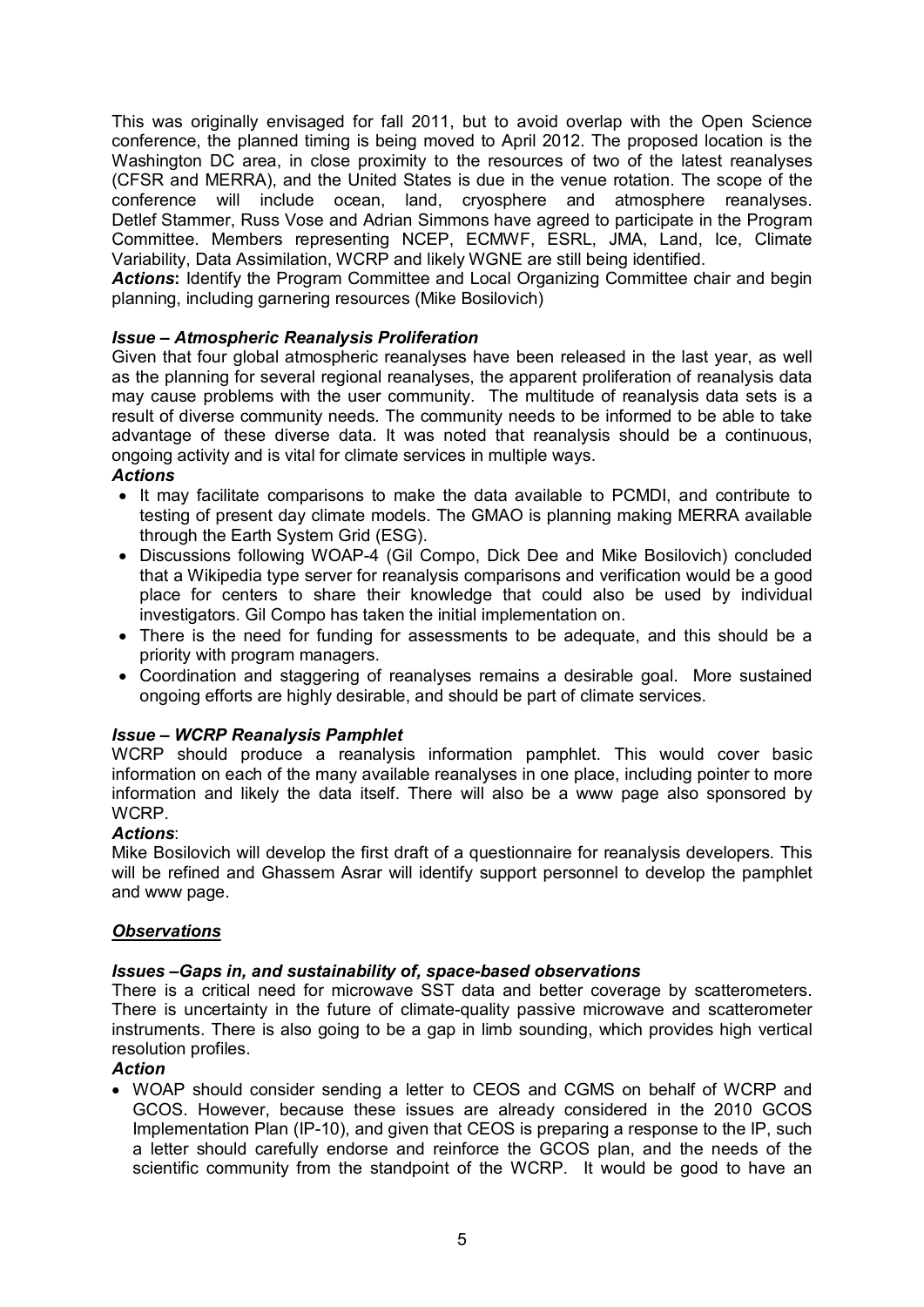exhaustive list of all gaps and indicate the criticality of each gap (e.g., consequences for science if the gap is not properly addressed in a timely manner).

The lifetime of current instruments (TMI and AMSR-E) should be estimated. If AMSR-E (Aqua) will continue to be operated after GCOM-W1/AMSR-2 launches, data continuity will be achieved and intercalibration between the two sensors will be possible. CEOS could be asked for their assessment of the likelihood of a gap in microwave SST coverage and their strategy for mitigating such a gap. The letter should also cover reprocessing issues (see below). Both CEOS and CGMS should be commended on their recent efforts to bring more attention to climate activities, and encourage more joint efforts.

### *Issue – Global reference sites*

For the world oceans, there is a program supporting monitoring at about 150 sites and the OceanSITES program is a global reference network. Twenty sites are designated as airsea flux reference sites, while others focus on biogeochemistry, geophysics and ocean transports. Over the land, many global networks, such as FluxNet and GSN, have been developed to support research and monitoring for specific purposes. There are a smaller number of global reference networks (such as CEOP, GRUAN, ARM, ICOS, BSRN) established for multi-variable observations. There are policy and scientific reasons for such reference sites to be collocated wherever feasible.

### *Action*

· TOPC is asked to lead a dialogue with the relevant networks (including CEOP, GRUAN and ICOS) to develop a strategy to optimize and justify the distribution of multi-variable reference sites.

### *Issue – Improved measurement of solid precipitation*

A significant fraction of regional precipitation falls as snow. New satellite missions are being developed to measure solid precipitation but the problem is far from solved.

### *Action*

· CliC is asked to continue its dialogue with CIMO and other relevant groups to ensure that appropriate activities are being undertaken to improve the measurement of solid precipitation for research and monitoring purposes.

### *Issue – TOA radiation budget*

The TOA radiation budget has not been adequate to provide physically reasonable imbalances without ad hoc adjustments.

### *Actions*

- · GEWEX is requested to investigate the feasibility of improving the accuracy of the TOA radiation budget, and whether adequate steps are being taken to address this issue.
- · If such an improvement is feasible, then the JSC and GSC should encourage the relevant agencies to take the required actions

### *Issue – Co-ordination of ship-based observations should be enhanced*

GO-SHIP is trying to facilitate the co-ordination of hydrographic section occupations to ensure resources are well spent. A more general effort for other types of shipboard measurements would also be valuable. A model for ensuring data quality in the absence of shipboard experts has been established and real-time data availability is encouraged. Although data management responsibility is likely to remain with national operators, a central access point to research vessel underway data should be established and the potential for comparison with model output, for example from SURFA, should be explored.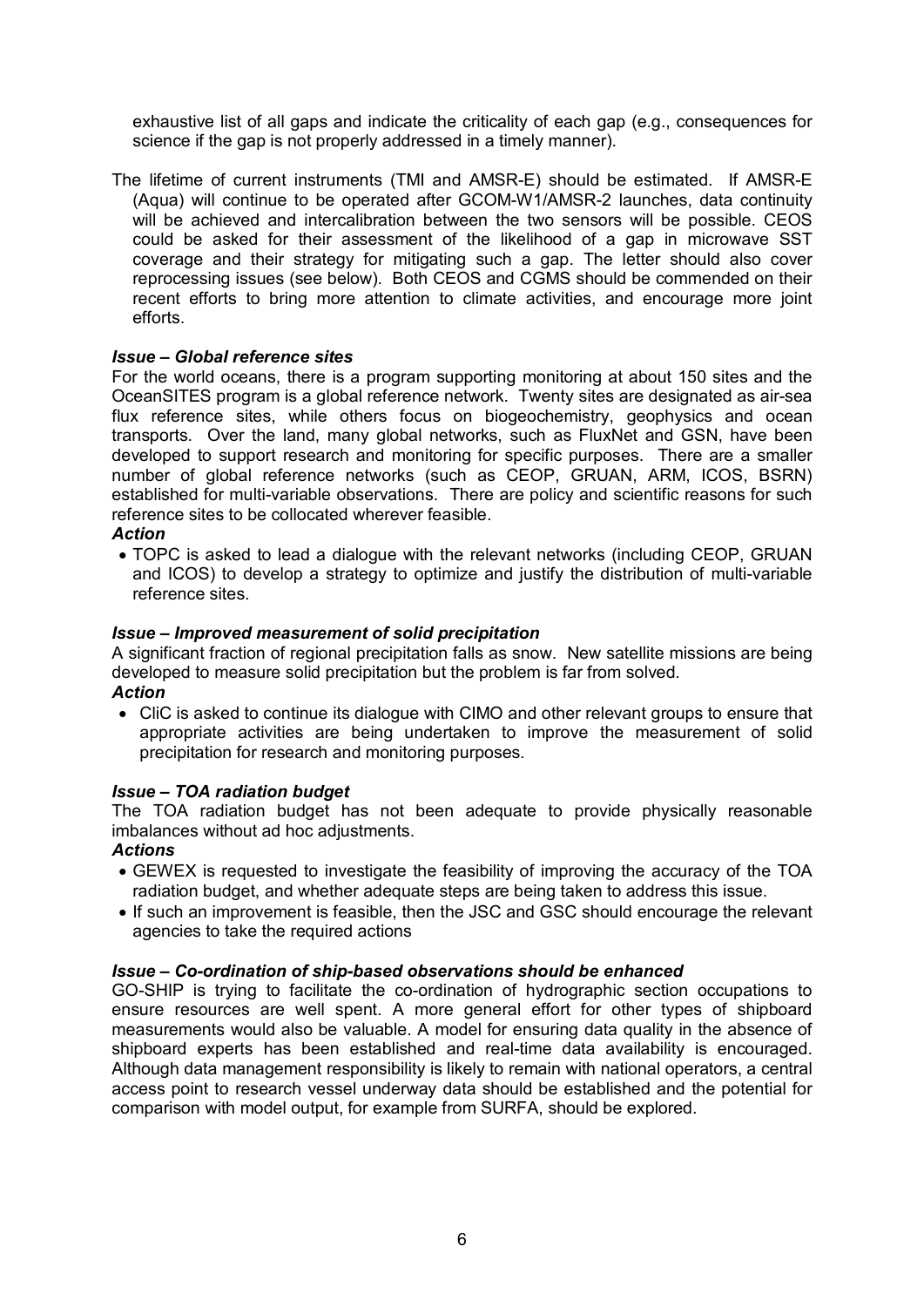### *Action*

· WOAP requests that the OOPC, in consultation with the AOPC as appropriate, considers the co-ordination of shipboard underway measurements at OOPC-15 including presentation from existing national programs. WOAP could also write a WCRP Newsletter article on the issue.

### *Other items*

#### *Issue – New chair for WOAP*

There is a need for a new chair of WOAP as Trenberth had taken on chairmanship of the GEWEX SSG, and suggestion for appointment of a vice chair.

#### *Actions*

· Mike Manton has agreed to take on the chair and it is suggested that a vice chair should be appointed. There is a need for improved support for WOAP from JPS, such as a designated contact to help with matters arising.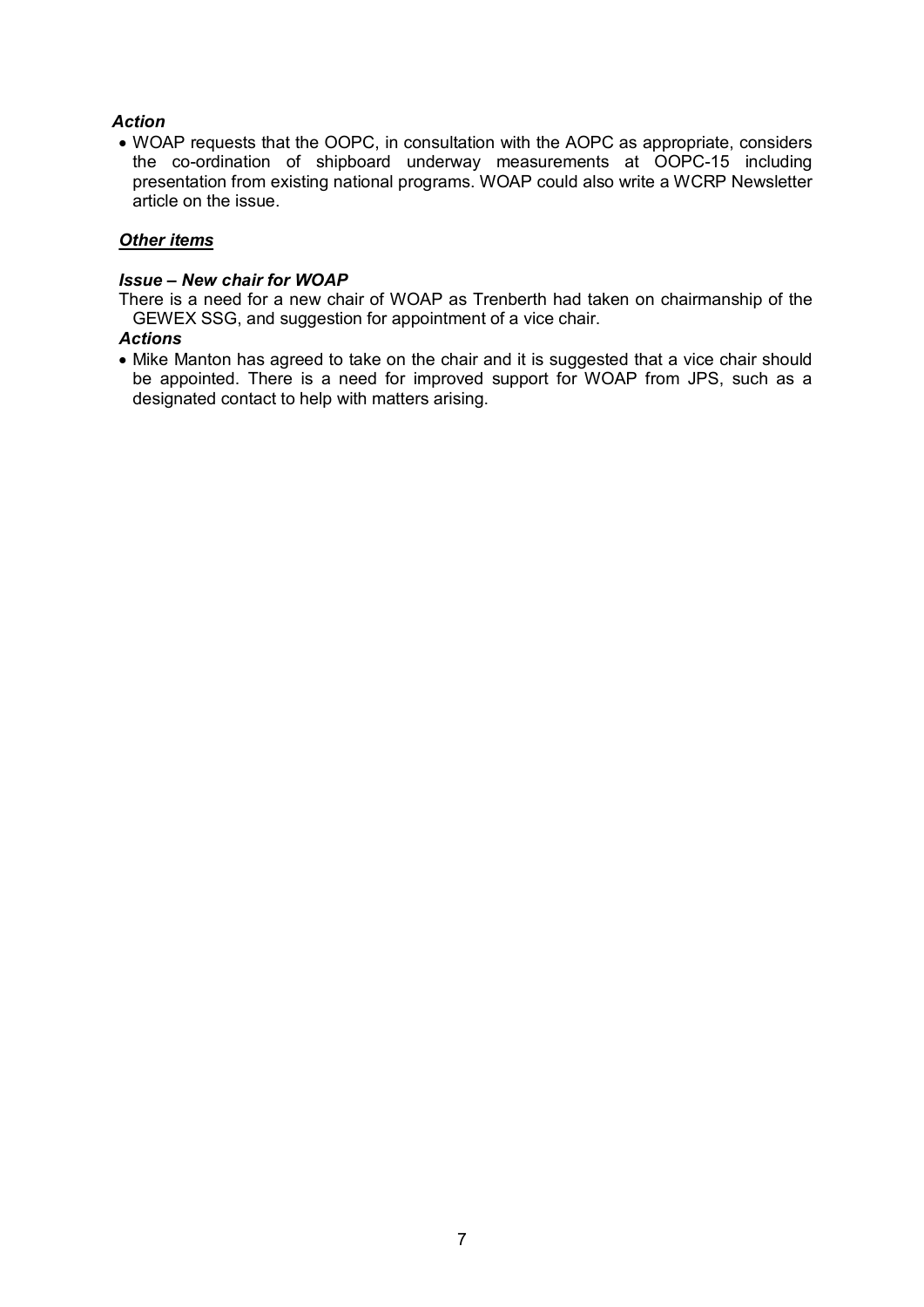### **REPORT OF THE MEETING**

#### **Session 1: Opening of the Meeting**

Dr Kevin Trenberth, the Chair of the WCRP Observation and Assimilation Panel (WOAP), welcomed everyone and opened the meeting. On behalf of WOAP, he thanked Dr Detlef Stammer for hosting the meeting at the excellent facilities of the Climate Campus at the University of Hamburg.

The agenda for the meeting is given in Appendix 1, and the participants are listed in Appendix 2. Many documents for the meeting and presentations made at the meeting are given on the WOAP web site: [http://wcrp.wmo.int/AP\\_WOAP4.html](http://wcrp.wmo.int/AP_WOAP4.html).

In introductory remarks, the Chair emphasized that WOAP is a cross-cutting activity representing observations and their use. WOAP is cosponsored by both WCRP and GCOS. He observed that everyone at the meeting represents some other group, but, other than the Chair, no one has special responsibilities related to WOAP *per se*. It is therefore important that the representatives report back to their parent bodies in order to enhance coordination.

The Terms of Reference (TORs) for WOAP were briefly reviewed. Thus, WOAP was established to:

- · Identify climate observational requirements;
- · Help optimize observations;
- · Act as a focal point for WCRP interactions with other groups;
- · Promote and coordinate analysis, reprocessing, reanalysis, and assimilation; and
- · Promote and coordinate information and data management activities, including web sites.

The Chair then introduced the objectives for the meeting, which broadly were to consider progress achieved since the last WOAP meeting almost two years ago with respect to:

- · GRUAN and interactions between GCOS and WCRP activities;
- · Flux tower measurement exploitation and interactions with IGBP;
- · Observations from space, including NPOESS developments, and interaction with CEOS;
- Reprocessing issues, including SCOPE-CM and discussion of a possible major reprocessing workshop;
- · Interactions between GCOS and WCRP;
- Participation in GEOSS;
- The actions arising from JSC 31; and
- · Actions arising from GCOS SC XVII.

The Chair indicated that the WOAP session would also:

- · Assess the activities and results of the Task Group on Data Management and the Joint Working Group on Observational Data Sets for Reanalysis
- · Datasets for evaluating models and other uses
- · Discuss participation in the WCRP Open Science Conference in October 2011
- · Consider datasets for evaluating models and the CMIP5;
- · Discuss organization of the next international reanalysis conference; and
- · Review the transition of WCRP projects and datasets beyond 2013.

Before ending Session 1, the Chair established four Task Groups for the meeting. These Task Groups were charged with reporting to the final review session at the end of the meeting on recommendations and actions to be taken with respect to the principal issues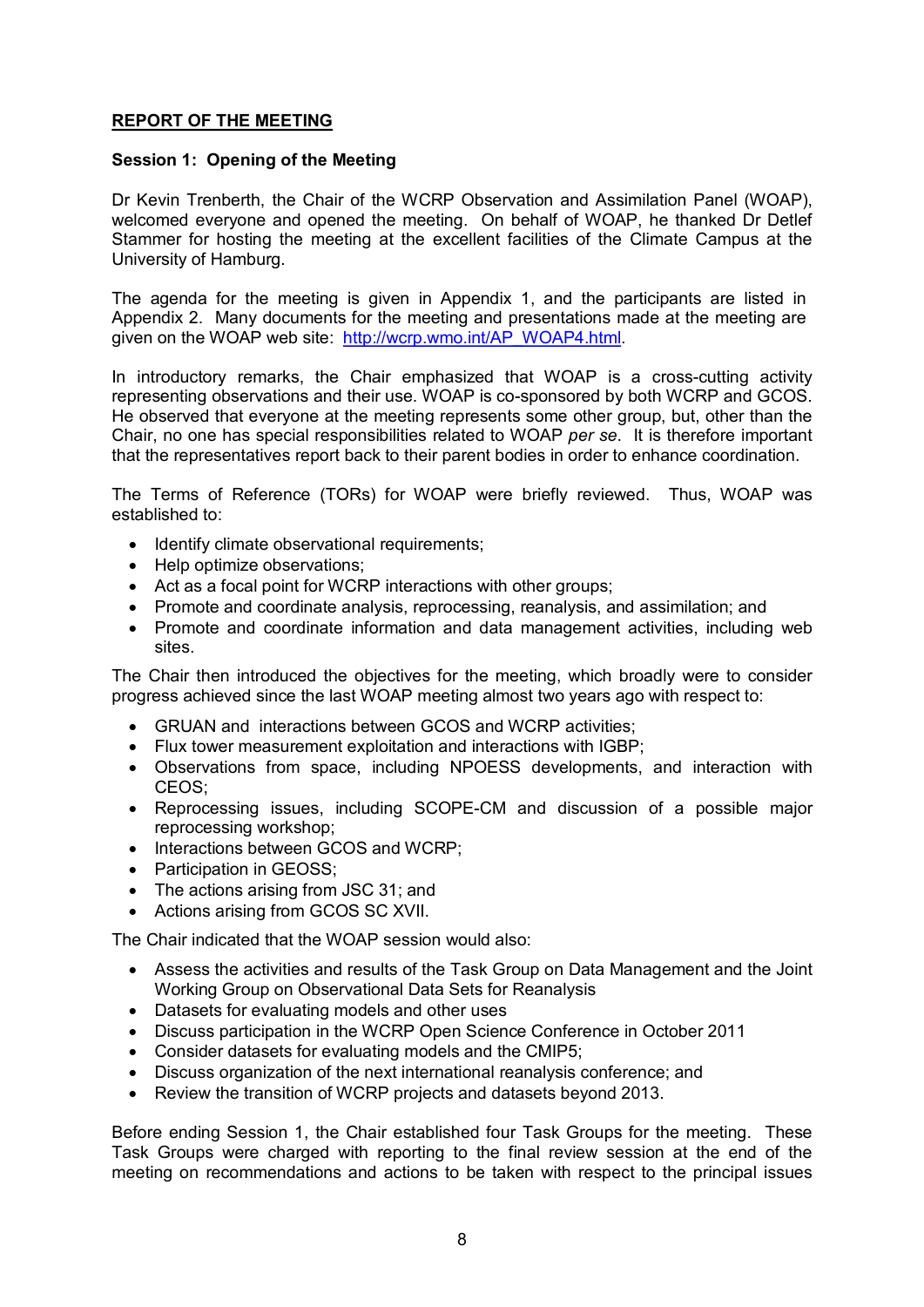raised during the initial thirteen sessions. Task Group 1 will address data matters, including the dataset, data management, legacy, and reprocessing issues to be considered in Sessions 8, 9, and 11. Task Group two will consider current and future data, encompassing the space observation, *in situ*, and CEOS interaction issues to be discussed in Session 5. Task Group 3 was assigned reanalysis and attribution issues, including recommendations for followup actions, the joint Working Group with GCOS on data for reanalysis, and the next reanalysis conference. And, Task Group 4 was given the responsibility to consider GEO and GCOS issues. A short report and presentation should be delivered within a week of the meeting.

### **Session 2: WOAP Updates**

**2.1 Review of Activities since WOAPIII**. The Chair's introductory presentation in Session 1 continued into Session 2 with a review of Panel activities since WOAP-III, held in Boulder in September 2008. Among other things, the Chair reviewed the outcomes of the most recent WCRP Joint Scientific Steering Committee session in February 2010. He provided an overview of the white paper on observations prepared for the JSC meeting (see website) and which is related to a white paper presented at World Climate Conference-3 (WCC3), *Capabilities of Existing and Future Observing Systems*. In particular, he discussed of the role of WCRP in addressing the observing needs highlighted in that paper*.* The Chair concluded by reviewing future needs for observations and analysis, noting that needs existed for: both *in situ* and space observations that satisfy the climate observing principles; a performance tracking system; Climate Data Records (CDRs); the ingest, archival, and stewardship of data; data management; access to data; data processing and analysis; the analysis and reanalysis of observations and derivation of products; and data assimilation and model initialization.

In discussion, the Chair noted that the purpose of WOAP is not to take over things that are already being done well but to promote integration and synthesis, e.g., through reprocessing and reconciliation of different data sets.

There was a note for the need for a new chair of WOAP as Trenberth had taken on chairmanship of the GEWEX SSG, and suggestion for appointment of a vice chair.

**2.2. Report from WCRP JSC**. A report on WCRP developments was presented by Dr T. Busalacchi (Chair of the JSC). The major events of the last year in which WCRP has played an important role included WCC3, OceanObs'09, and the ICSU Review and Visioning process. It was noted that the scientific progress made through WCRP and its associated activities was strongly recognized by WCC-3 and that the Conference called for major strengthening of observations and research. Both GCOS and WCRP were identified in the Expert Segment of WCC-3 as essential elements of the new Global Framework for Climate Services (GFCS) that is to be created. Other elements will include a climate services information system, a user interface mechanism, and a capacity building element. The high-level task force established to design the GFCS will deliver its recommendations and proposed steps for implementation to the WMO Congress in June 2011. OceanObs'09 was focused on strengthening and enhancing the international framework under GCOS, GOOS, WCRP, and IGBP and on supporting regional and national frameworks for sustained world ocean observing and information systems supporting various societal needs. The ICSU visioning activity noted the grand challenges in global sustainability, the most significant to WOAP of which is to develop the observing systems needed to manage global environmental change.

The JSC Chair concluded his presentation by noting some of the principal challenges ahead for WCRP. These included decadal variability and prediction, along with coupled data assimilation; projections of future precipitation; development of probability distributions for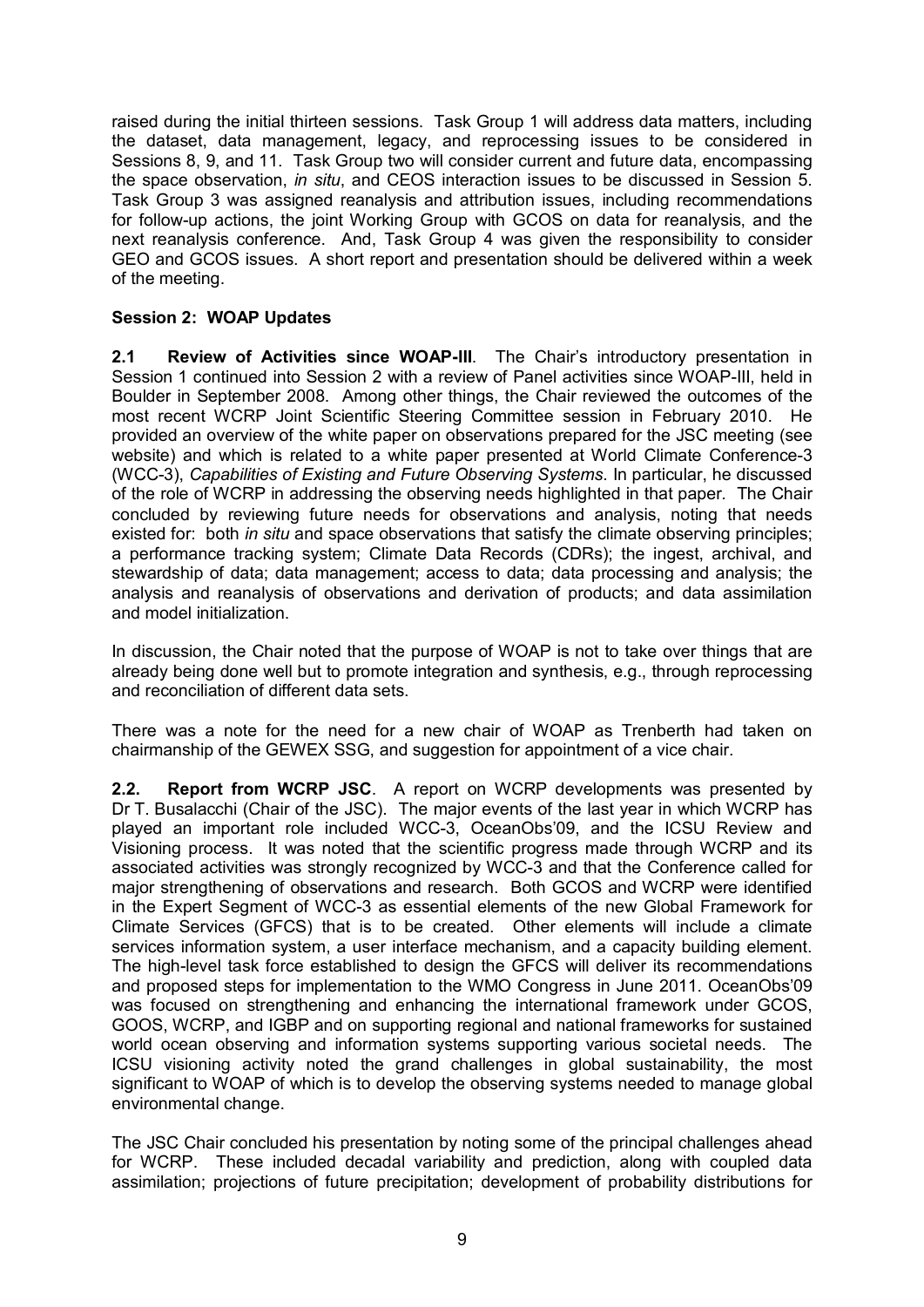future extreme events; public perception and trust of climate science, including the quantification of uncertainty; sea ice and ice sheet modeling and seasonal forecasting of the coupled Arctic; the global framework for climate services; aerosols; and geo-engineering.

A question arose as to whether the scope of WCRP should be expanded if prediction of the Earth System becomes important. The JSC Chair noted that this was probably premature but that WCRP would eventually need to incorporate human dimensions in its purview. The demand for human dimensions data is not there yet, but if WCRP helps to create this demand, then the role of WCRP may change.

The JSC Chair mentioned that he would like to see nominations for a new Chair and Vice-Chair for WOAP. WCRP is very supportive of WOAP, but it was noted that WOAP does not have a dedicated support person. This fact was lamented by the current WOAP Chair, who also pointed out that having dedicated support would help in recruiting the new Chair. The important issues are the need to maintain continuity of activity, especially when membership is somewhat volatile as members rotate off their parent committees, and to consider how to most effectively use the network of representatives of the sub-programmes sitting around the table.

### **Session 3: Reports from WCRP Groups**

Session 3 heard reports from representatives of two WCRP Groups and from representatives of various WCRP projects.

**3.1 Working Group on Numerical Experimentation (WGNE)**. P. Gauthier summarized the activities of this working group. Among other things, he noted several upcoming and/or potential workshops, including 1) a joint WGNE/WGCM meeting in 2011, possibly in Melbourne, Australia; 2) a Year of Tropical Convection workshop, to be scheduled; 3) a workshop, also to be scheduled, on the physics of Earth System models, which will involved both WCRP and WGNE; and 4) a possible workshop in 2010 on model uncertainties, the aim of which would be to bring together the community dealing with model uncertainty in ensemble predictions and data assimilation with the stochastic parameterization community. WGNE and WGCM have carried out a model development survey whose results are being processed.

*To* note: WGNE has been asked to form a position on delivery of climate services; WGNE will be involved in the organization of the WCRP Open Science Conference. A number of NWP centers have agreed to contribute high resolution simulations to the AMIP part of the CMIP archive. SPARC has requested to have a representative in the WGNE model development group. WGNE encourages members to contribute data to the satellite precipitation intercomparison, has expressed its concern about the lack of sustained funding of reanalysis efforts, and also notes the valuable role of Transpose AMIP for evaluating errors in climate models.

### **3.2 Working Group on Coupled Modeling (WGCM) and Modeling Issues for WOAP**.

K. Taylor summarized this topic. Current activities focus on understanding why model projections differ, on evaluating climate models over a wide range of scales and phenomena (from weather to paleo, from global to regional, and from individual physical processes to climate), and exploring how model formulation and present-day model performance translate to reliability of climate projections. CMIP is a central activity of the WGCM, and CMIP5 is intended to allow better understanding of robust and uncertain aspects of climate change, to enable more detailed quantification of strengths of major feedbacks, to include a carbon cycle component, to better meet the needs of the "impacts" community, to provide information needed to assess adaptation and mitigation strategies, and to better coordinate/integrate across the modeling community.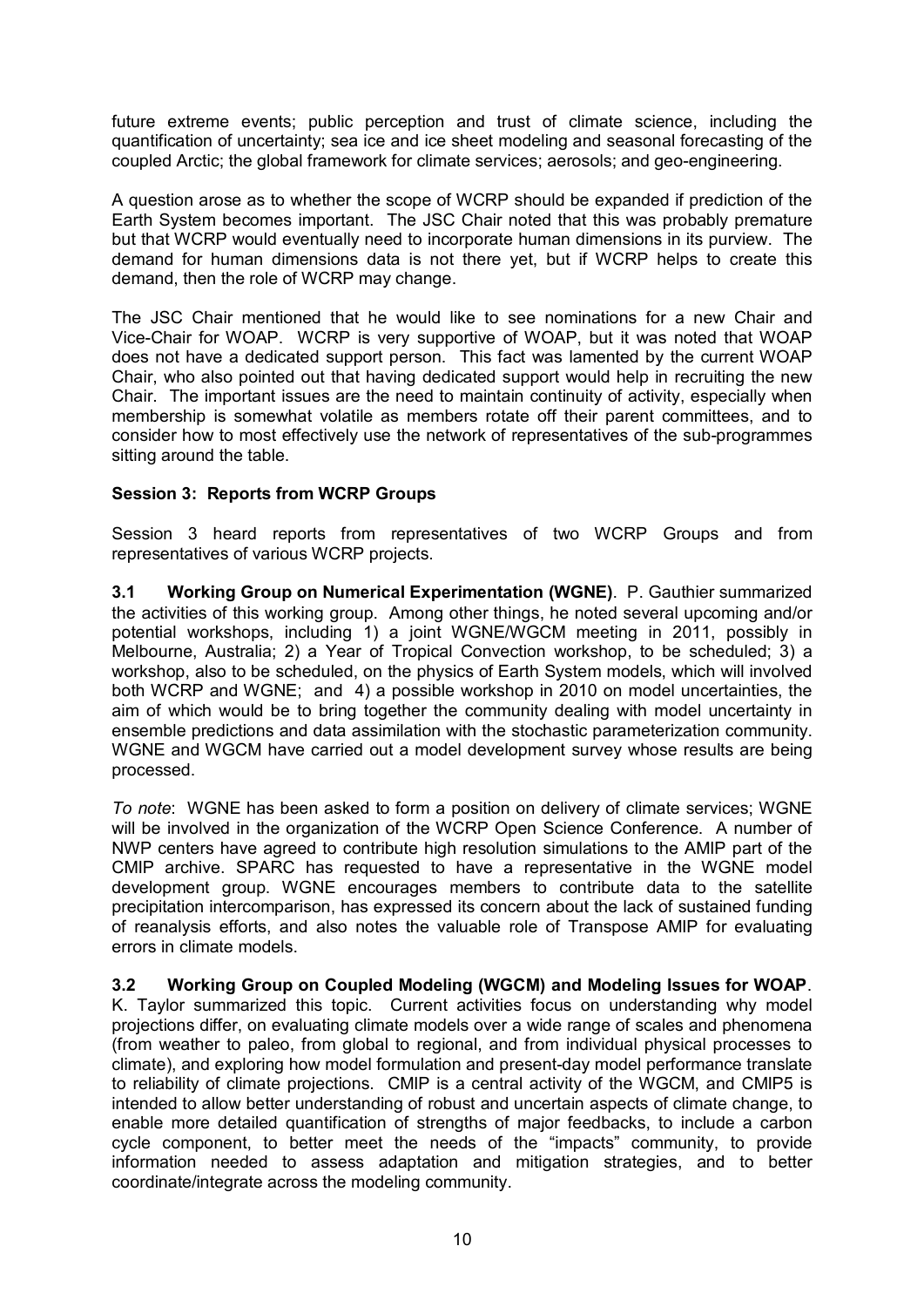*To note:* The WGCM challenges WOAP to push to make observations as easily available and useable as the climate model output generated by CMIP. They endorsed the JPL initiative to be discussed in session 11. It would like to see WOAP: 1) provide encouragement and possibly a framework whereby the observations and climate modeling community would interact to identify observation data sets useful in model evaluation, 2) establish guidelines for metadata that will facilitate search and discovery and formats and metadata that will facilitate analysis; and 3) develop a strategy for making multiple datasets developed for model evaluation accessible in a way that parallels the CMIP model output archive.

**3.3 Perspectives on WCRP Projects**. A number of short presentations were made on WCRP projects, including CLIVAR, CliC, SPARC, CEOP, GEWEX, and on the Working Group on Surface Fluxes (WGSF). D. Stammer, representing the Climate Variability and Predictability (CLIVAR) Project, noted that CLIVAR planning is moving ahead without a sunset date in effect. CLIVAR imperatives were identified as: anthropogenic climate change; decadal variability, predictability and prediction, including the role of oceans, adequacy of the observing system, initialization, monsoons, and extremes; intraseasonal and seasonal predictability and prediction; data synthesis and analysis; the ocean observing system; and capacity building. The Global Synthesis and Observations Panel (GSOP) promotes ocean reanalysis and assessments of observations needed via experiments, such as observing system experiments.

J. Key discussed the Climate and Cryosphere (CliC) Project, noting, in particular some short-term activities for long-term objectives. These included: a review of passive microwave sea ice products and endorsements of a community "sea ice concentrations and ice extent product"; improvement of sea-ice parameterization for Arctic and Southern Oceans; support for a new Arctic System Reanalysis; extension of permafrost studies under the carbon and permafrost initiative (CAPER) in continental shelf areas; contribution to the development of observational coordinating bodies, particularly with regard to the IPY legacy; and development of more realistic ice-sheet models. Issues for WOAP included whether/how the use of snow and ice data could be used in reanalyses; development of a climatology of snow water equivalent (SWE); a desire for suggestions and/or support for continuing the WMO IPY Space Task Group, preparing for a Global Cryosphere Watch, and planning for an International Polar Decade. It was noted that CliC needed to work more closely with GCOS on snow and ice Essential Climate Variables (ECVs).

C. von Savigny introduced the Stratospheric Processes And their Role in Climate (SPARC) Project. SPARC science objectives to 2013 were categorized and discussed in three areas, chemistry and climate; detection, attribution and prediction of stratospheric changes; and stratosphere-troposphere dynamical coupling. It was noted that there will be no limb sounding of the atmosphere beyond the end of this decade, and, therefore, both GCOS and WCRP should say something about this.

T. Koike introduced four objectives of GEWEX that the Coordinated Energy and Water Cycle Observations (CEOP) Project will achieve. In reaching these objectives CEOP will: provide, by 2011-2012, a "state-of-the-art" suite of global energy and water cycle products complete with error bars for closing the global water and energy budgets for the period 1980 to 2010; improve understanding of the contributions of water and its highly coupled non-linear interactions in regulating feedbacks to the climate system; provide a final review of the success of GEWEX in improving parameterization at operational Numerical Weather Prediction (NWP) and climate modeling centers and its impact on the predictive capabilities for key energy and water cycle variables, including hydrological prediction; and demonstrate the benefits of improved hydrometeorological predictions for water resources.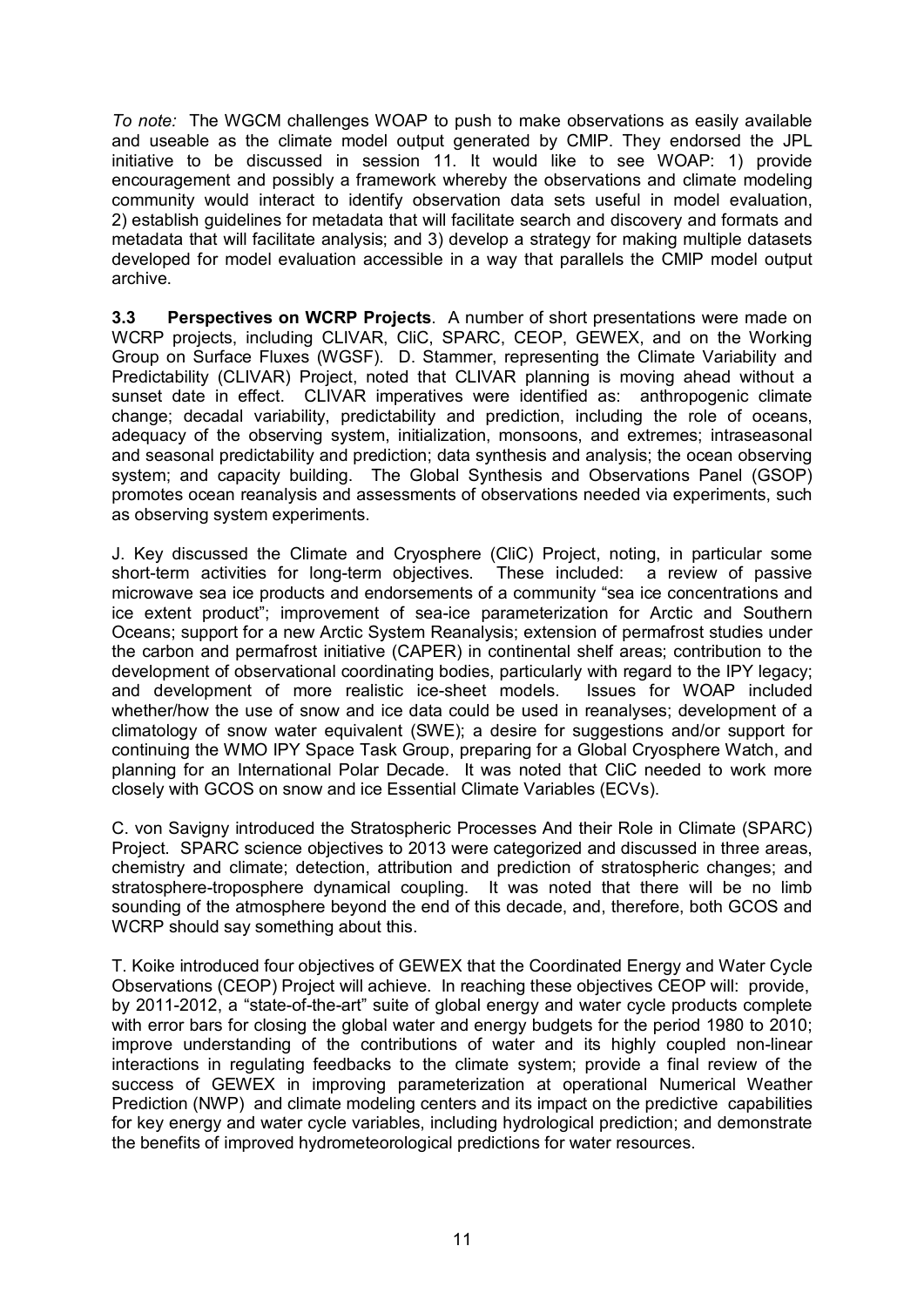C. Kummerow commented on the activities of the GEWEX Radiation Panel. The Panel supports the production of long-term global products consisting of available satellite and in-situ observations. These are always documented, and nothing is proprietary. The current plans of the Panel include: preparation for reprocessing of individual data sets using common ancillary information with other GRP products; production of first multi-product dataset to promote water and energy closure studies (LandFlux is making great strides); development of a roadmap for transition to operations of SCOPECM; fostering data stewardship via GSICS/NOAA SDS; development of a "robust" relationship among observed water and energy variables to help validate climate model processes; expansion of tools (e.g., ISCCP simulator) for broad use; and continued promotion of improvements in polar regions.

E. Kent presented a review of the activities of the Working Group on Surface Fluxes (WGSF). Unfortunately, this is a working group in which the terms of all members have now expired. Nevertheless, the recent activities of the Working Group have included participation in OceanObs'09 and contribution of a Community White Paper to that conference; participation in the Joint SEAFLUX/US CLIVAR Working Group on High Latitude Surface Fluxes Meeting in March 2010; involvement in the SURFA Project; work on solar flux calibration/intercomparison measurement meeting BSRN standards; and the imminent submission to the *Rev. Geophys.* of a review article on surface production of sea spray aerosols.

**3.4 Discussion**. It was noted by the WOAP Chair that there is a need to address the difficulties in funding assessments of data sets.

### **Session 4 Coordination with GCOS and GEO**

**4.1 Update on GCOS Activities**. C. Richter, Director of the GCOS Secretariat, provided an update on GCOS activities. She emphasized the strong and important link the Secretariat has developed with the UNFCCC Secretariat and noted that the GCOS Secretariat submitted to the UNFCCC in August 2009 the *Progress Report on the Implementation of the Global Observing System for Climate in Support of the UNFCCC*. The Report indicates that good progress has been made in only about one quarter of the 131 actions contained in the original 2004 Implementation Plan (IP-04). Some progress has been made in most, but not all, of the other actions, but many gaps persist. An update of IP-04, which will be known as IP-10, will be delivered to COP16 in Mexico at the end of the year. An estimate of the costs of implementing the actions in IP-10 is included. Richter also highlighted the relationship between GCOS and the WMO Integrated Global Observing System (WIGOS), noting that the climate observation activities of WIGOS are carried out as part of the cross-domain GCOS, which WMO co-sponsors with UNEP, ICSU, and IOC. She also noted that GCOS is recognized as the climate component of GEOSS and that it is a Participating Organization in GEOSS. At the GEO-VI Plenary in Washington, DC in November 2009 a Strategic Target for climate observations was approved. Finally, she noted that Adrian Simmons will become the new Chair of the GCOS Steering Committee, replacing the retiring John Zillman, and thus a new AOPC chair will be selected (who will become a member of WOAP).

**4.2 Atmospheric Observations Panel for Climate (AOPC)**. A. Simmons reviewed the activities of AOPC. He noted, in particular, that AOPC has led in development of 12 GCOS guidelines for the generation of datasets and products. Independent requests have been made for a dataset review mechanism, and WOAP was identified as a forum to consider this. On reanalysis, Simmons noted that datasets from several new reanalyses would soon be available and recommended that study groups be formed to inter-compare them. It would be useful to provide reports of intercomparisons to the next WCRP international reanalysis conference. Concerning atmospheric chemistry, AOPC has urged the GAW Secretariat to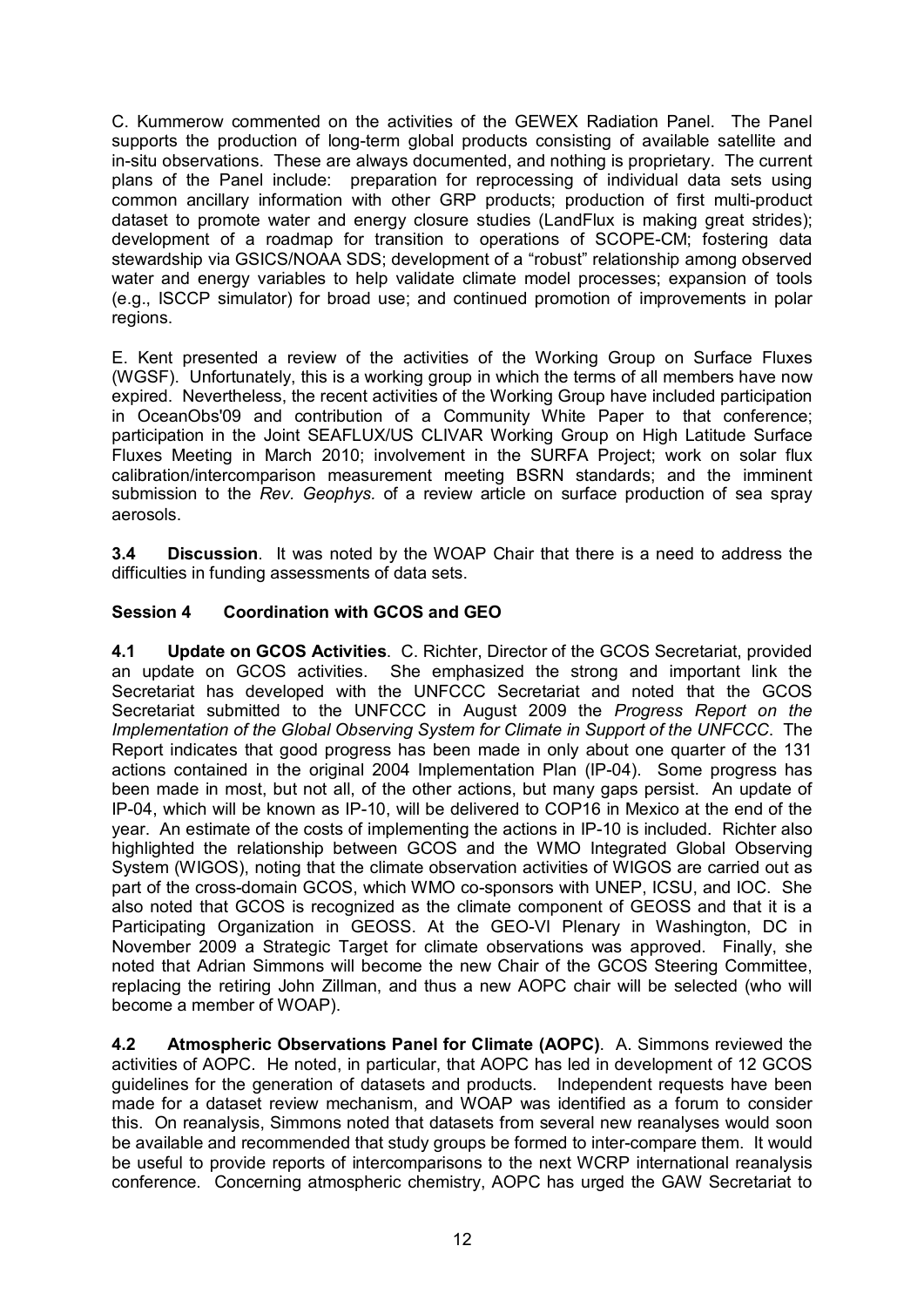strengthen support for common coding standards, near-real-time data supply, improved data management, and network integration for observations of atmospheric composition. In discussion, it was noted that reanalysis intercomparisons and making the next round of reanalysis better also require funding.

**4.3 Ocean Observations Panel for Climate (OOPC)**. The focus of the OOPC presentation by E. Lindstrom was on the decisions and actions arising from OOPC14, held in Miami, Florida in January 2010. In summary, these included: improvement of the societal relevance of OOPC ocean climate indices; maintaining the OOPC focus on the GCOS Implementation Plan (IP-10) but in the context of OOPC as part of an integrated framework for sustained ocean observations, including biogeochemistry and ecosystems; reviewing deep ocean observation requirements; reviewing ocean thermal observation requirements in 2011; understand regional *in situ* and satellite observing needs; develop a "story" on societal relevance of observations; developing a strategy for joint ECVs key for air-sea fluxes; encouraging an ongoing requirements review process through progress reports; encouraging data sharing; and, in the future, determine requirements for western boundary current monitoring. In discussion, it was determined that there was a need to consider development of ocean indices. There is an ongoing issue of availability of observations from Exclusive Economic Zones (EEZs).

In a second presentation, Lindstrom noted the formation of a Task Group at OceanObs'09 to develop an "Integrated Framework for Sustained Ocean Observations." The Task Group will recommend how best to take advantage of existing structures to "develop an enhanced global sustained ocean observing system over the next decade, integrating new physical, biogeochemical, biological observations while sustaining present observations."

**4.4 Terrestrial Observations Panel for Climate (TOPC)**. H. Dolman noted that TOPC is a joint panel of GCOS and GTOS but that, to date, most directions for TOPC have come from GCOS. He reviewed progress implementing the terrestrial ECVs, noting there has been significant progress in defining internationally accepted standards for the terrestrial ECVs but that progress in establishing institutional support for *in situ* networks has been slow. The objective of creating a comprehensive and well coordinated reference network for *in situ* observations of the fullest possible range of terrestrial ECVs is a continuing, yet still largely unmet challenge. Also, the establishment of several Global Terrestrial Networks (GTNs), e.g., for hydrology, glaciers, and permafrost, where data collection takes place largely through *in situ* measurements, has significantly improved the coordination and global coverage of these observations. But other networks like river flow have declined. Outstanding actions include Action T3: Development of a subset of current LTER and FLUXNET sites into a global reference network for ecological monitoring sites with sustained funding perspective; and Action T33: Develop globally gridded estimates of terrestrial carbon flux from in situ observations and satellite products and assimilation/inversions models. Some questions were raised that are of special relevance to WOAP: Are ECV products tuned to climate models, and can they be used as input or benchmarks? How can we optimize their use? Does the TOPC-CliC link need to be stronger? And, can consistent production of ECV's across domains be done? Improved links with CEOP should be forged.

**4.5 Cryosphere Observations**. J. Key noted that the IGOS Cryosphere Theme assessment resulted in improved coverage of cryospheric elements in the GCOS Implementation Plan and contributed to the GCOS-CEOS plan for satellite-based products. He indicated that efforts have begun to ensure an IPY legacy through the GEO Work Plan. Also noted was the interaction between CliC and GCOS. GCOS lists the Global Cryosphere Watch (GCW) as an implementation agent, so CliC interaction with GCOS will be through GCW (if GCW is approved by WMO in 2011). The GCOS Implementation Plan, on which CliC has commented, contains numerous actions relevant to CliC.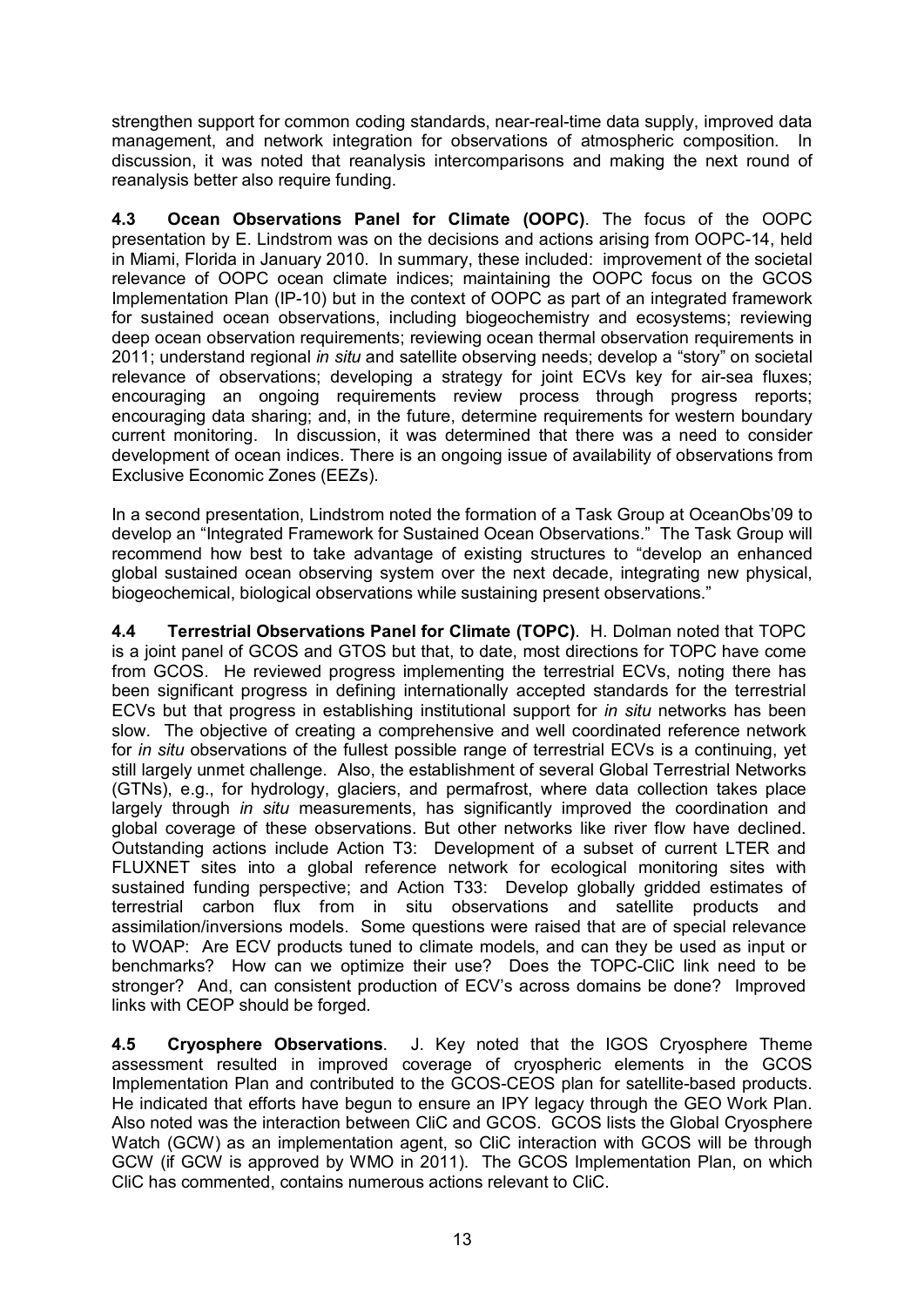**4.6 WMO Integrated Global Observing System (WIGOS)**. B. Ryan presented an overview of WIGOS, the WMO initiative to develop a more holistic approach to integrating WMO observing systems, including in particular GOS, GAW, and WHYCOS. WIGOS is intended to be a comprehensive, coordinated system for observing systems based on the requirements of all WMO Programmes. It is eventually intended to encompass the requirements for some 25 programmes and 120 geophysical parameters within atmospheric, oceanic, and terrestrial domains. Standardization will be pursued in three areas: measurements and observations, including homogeneity, interoperability, and compatibility of all observations; data exchange, discovery, access, and retrieval (DAR); and endproduct quality management. Pilot and demonstration projects were discussed. It was noted that approval for full implementation of WIGOS would not be considered until the next WMO Congress in June 2011. It was noted that WCRP must become involved in pilot projects so as to increase their chance of succeeding.

**4.7 Report from the Group on Earth Observations (GEO)**. M. Tanner reported on developments related to GEO. He noted that GEO now has some 81 members and 56 participating organizations. He noted that the upcoming GEO Ministerial in Beijing, China will showcase the climate community and stressed that engagement and cooperation with the Global Climate Community is fundamental to the success of the Global Earth Observing System of Systems (GEOSS) as a global environmental information system for society. The goal of GEOSS is to provide better information for decision making so as to achieve societal and economic benefits, a global coordinated network, and sustained and comprehensive observations. He stressed that scientific engagement is critical to the success of GEOSS and that a cross-cutting approach involving many communities is important. Tanner highlighted an upcoming GEO-IPCC workshop, to which GCOS and WCRP will also contribute, which will focus on how GEOSS can support IPCC assessments. The workshop has been postponed, but will probably take place in the early part of the second half of 2010. When asked what WOAP can do for GEOSS, Tanner noted that all need to keep doing what they are doing, as GEOSS is just a coordinating mechanism. For its part, GEO needs to help raise the visibility of various projects. Tanner noted also that oceans need higher visibility and thought it might be possible that oceans could become a tenth SBA. One WOAP participant encouraged GEO to focus on a small number of high-level policy issues and to report back on progress made on these.

### **Session 5 Space Matters and Relations with Space Agencies**

The Chair noted that previously WOAP has drafted letters to CEOS on behalf of WCRP and GCOS. It has noted climate needs, and especially the needs for quality and continuity, and reinforced aspects of the GCOS Implementation plan. The letters applauded the CEOS plan, but expressed concern that it may not be implemented, and they sought reassurance that climate concerns would be a priority (which is now is). This session is intended to provide an update on funding and progress. There have been some separate interactions with M. Goldberg, and Dr Goldberg should probably be more involved with WOAP.

**5.1 CEOS Activities on Climate**. I. Petiteville reviewed the CEOS response to the GCOS Implementation Plan, noting significantly that 88 percent of the satellite-related actions in the plan have progressed at least moderately. SBSTA has encouraged CEOS to continue coordinating and supporting the implementation of the satellite component of GCOS and has invited CEOS to report at its 33rd session in November 2010 on progress made in its efforts to meet the relevant needs of the UNFCCC. SBSTA is also interested in the terrestrial domain, particularly forest carbon tracking, and CEOS is pursuing this through GEO Task CL-09-03b. CEOS will prepare a response to the GCOS IP-10 and will begin with the development of "actionable actions." Of note is that CEOS is developing a climate diagnostic portal. This will provide visualizations that can be readily interpreted by decision makers and will include attributes for peered review papers and validation so users can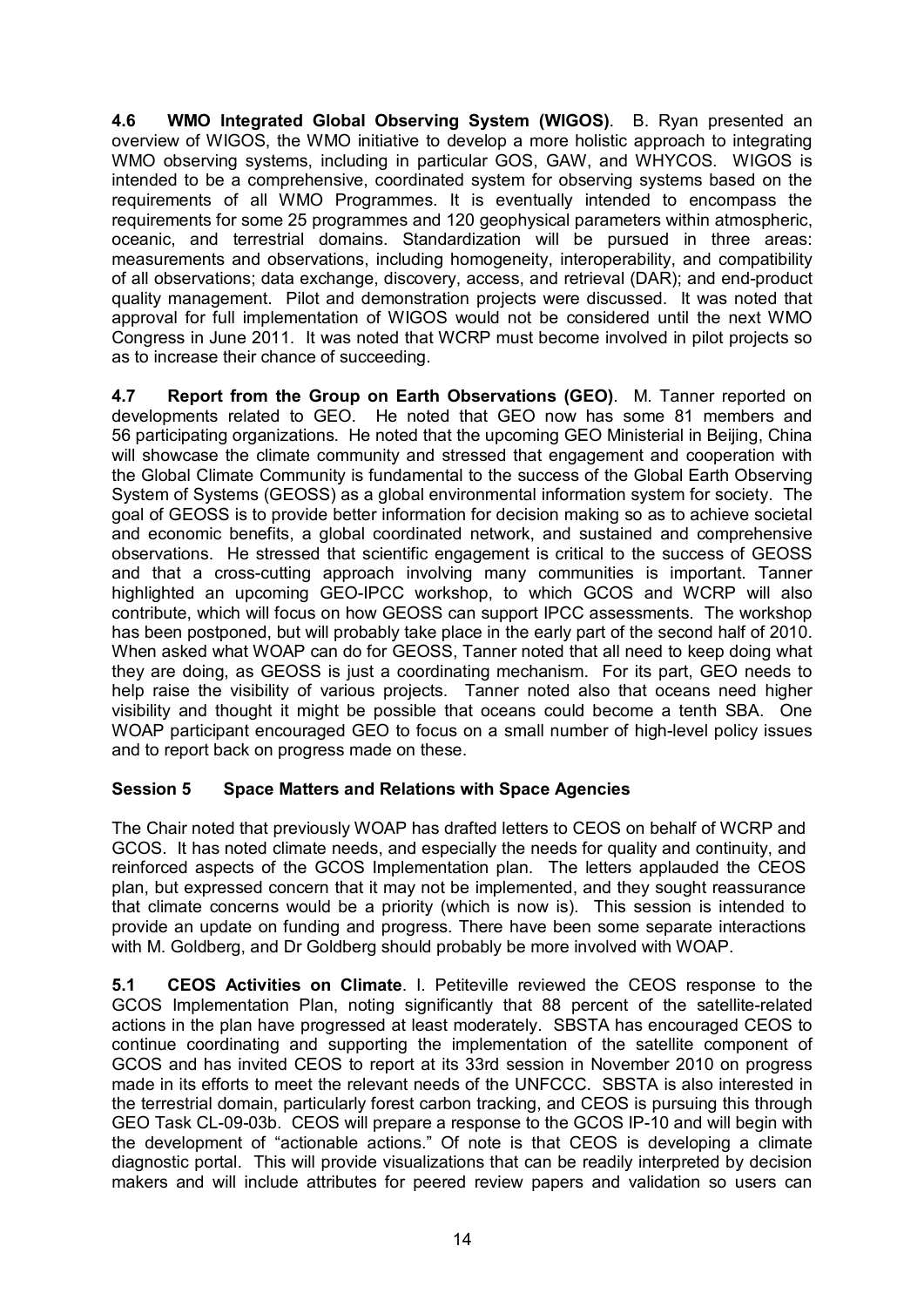make their own assessment how to use the information. CEOS has formed a Climate Advisory Group with the mission of reviewing the generation of FCDRs and derived ECV satellite products by the CEOS Space Agencies, ensuring that a coherent implementation plan exists for each product and ensuring a proper coordination of climate product generation with other relevant international initiatives.

**5.2 GCOS**. A. Simmons, H. Dolman, and E. Lindstrom presented brief reviews of the satellite observation matters discussed in the GCOS scientific panels that each chairs, respectively AOPC, TOPC, and OOPC. Simmons noted that the space agencies have improved both mission continuity and observational capability and are increasingly meeting the identified needs for data reprocessing, product generation, and access. He stated that the need for continuity of satellite observations was stressed repeatedly in IP-10. He highlighted, with some concern, the lack of future provision for a limb-sounding mission. And he noted the need for a combination of *in situ* and satellite measurements for reference systems, precipitation, aerosols, CO2 and CH4, and solar irradiance and the Earth radiation budget. He further noted that GCOS expects to update the existing satellite supplement to IP04. H. Dolman noted that there were no major issues related to satellite continuity but that the worry is about calibration/validation. E. Lindstrom pointed out that JASON-3 has been subscribed to now, so OOPC feels good about the continuity of the sea level record. He also noted good progress in operationalizing some ocean measurements from space. In discussion following the presentations, it was noted that we are in danger of losing the microwave SST capability. EUMETSAT, it was observed, might be able to take on this issue.

**5.3** Introduction to Sustained Co-Ordinated Processing of Environmental Satellite **Data for Climate Monitoring (SCOPE-CM).** B. Ryan introduced SCOPE-CM, noting that its aim was to address the requirements of GCOS in a costeffective, coordinated manner, capitalizing on existing expertise and infrastructures, and that its objective was continuous and sustained provision of high-quality ECV satellite products on a global scale. She explained that SCOPECM will be implemented in three phases. Phase 1, which includes the establishment of the initial network and structure, is just getting underway. Phase 2, expected to be completed by the end of 2012, will establish structures for the sustainable generation of FCDRs and TCDRs. And Phase 3, which has no end point, will see the full deployment of the sustained system of product generation. A number of pilot projects have been initiated, although it was noted that NOAA is not putting any new funds into the reprocessing of geostationary winds. In stressing the way forward, Ryan noted that there is a need for more involvement from research agencies and/or those working on ECVs, that testing of the maturity model/matrix should be broadened, that concepts related to oceanic and terrestrial ECVs should be tested, and that dialogue between operational and research communities needs to be continually advanced.

**5.4 ESA Climate Change Initiative (CCI).** The objective of the CCI initiative, introduced by P. Mathieu, is to realize the full potential of the long-term global Earth Observation archives that ESA, together with its Member States, has established over the last thirty years, "as a significant and timely contribution to the ECV databases required by the UNFCCC." ESA has allocated 75 million Euros to address about 20 ECVs through 11contracts to be tendered in this initiative. It gives GCOS substantial credit for enabling this activity to move ahead. A climate science advisory board for the initiative will be established. Mathieu noted that the initiative will undertake periodic reprocessing of data sets, will optimize observations by fostering exploitation and model evaluation (e.g., through CMIP5), and will engage with the user community (e.g., through dialogue with WOAP). It was noted that funding for reprocessing will be mainly for European teams.

**5.5 NPOESS Developments**. T. Busalacchi, in introducing NPOESS developments, emphasized that no advocacy group like GCOS exists for sustaining the satellite sensor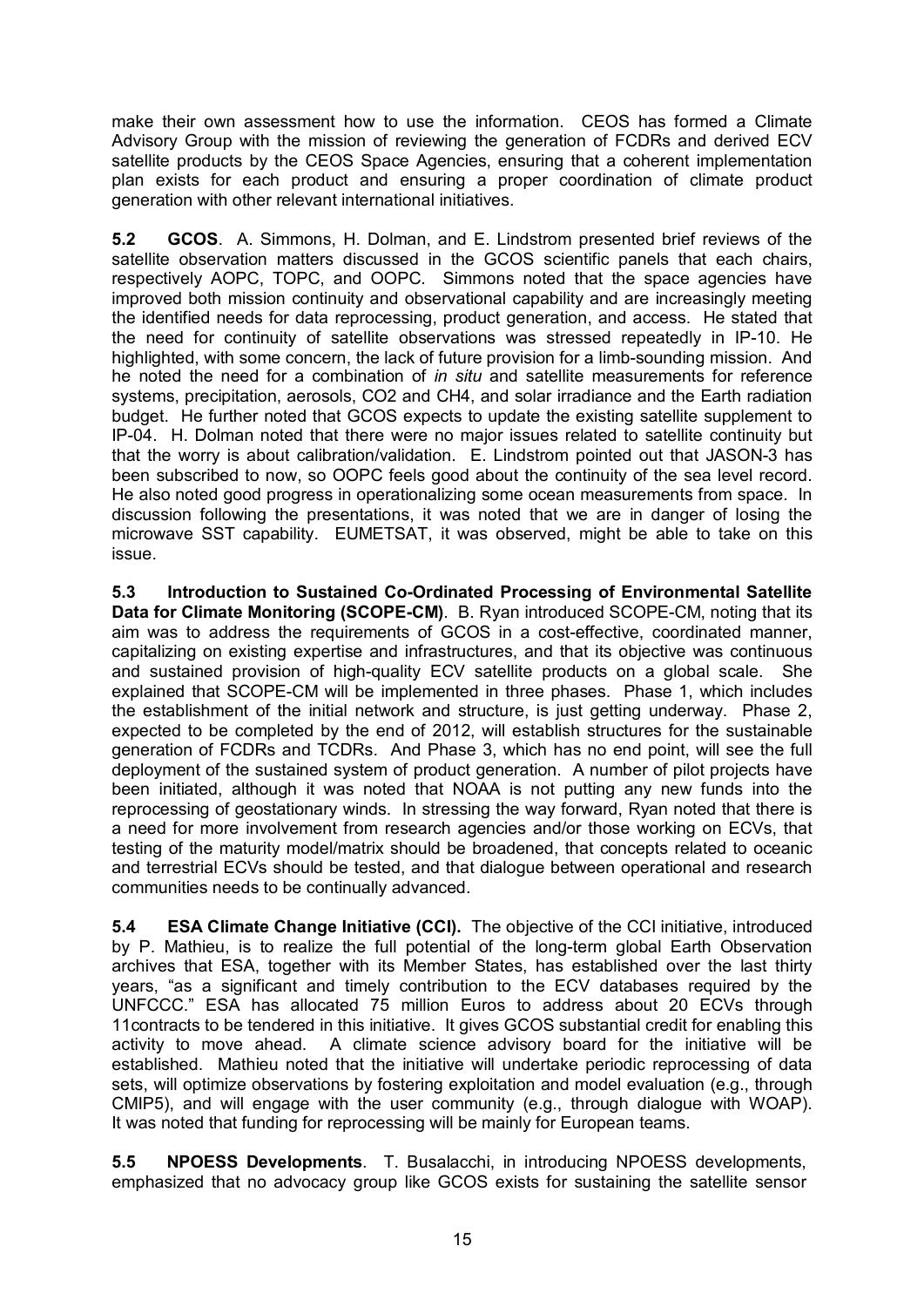line. He indicated that, as a result of "Nunn-McCurdy Certification" in 2006, the planned acquisition of six spacecraft has been reduced to four, that the launch of the first NPOESS spacecraft has been delayed until 2013, and that several sensors have been canceled or downgraded. The NPOESS mission has been split in two: NOAA and NASA have responsibility for the p.m. satellites as the Joint Polar Satellite System likely using the NPP bus, while the Defense Department is responsible for the morning platforms, reactivating DMSP. President Obama's FY '09 budget, however, restores some of the climate capabilities on NPOESS spacecraft. Even so, Busalacchi noted that: 1) there are structural problems associated with the provision of climate-quality measurements from systems designed to meet national objectives more closely associated with the needs of the operational weather forecast community, and 2) there is a lack of clear agency responsibility for sustained research programs and the transitioning of proof-of-concept measurements into sustained measurement systems. As noted in the Decadal Survey, the elimination of the requirements for climate research-related measurements on NPOESS is the most recent example of the failure to sustain critical measurements. Busalacchi noted that there is a need for a strategy for sustained climate observations, for a national policy for provision of long-term climate measurements, and for clear agency roles and responsibilities.

**5.6 JAXA's Earth Observation**. T. Igarashi reviewed JAXA's long-term plan for Earth observations. He noted that JAXA expects to continue the operation of Advanced Land Observing Satellite (ALOS), Tropical Rainfall Measurement Mission (TRMM), and Advanced Microwave Scanning Radiometer for EOS (AMSR-E)/AQUA for next few vears and that Greenhouse Gases Observation Satellite (GOSAT) will continue observation by TANSO FTS and CAI as planned for five years. JAXA is planning to launch AMSR2/Global Change Observation Mission – Water (GCOM-W1) to follow up after AMSR-E/AQUA on the water cycle in 2011; Global Precipitation Mission (GPM) will follow TRMM in 2013 for precipitation; and Earth Cloud, Aerosol, Radiation and Energy (EarthCARE), to be launched in 2013, will measure cloud and aerosol 3D structure. Other satellites to be launched include ALOS-2, ALOS-3, Global Change Observation Mission – Climate (GCOM-C1) in 2014, and GOSAT-2. Igarashi discussed the concept for the Global Change Observation Mission (GCOM), noting that it aims to construct, use, and verify systems that will enable continuous global-scale observations of effective geophysical parameters for elucidating global climate change and water circulation mechanisms. Also, JAXA has been contributing to CEOP by providing dedicated satellite datasets, and JAXA/Earth Observation Research Center (EORC) has started cross-cutting activities in ecosystem, water cycle, and disaster mitigation measurements.

**5.7 Discussion**. In discussion, it was noted that climate change is now a high priority in JAXA but that JAXA's budget has been reduced in 2010. It was suggested that a recommendation be written to space agencies stressing the importance of sustained climate observations from space, from the view point of climate data user community. J. Key was proposed to initiate this task via his task group.

### **Session 6 German Perspectives on Observations and WOAP**

**6.1 German Perspectives on Observations and WOAP**. M. Visbeck took some time to review the Global Framework for Climate Services (GFCS), which, following agreement at the World Climate Conference-3 (WCC-3), will be developed by a special high-level Task Force in the next 12 months or so. Visbeck noted that the GFCS is to have five components, including GCOS, WCRP, a service information system, a user interface mechanism, and a capacity building element. The experts at WCC-3 agreed that both GCOS and WCRP should be strengthened as part of the GFCS; the service information system and the user interface mechanism would be new elements. Visbeck also noted the calls for action emanating from OceanObs'09. His overview focused mainly on the German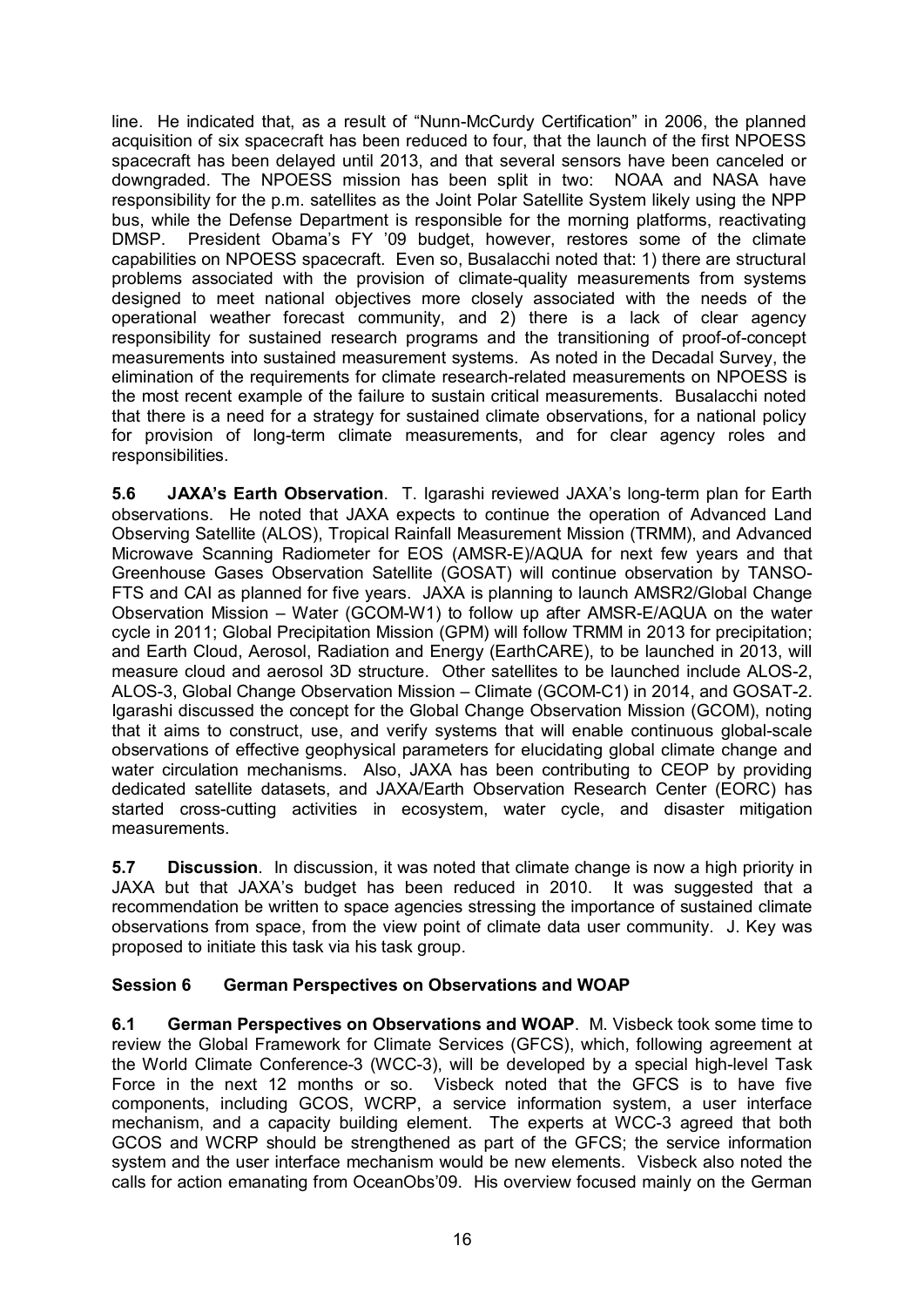role related to observations, and he noted that in general Germany is a good citizen when it comes to sustaining observations. He said Germany would like to have an integrated carbon observing system in place by 2014. He also mentioned the German role in capacity building and outreach, highlighting, in particular, support for the Cape Verde Ocean Observatory. Germany will continue to contribute to capacity building efforts where it can help, he stressed.

### **Session 7 Reanalysis**

The Chair noted that WOAP initiated and led the program committee for the Third International Reanalysis Conference, held in January 2008 in Tokyo. It was sponsored by JMA, U Tokyo, and led in WOAP by T. Koike, with several other WOAP members heavily involved. This is a vibrant activity, desperately in need of coordination, and WOAP has played a key role. WOAP has a Working Group on reanalysis data from whom we will also hear and to which we need to provide advice.

**7.1 Atmospheric Reanalyses: An Update**. M. Bosilovich updated WOAP on the main atmospheric reanalyses that are current or underway, noting the proliferation of such analyses but perhaps not a redundancy. Despite such proliferation, Bosilovich stressed the uniqueness of recent reanalyses and discussed the motivation of the different agencies in producing them. Nevertheless, the discussion suggested that there may not be adequate capacity to vet and assess the reanalyses. He noted that changes in the observing system affect the climate of a reanalysis and that, despite assimilating much the same observations, uncertainty among reanalyses persists. Regional reanalyses, he observed, generally have the same principles as global ones, with benefits from higher spatial resolution, targeted physical processes, testing/development that focuses on regional priorities, and reliance on some global reanalysis for lateral boundary conditions. The North American Regional Reanalysis (NARR) was the first such reanalysis and is widely used, but others exist as well. Of special note was planning for the next global reanalysis conference, expected to be held in 2012. If ERA 75 stays on target, it will be near production in 2013.

Following this presentation, a brief intervention was made by T. Koike on behalf of Dr Takahashi on the status of the Japanese 55-year reanalysis project, JRA-55. This will be a 60-km resolution global climate data set. Phase 1 will include data from 1958-2012, and it will reanalyze past observations using a constant state-of-the-art data assimilation system. Phase 2 will provide regional downscaling over Japan. JRA-55 will be a notable improvement over JRA-25.

**7.2 Ocean Reanalyses**. This presentation, introduced by D. Stammer, addressed continued development of ocean synthesis products and reanalysis, coordinated by GSOP, noting that some are now global in scope, by including sea ice, and a new EU Arctic reanalysis effort just started. Stammer also discussed exploration of the use of syntheses for initialization, continuation of joint evaluation efforts and improvements, reprocessing of input data sets and prior error information, the eight Community White Papers contributed to OceanObs'09, and the first coupled assimilation efforts. He noted annual workshops for intercomparison of products from multiple groups to evaluate product quality and skill, identify strengths and weaknesses, and define climate-relevant indices and standards for assessment. Climate-oriented ocean data synthesis is needed, he stated, to improve understanding of variability and climate sensitivities, improve climate forecasts by merging coupled models with the climate data base, and to improve model skill. The next efforts of the GSOP were noted to be: implementation of OcenObs'09 outcome (jointly with OOPC), reanalysis of global historic hydrography, reanalysis of XBT data, analysis of global budgets and sea level, provision of initial conditions for seasonal to decadal predictions (EazyInit), improving initial conditions and initializations, and preparing for coupled data assimilation. The next workshop will be in September 2010 in Boulder.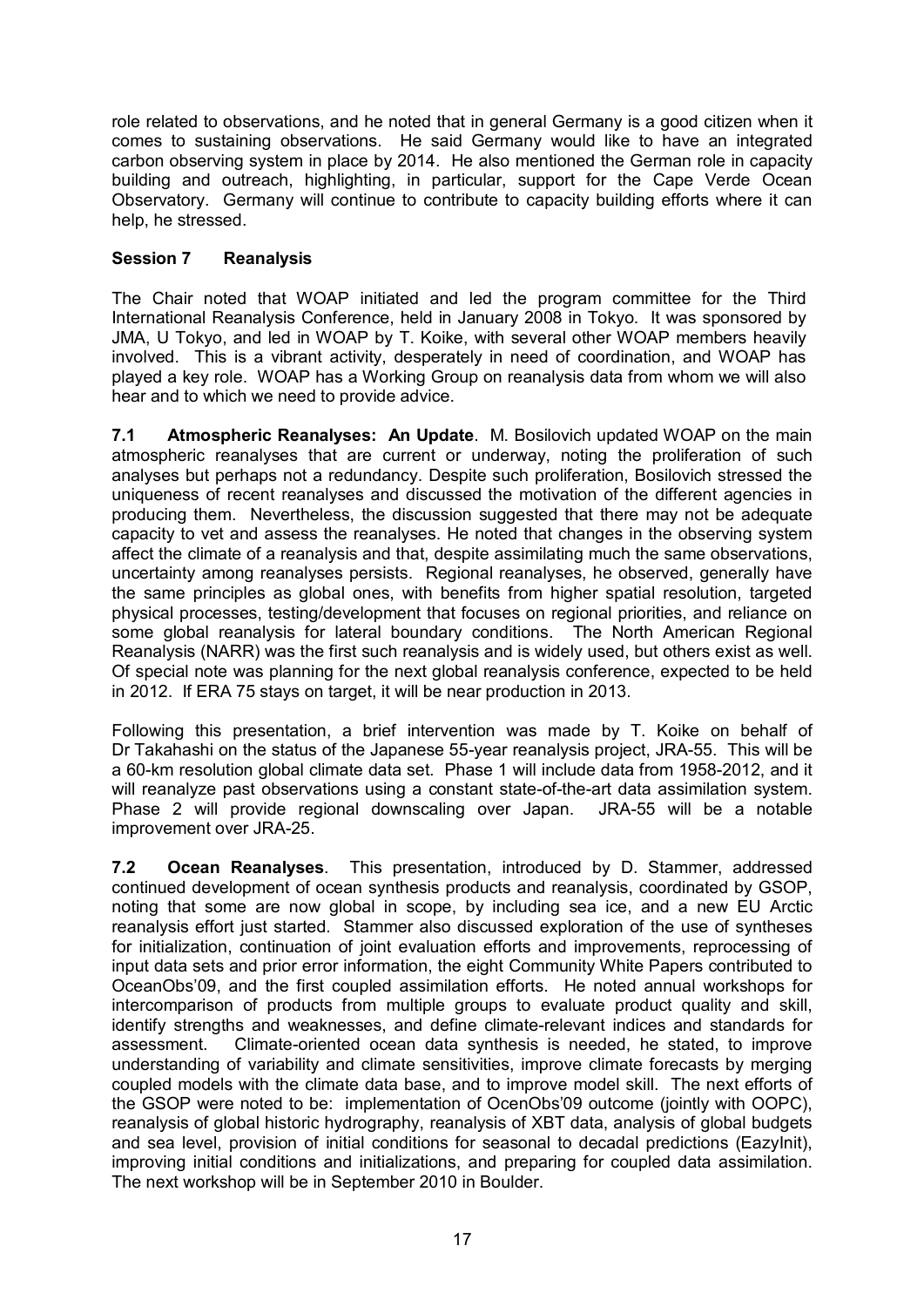**7.3 Cryosphere Reanalyses**. J. Key reminded WOAP that cryosphere variables included various properties of snow; lake and river ice; sea ice; glaciers, ice caps, and ice sheets; and permafrost and frozen ground. Many GCMs have ice models and predict ice extent and thickness. However, the only real cryosphere-specific reanalysis system is the Pan-Arctic Ice-Ocean Modeling and Assimilation System (PIOMAS), which, in fact, does a good job. Under development is the Arctic System Reanalysis  $(ASR) - a$  coupled ice-ocean, land surface and other model system. SNODAS combines all available data, including NWP model output, coupled with meteorological and snow observations, to generate a best estimate of gridded snow water equivalent in near real-time. It was noted that NOAA funds reprocessing of snow and ice products and that 8 different ice concentration products exist. Part of NOAA funding is used to evaluate and compare the products; some comparisons are occurring with the SAF in ESA. Other reprocessing efforts have been made as well.

**7.4 Coupled Reanalyses/Assimilation of Atmosphere, Ocean, SeaIce, and Land Surface Data--"Seamless" Predictions**. P. Gauthier addressed WOAP on data assimilation for validation of climate modeling systems. In drawing some conclusions, he noted 1) that data assimilation and reanalyses are often based on an adapted NWP suite for which model short-term forecasts have been thoroughly validated;  $2$ ) that using a climate model to do data assimilation (Transpose AMIP) provides detailed information about systematic departures from observations; 3) that examination of the physical tendencies associated with the first days of a forecast can indicate how imbalances in the physical processes may cause excessive model sensitivity, which can increase the uncertainty of climate predictions; and 4) that observation datasets used for reanalyses could be valuable for studies on climate model validation, including added value for the data prepared for reanalyses. He noted that for coupled systems, the complexity is increasing and that this approach is certainly to be encouraged. Finally, regarding parameter estimation with coupled models, it was necessary to adjust the parameters related to surface fluxes as well as a number of other parameterizations.

**7.5 Report from the Working Group on Observational Data Sets for Reanalysis**. R. Vose identified the terms of reference of this working group as: reviewing data center holdings worldwide; developing a plan for integrated data sets; overseeing progress of Implementing Centers; and reporting regularly to AOPC and WOAP. The Working Group has assembled surface and upper air inventories, augmented existing data sets, developed plans for improving specific data sets, focused on upcoming reanalyses, and served as a catalyst. It has not denoted official Implementing Centers or held many meetings (contact has been mainly through email and phone calls). A number of issues were raised for which feedback was sought. Thus, questions were raised on: 1) the desirability of a partnership with the Commission for Climatology (CCI), 2) the initiation of more dataset development work (including, e.g., the merging of holdings and the incorporation of metadata; 3) radiosonde temperature metadata, i.e., to give the assimilation systems more information or try to homogenize; 4) improving BUFR capability; 5) development of a regularly updated web-based catalog of datasets that can be used in reanalysis (could be hosted at NCDC); and 5) the idea of organizing a small, focused workshop on how our activities relate to and take advantage of current reanalyses. WOAP could help set priorities for this workshop. Discussions were initiated but were continued in the Task Group 3 meeting and are reported in session 14.

**7.6 Planned Reanalysis Workshops**. M. Bosilovich introduced this agenda item. He noted that workshops can be time consuming, e.g., in preparing examples, case studies and materials, and that some of these may not be ready at the time a workshop is held. Also, self defined data formats make data easily accessible and analyzable with most software. However, this can lead to a black box mentality, i.e., occasionally "reanalyses=obs." Attention was drawn to two workshops, in particular. The first is an invitation-only workshop hosted by the Global Modeling and Assimilation Office on 5-7 April 2010 at NASA/GFSC.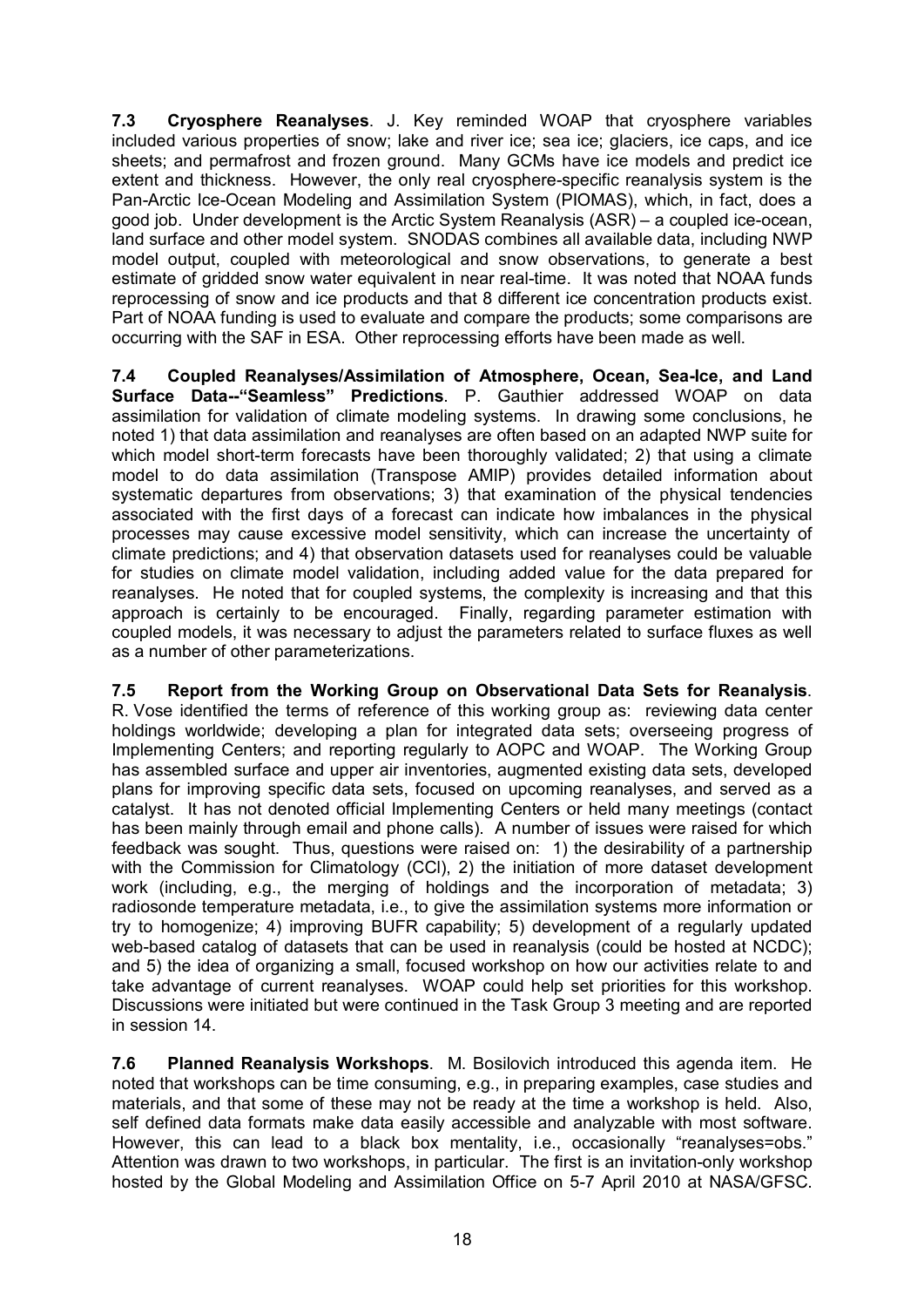The objectives are to review the current status of reanalyses and the lessons learned and to identify the primary technical issues (from assimilation system and observation perspectives) that need to be addressed or that will be addressed in the next reanalyses. The second is a workshop sponsored by US CLIVAR to be held on 1-3 November 2010 in Baltimore, which will focus on new reanalysis systems (CFSR, 20<sup>th</sup>C, and MERRA), observations, and integrated Earth system analysis.

**7.7 Next Reanalysis Conference**. Planning for the next reanalysis conference will begin soon. If this Conference is held in 2012, rather than 2011, there may be some advantages, e.g., from standpoint of some users who will have been able to delve into it. A date in the Northern Hemisphere Spring (i.e., March, April, and May) could be considered. The Conference might be held in the Baltimore/Washington area so that NCEP and NASA people could be fully engaged. In discussion it was noted that there should be some discussion of data, and that it should definitely involve oceans, sea ice, land, etc., i.e., everything. The Conference should be different from more focused workshops. M. Bosilovich was endorsed as the Chair of organizing committee for the conference and also given the mandate to set up a local organizing committee and programme committee. Others that are expected to be on an advisory committee include R. Vose, A. Simmons, J. Key, and K. Trenberth.

**7.8 Discussion**. The question arose as to whether proliferation of reanalyses is good or bad. In this context, it was noted that reanalysis should be a continuous, ongoing activity. This problem is how to fund such a continuing activity. A. Simmons noted that it could be funded as part of an operational climate service, which would include generating one's own operational reanalysis. K. Trenberth proposed that a letter be sent to reanalysis agencies pointing out the wisdom of having an ongoing activity. It was noted that the topic of reanalysis needs to be on the GFCS agenda because it is a climate service. It was also proposed that WCRP develop a brochure (or put information on a web page) that advertises the different reanalyses. G. Asrar emphasized three points: 1) that those responsible for designing the GFCS should consider reanalysis (this could be taken forward by A. Simmons and T. Busalacchi, who will be technical advisors to the high-level GFCS Task Force); 2) that advertising should be pursued, e.g., through the development of the brochure mentioned above; and 3) that a process needs to be developed to assess the strength and weaknesses of reanalyses so that it can be determined which product is useful for what purposes. Elaboration on these aspects is given in the Task Group 3 report in session 14.

### **Session 8 Reprocessing**

**8.1 GEWEX Radiation Panel (GRP) Report on Reprocessing**. C. Kummerow provided a report of the status of GEWEX activities related to reprocessing, which included mention of the need for and readiness of variables suitable for reprocessing, of activities planned, and of funding and commitments already obtained or required. He noted that about 5 years are needed to do assessments and then to reprocess the data. The International Satellite Cloud Climatology Project (ISCCP), among others (e.g., SRB, water vapor, GPCP, SeaFlux, LandFlux), is now looking to do reprocessing, in this case some 28 years after the project started. The GEWEX aerosol climatology project is stuck at the moment because there is no funding, as it has been superseded by other missions. The GRP wishes to coordinate reprocessing of all products using the latest updates to code. A GRP product, it was noted, must "play by the rules," i.e., must have open data and agree to assessment and reprocessing. GEWEX claims that its process is an open one, but this is not always understood by the community (something that can be fixed). An objective was expressed to complete the reprocessing of GEWEX data sets by 2011.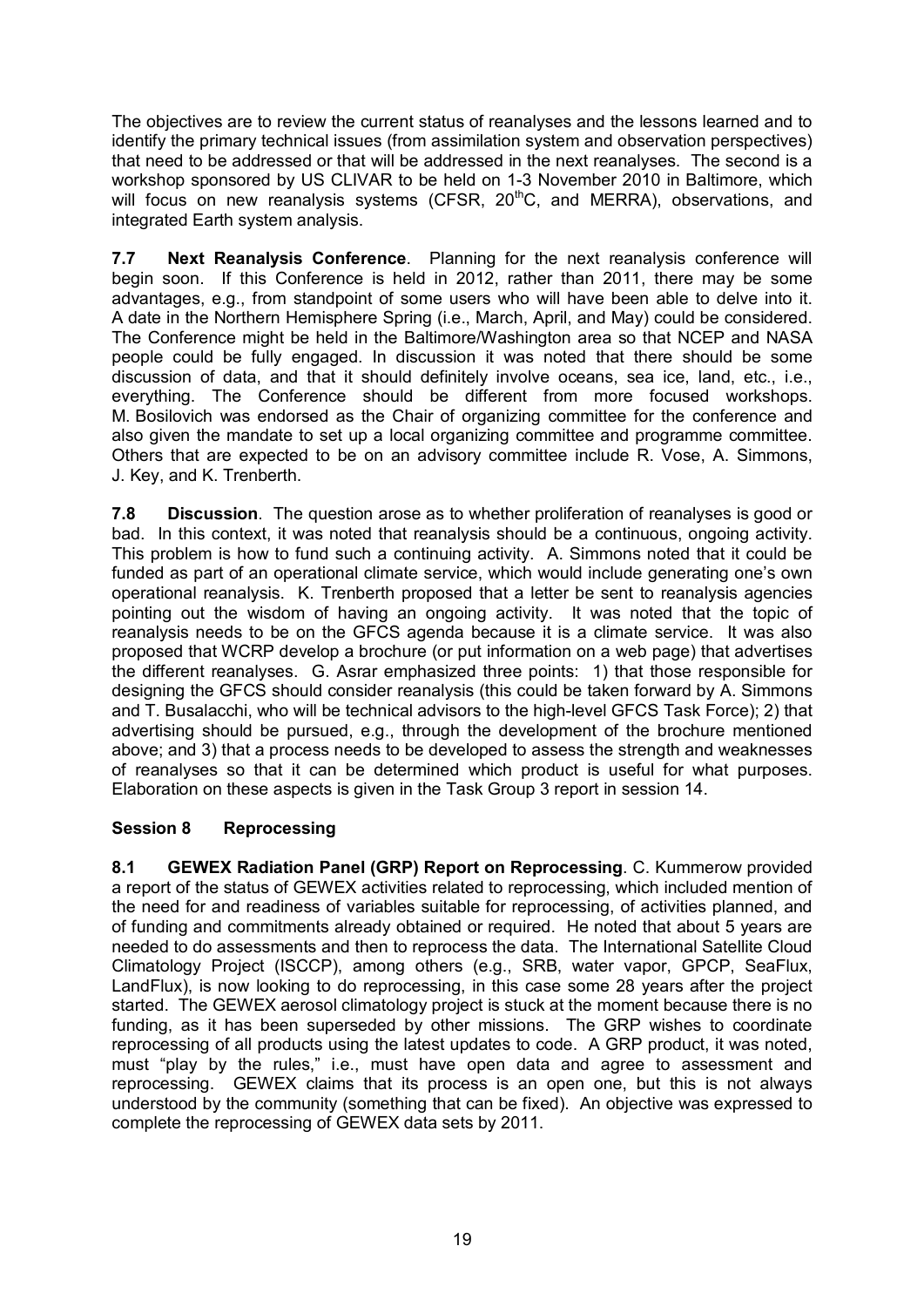**8.2 Global Spacebased Intercalibration System (GSICS)**. In introducing GSICS, B. Ryan noted that applications require well-calibrated and inter-calibrated measurements, an expanding global observing system, and intercalibration of instruments to achieve comparability of measurements from different instruments (see publication CGMS34). GSICS was created to enhance and sustain calibration and validation of satellite observations, to intercalibrate critical components of the Global Observing System to climate quality benchmark observations and/or reference sites, and to provide corrected observations and/or correction algorithms to the user community for current and historical data. Ryan noted that many organizations contribute to GSICS, including WMO, NASA, NOAA, EUMETSAT, CNES, CMA, and JMA. JAXA and ESA are observers. The current focus is on the intercalibration of operational satellites and makes use of key research instruments like AIRS and MODIS as reference instruments. The current workplan for GSICS includes interagency collaboration on algorithms and data exchange and formats, product acceptance and documentation requirements (e.g., metadata standards, data formats, and website standards), routine intercalibration of all operational GEO infrared imagers, intercalibration of LEO instruments, traceability, and understanding root causes and corrections needed. Some desired GSICS outcomes include best practices/requirements for monitoring observing system performance (with CEOS WGCV), best practices/requirements for pre-launch characterization (with CEOS WGCV), and high quality radiances for weather, climate, and environmental applications.

**8.3 Additional Comments by Project Representatives**. No comments made.

**8.4 Actions and Recommendations to Advance the Reprocessing Activity**. It was considered that a mechanism may be needed to set priorities for reprocessing on an international basis. Reprocessing has become much more prevalent, but appears to be proceeding in an *ad hoc* fashion by individual teams reprocessing particular data streams. WOAP could address this issue in some fashion, for example, by promoting a much larger reprocessing workshop, perhaps in 2012, to involve all space-based and oceanographic variables and by getting space agencies on board to help fund it. It should perhaps be considered an assessment workshop and could be spilt into multiple workshops with more focus on a finite number of variables. WOAP has a set of principles for reprocessing, but they are hidden on the website and should probably be resurrected and reviewed, so that one goal of the workshop could be to come up with a set of guiding principles for reprocessing, e.g., which would provide advice on how reprocessed products could be reported in a way that is useful for the community. Also, it was suggested that a common algorithm be provided to enable differences in reprocessing to be better understood. It may be possible to get some of these results into the next IPCC report. It was considered important to highlight the importance of comparing the same product with different algorithms, e.g., to be able to point out differences between products and reduce uncertainty. A series of small workshops might be needed for this purpose. Discussion occurred about whether or not a letter should be sent to ESA, NASA, CEOS, and/or CGMS advocating this activity. The idea would be to use the workshop(s) to facilitate best practices. C. Kummerow would be willing to cochair a workshop in the 2012 timeframe focusing on closure arguments and best practices. Also, ESA expressed interest in hosting such a workshop.

### **Session 9** *In Situ* **Issues**

**9.1 Working Group on Surface Fluxes (WGSF).** E. Kent summarized a number of issues of concern to the WGSF. She noted that: 1) OceanSITES should be expanded, with priorities in subpolar and high latitude regions and in regions with severe weather conditions; 2) More high quality routine flux measurements are needed, which in turn requires more coordination of activities, and with a focus on high variability regions and gaps in the OceanSITES network; 3) Voluntary Observing Ships should be maintained and enhanced as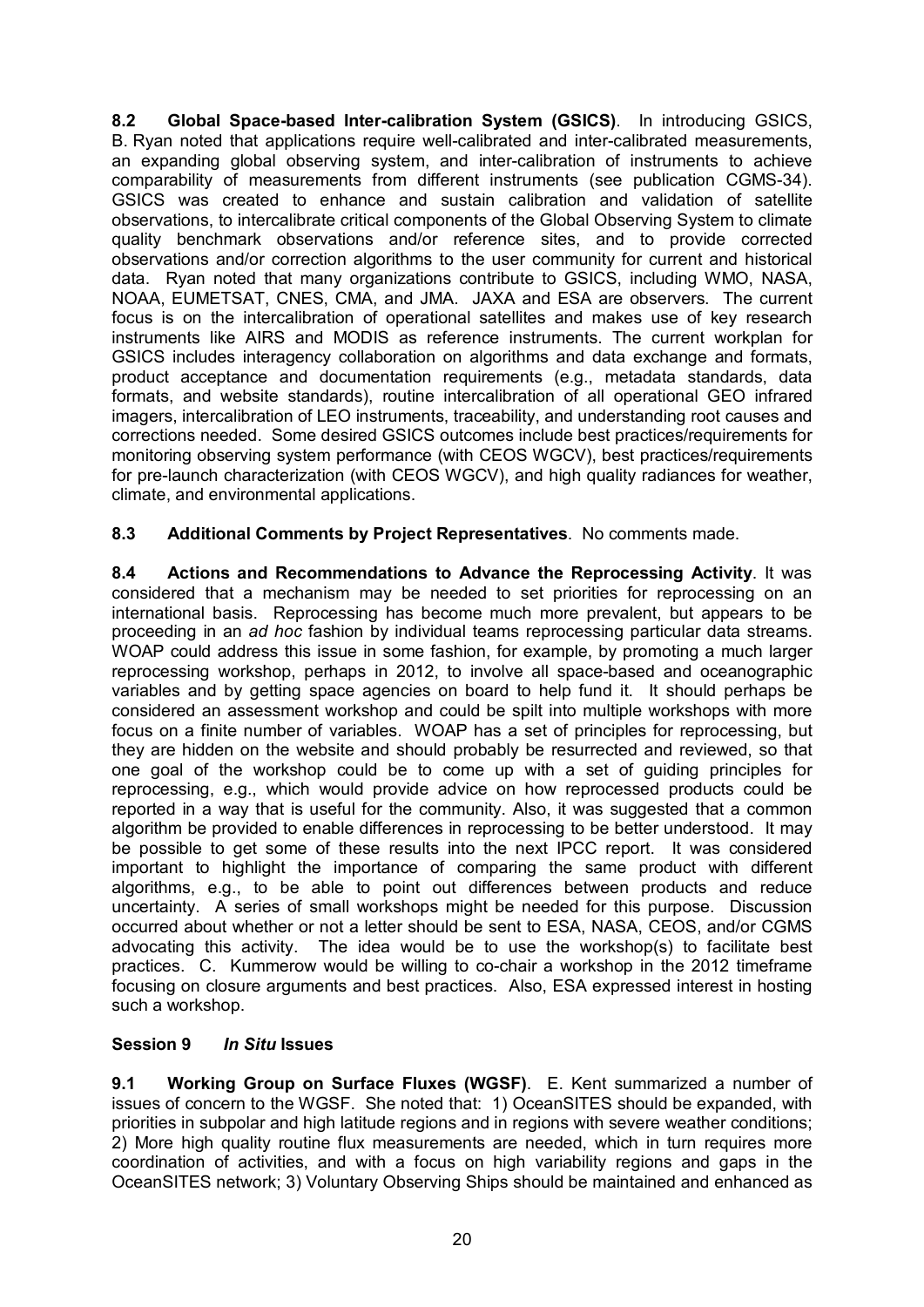a flux observation network; 4) Improved technology is needed, with increased power and bandwidth for moorings and more robust and capable platforms; 5) flux observing best practice should be followed; 6) flux parameterizations need improvement; 7) a range of independent, gridded flux datasets is needed; and 8) data stewardship should be improved, including ease of access and better metadata. A handbook on best practices in flux measurements exists, but is not well known and should be promoted. In discussion, it was noted that we are not now in a position to make measurements in very cold regions, so there is a need to plan for buoys in such regions. M. Manton noted that there is an obvious gap in air-sea fluxes and that it could be important for CLIVAR to figure out what the next steps/priorities should be. There is a need to link CliC and GEWEX, as this is a cross-cutting problem.

**9.2 OceanObs'09**. D. Stammer noted that OceanObs'09 was a huge success with over 600 attendees from some 36 nations. Some 99 community white papers were prepared for the Conference, which also included 47 plenary presentations. Stammer reviewed the several calls for action, including calls to nations and governments to: 1) fully implement by 2015 the initial physical and carbon global ocean observing system, and 2) to commit to the implementation and international coordination of systematic global biogeochemical and biological observations. The Conference also invited governments and organizations to embrace a framework for planning and moving forward with an enhanced global sustained ocean observing system over the next decade. A Task Team, to be cochaired by E. Lindstrom and J. Gunn, was established to develop this framework. E. Lindstrom introduced the goals of the Task Team, noting that it will consider the outcomes and recommendations from the OceanObs'09 Conference and, in consultation with the international organizations and expert advice, shall: 1) recommend a framework for moving global sustained ocean observations forward in the next decade; integrating feasible new biogeochemical, ecosystem, and physical observations while sustaining present observations; and considering how best to take advantage of existing structures, 2) foster continuing interaction between organizations that contribute toward, and are in need of, sustained ocean observations, and, 3) report back to its sponsors and disband by 1 October 2010.

**9.3** *In Situ* **Data Matters Considered by AOPC**. *In situ* data matters were considered by AOPC in the GCOS Progress Report. A. Simmons observed that we are seeing an upturn in performance measures, but that this has been mainly in developed countries. Long-term continuity, especially in oceans, is still a problem, and maybe for composition too. There has been some progress in developing countries, but not enough, and capacity building remains low. The revised GCOS Implementation Plan (IP-10) has increased emphasis on comprehensive surface networks for data on extremes and impacts/adaptation, on urban measurements, on high-resolution surface reanalysis for gap-filling, and on co-located measurements for the atmosphere and terrestrial domains. The last AOPC reviewed a number of matters requiring attention, including global exchange of snow-depth data in SYNOP reports, more prompt generation of World Weather Records, inclusion of additional ECV observations in these records, addition of sunshine data to CLIMAT messages, transition to use of BUFR encoding, and GTS routing of CLIMAT messages.

**9.4 GCOS Reference Upper Air Network (GRUAN**). A. Simmons, along with C. Richter, reviewed progress in GRUAN, the GCOS Reference Upper Air Network. They noted that the milestones achieved so far include: designation of a GRUAN Lead Centre at the Lindenberg Observatory in Germany, definition of major requirements for reference observations and of what will constitute a formal GRUAN measurement, appointment of initial GRUAN stations, publication of the GRUAN Implementation Plan 2009-2013 (GCOS-134), and annual Implementation-Coordination Meetings. The second Implementation-Coordination Meeting (ICM-2) was held in March 2010 in Payerne, Switzerland. A GRUAN Science Team and a Site Team were designated at this meeting, as well as five Task Teams. These included teams for radiosondes; global positioning system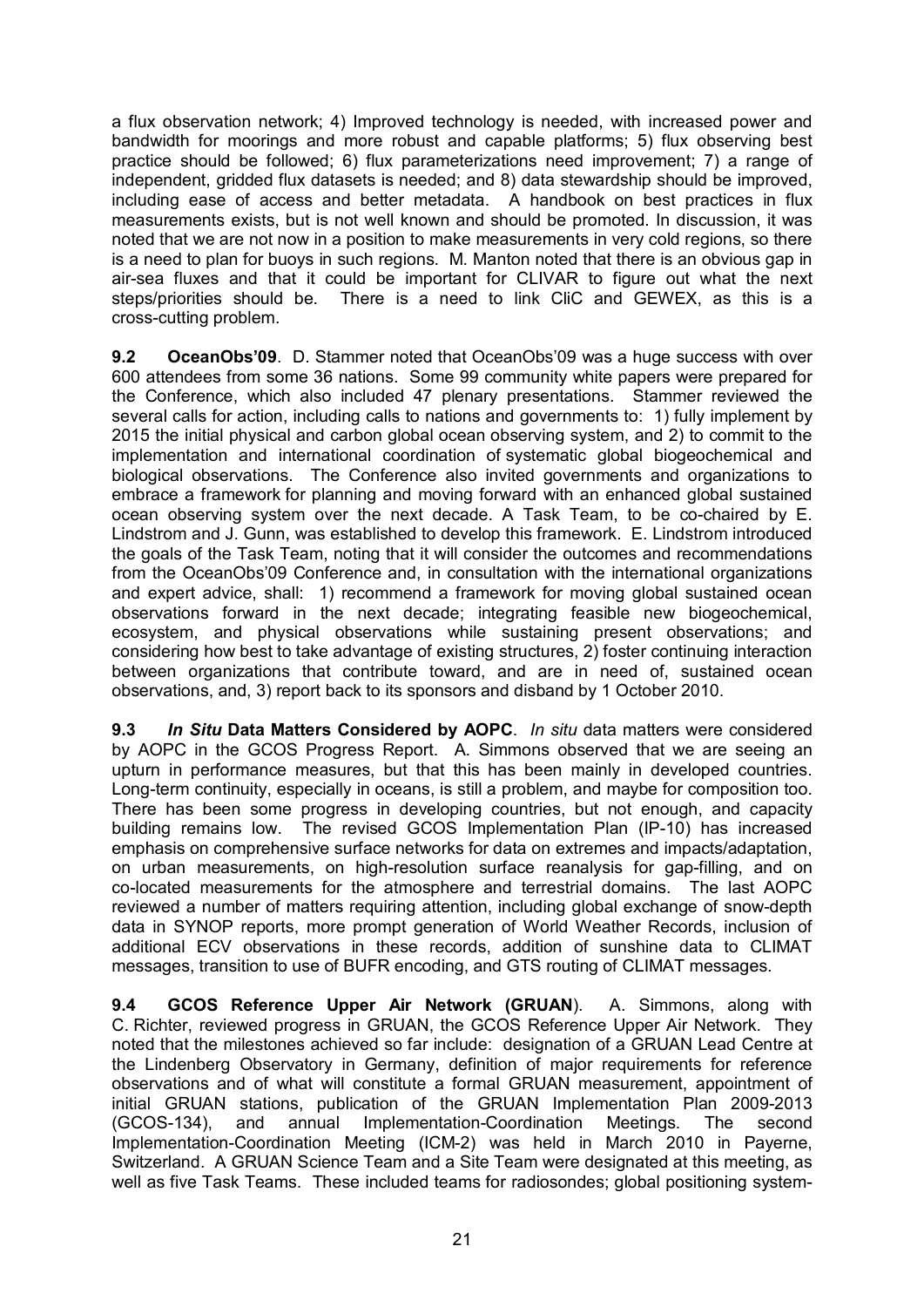precipitable water (GPSPW); measurement schedules and associated site requirements; site assessment, expansion and certification; and ancillary measurements. It was noted that WOAP participation in these Task Teams would be highly desirable. The first GRUAN-quality data is expected in 2010. In discussion, the issue of co-located measurements came up, as well as the relationship between GRUAN, BSRN, and CEOP sites. It was noted that these sites are all somewhat independent but that they could be "rationalized" to reduce costs. The desirability of as wide a range of atmospheric measurements as possible was noted. It was also pointed out that most of the sites seem to be in the Northern Hemisphere, and thus more are needed in Africa and South America.

**9.5 TOPC** *In Situ* **Issues**. A problem with most terrestrial sites, noted H. Dolman, is that most are run in research mode. Data access is sometimes also a problem. Furthermore, much hydrological and carbon data is created for economic purposes, and people are not keen to give this data away. Since the mid-1980s, we have seen a decline in hydrological stations. It is hard to get the message across that continuing these measurements for climate purposes is essential. It would help to have the GRDC more active in this context. On the other hand, permafrost and glacier network work well. The GMES global land group, which is chaired by Dolman, proposes to select a number of networks for participation in a fast track in situ effort. It was noted that a small task group will be created to discuss how to tackle commonalities between TOPC, Fluxnet, and CEOP. Having a number of sites with overlapping data would be desirable, but it is unlikely that, say, 35 sites could be established that do everything. In discussion, a point was made about the need to look at hydrological issues in a global way. In particular, a strategy is needed that will lead to open data sets. This may be a role for GEO. In any case, a policy is needed encouraging the data sets of countries to conform to international standards.

**9.6 Flux Towers**. In introducing this issue the Chair noted the following: Are the data being utilized adequately? Are the towers being exploited to the full with both physical and chemical variables and by taking full advantage of relationships? Can the towers be sustained? No doubt they are under funding pressure, and so the more they are used, with more users, the sounder is the basis for arguing for their continuity. So, can the towers be consolidated with other measurements, such as with CEOP reference sites or GRUAN? This may require some moves by one or the other but may be beneficial in long run. WOAP is a way to try to bring the various groups together to confront this issue and make some recommendations.

Following these preliminary comments M. Reichstein presented an overview of the flux tower network. Fluxnet is a recognized project within iLEAPS, which is within IGPB. It encompasses observation of  $CO<sub>2</sub>$ ,  $H<sub>2</sub>O$ , and energy fluxes via eddy covariance; is a self-organized network of regional networks (and a few individual sites); contains sites mostly running in research mode; and, until 2007, was only loosely organized. Some challenges for Fluxnet include global standardization from the beginning, QC and filling of meteorological observations; selecting sites for data-assimilation; sustained funding for Fluxnet towers; going from research to monitoring mode; filling eco-climatological gaps (e.g., tropical savannahs/forests, high latitudes); and extension to isotopes and other trace gases. In discussion it was noted that Fluxnet sites are likely under funding pressure, so an argument to consolidate them in some way might be made. Some 250 of the 400 or so existing sites are likely to be redundant, but it is difficult to tell PIs to more or shut down individual sites. The challenge is to move research-driven sites to something more operational. A user workshop is planned for February 2011.

**10.1 IPCC Schedule**. The presentation by K. Trenberth focused on preparations for the IPCC Fifth Assessment Report (AR5). The selection of lead authors for the assessment will be made on 10 May 2010. The report of Working Group I will be delivered in September 2013. Everyone in WCRP should recognize the timetable, for instance if possible to include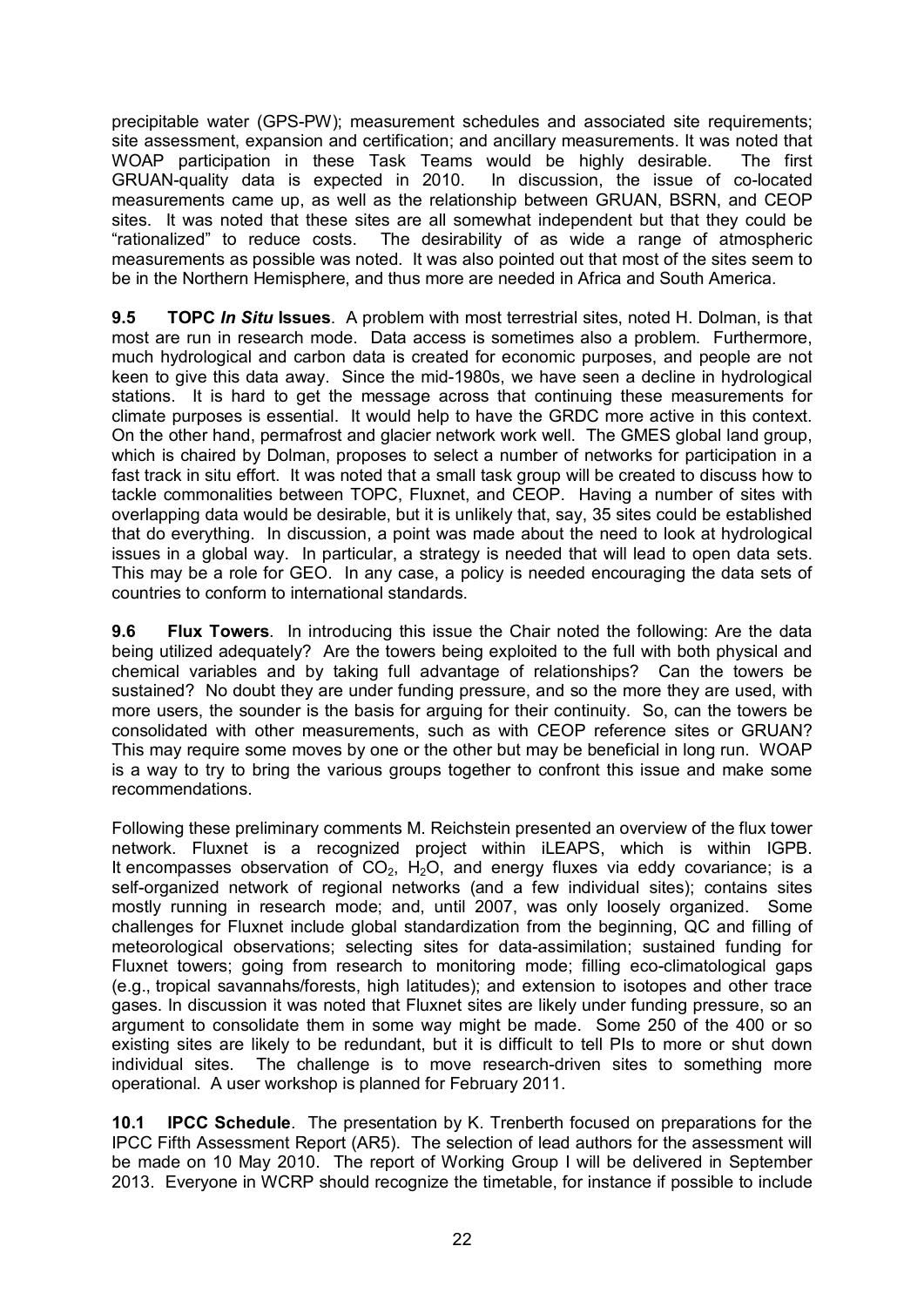new reprocessed data. It is hoped that the process for selecting lead authors does not become political. Concerns about this were voiced after learning that Fox News has obtained the author nomination list under the U.S. Freedom of Information Act. Also noted was an IPCC statement on the melting of Himalayan glaciers and the fact that an independent review of the IPCC process is being carried out by the Inter-Academy Council. This review is due in August 2010. Hopefully, the timing of its release will not be disruptive to the IPCC.

**10.2 Possible Actions for WOAP on Items and Recommendations to WCRP and GCOS**. This item is covered in the Session 14 Task Group reports.

**10.3 Climate Service Center (CSC).** I. Fischer-Bruns, representing the director of the new Climate Service Center, G. Brasseur, informed WOAP about the rationale, structure, and goals of this center. The Center was established in Hamburg by the German Federal Government as part of its "High-Tech" strategy to reduce vulnerability to climate change impacts. Located on the KlimaCampus of the University of Hamburg, the Center will eventually consist of 20 staff members. Six immediate goals of the center have been defined to include: 1) coordination and dissemination of userfriendly climate information produced by German institutions, 2) improved transfer of information from research to users and initiation of research activities to address users' requirements, 3) production of concrete climate-related information to fulfill the stated needs of the users/customers, 4) synthesis and evaluation of the latest outcomes of climate and environmental research; and 5) transfer of requests from users to the network of German research institutions. Longer-term goals were described as: 1) developing prediction systems for global, regional, and local prediction of climate change and its impacts on ecosystems, the hydrological system, air quality, and health in Germany and elsewhere, 2) development of effective strategies to reduce and adapt to climate impacts, and 3) contribution to the development of other Climate Services, e.g., in Africa, with emphasis on issues like drought, food availability, and forest management. The CSC will initiate activities at a national level, but eventually hopes to become more involved on an international scale.

**10.4 Tour of the new DKRZ Building and Supercomputer**. Following the formal presentations for Day 2 of the WOAP meeting, all had an enjoyable time visiting and learning about the DKRZ supercomputer, the  $35<sup>th</sup>$  largest in the world. Some of the IPCC model runs for AR5 will be done on this computer.

The chair expressed great appreciation for both German speakers for taking time to brief WOAP and wished them well in their development of climate services.

### **Session 11 Data Activities**

Action 27 of the XVIIth Session of the GCOS Steering Committee called for further elaboration of the issue of peer review of climate datasets with experts in WCRP, GOOS, and GTOS, noting that the next meeting of the WOAP would be an appropriate forum to consider this subject. The presentations in this Session broadly address this topic.

**11.1 Report of the WOAP Task Group on Data Management (TGDM)**. This report, which also included agenda item 11.8 on the Revitalization of the Task Group on Data Management, was made by H. Cattle. He noted that membership is comprised of one person from each of the WCRP core projects. The Task Group has a mandate to review a) the current status and management of observational data and model output archives, including associated web sites within WCRP, and b) WCRP data policy. (Data issues have received increased attention following the release of the "climategate" emails). Activities to date include an initial survey of dataset archives and management practices within WCRP core projects, a review of data policies of WCRP sponsors and projects (where available),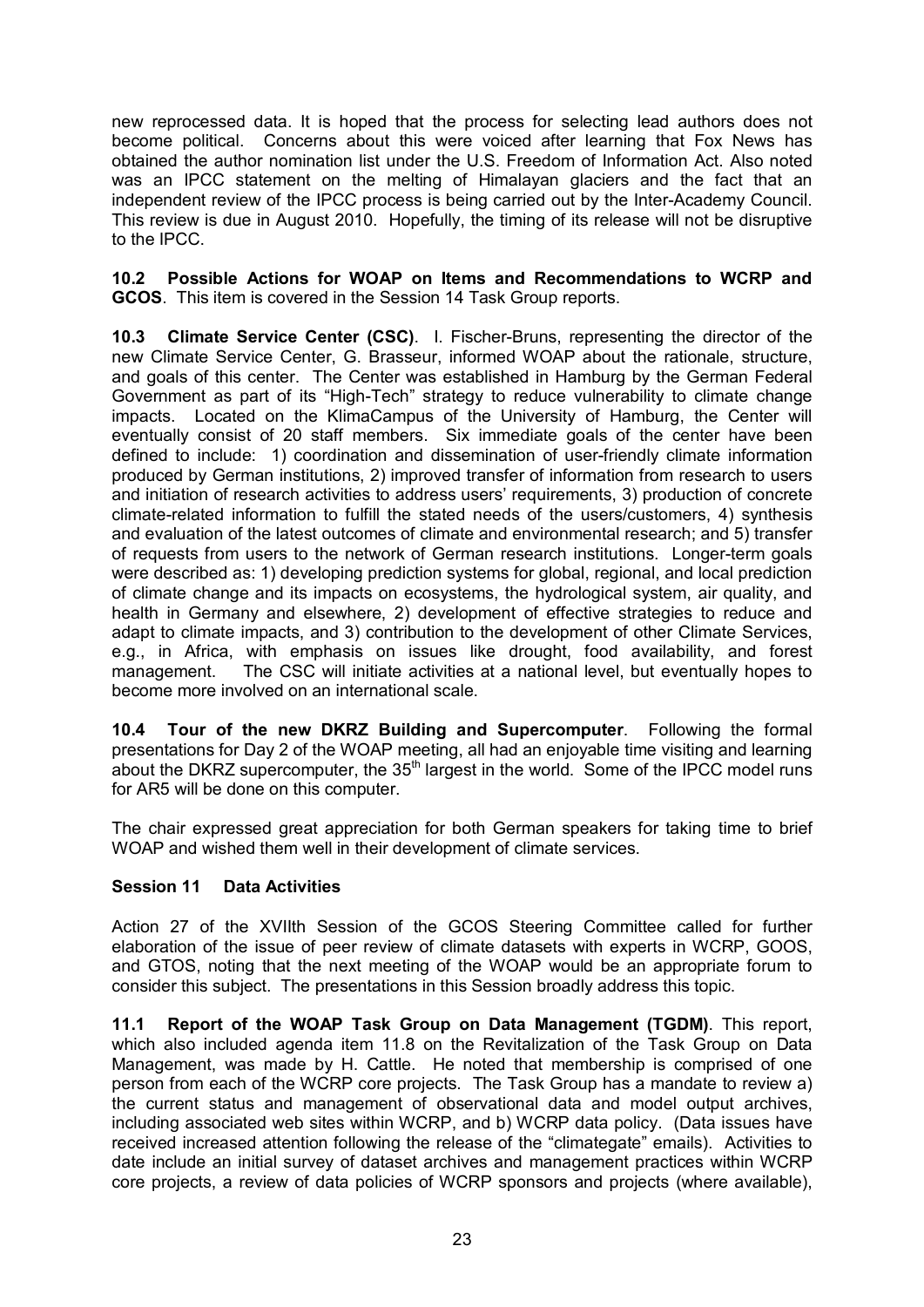leadership on development of the WCRP data policy statement (a copy of which is on the WOAP4 web page), and development of a way forward (in a paper initiated by B. Keeley, also on the WOAP4 web page). The survey clearly showed that WCRP projects are originators and/or custodians of archives of model output or observational datasets of key importance to the recent IPCC and ozone assessments. The TGDM proposed 12 individual actions addressing WCRP datasets, rationalizing names, managing data sets in the long-term and providing access to datasets. It was unclear, however, how these actions would be implemented. The future of this Task Group was raised in discussion, and it was noted that a new Chair will be needed for the next phase of its activities.

After some discussion, it was generally agreed that there is a continuing need for this Task Group. C. von Savigny volunteered to be responsible for some Task Group actions, but a Chair is still needed for it. G. Asrar noted that some data activities were started in an *ad hoc* fashion and asked what the principles should be for long-term data sets. The Task Group should consider developing WCRP-wide principles (perhaps building on the two big efforts already in place, CMIP and CEOP) and the ground rules for maintaining data sets. A focus should be on "big ticket" items, and lessons from the past should be incorporated. On historical data sets, it should be recognized that one size does not fit all. WCRP Project offices should ensure that appropriate global datasets are registered in WIGOS

**11.2 CEOP**. T. Koike introduced this agenda item. He noted that CEOP has well-organized data archive system. The Model Output Data Archiving Center is at the World Data Center for Climate at the Max-Planck Institute for Meteorology in Germany, *In-Situ* data is archived at the Data Archiving Center at the National Center for Atmospheric Research in the United States, and the Data Integrating/Archiving Center is at University of Tokyo and JAXA in Japan.

**11.3 Data for Model Evaluations**. K. Taylor noted that the Coupled Model Intercomparison Project (CMIP) has been a success, the reasons for this being because strict data standards were imposed building on the CF conventions (i.e., uniform format, uniform data structure, uniform metadata information, and adherence to the CF metadata conventions), modeling groups devoted substantial resources to rewriting output uniformly from all models, and because a broad community of scientists benefited. In summarizing data needs for model evaluation, Taylor noted that a collaborative effort between JPL/NASA and PCMDI is underway to provide the community of researchers that will access and evaluate the CMIP5 model results access to analogous sets of observational data. A number of NASA satellite data sets have been identified that have model equivalents. Thus far identified are AIRS, MLS, TES, QuikSCAT, CloudSat, Topex/Poseidon, CERES, TRMM, and AMSR-E. Plans have been developed for converting the data into CF-compliant format, documenting it for technical details for use/application in IPCC model assessment, and making them available via ESG and links from the PCMDI model access web portal. This activity is being carried out in coordination with the corresponding CMIP5 modeling entities and activities (e.g., WGCM and PCMDI). Model output will be served by federated centers around the world.

**11.4 SPARC Data Initiative**. In introducing this agenda item S. Tegtmeier observed that regarding the SPARC CCMVal project on model-measurement intercomparisons a variety of chemical observational data sets are available. However, it is not necessarily known which data set is most reliable for a particular application. Conflicting results are seen when comparing models to different data sets, so comparison is less meaningful. Therefore, there is a need for an assessment of the available data sets for chemical trace gases. The proposed assessment/report will offer guidance for the use of chemical trace gas observations from space-based instruments. It will establish a data portal for chemical observations in collaboration with the space agencies, compile climatologies of chemical trace gases (e.g., zonal means, variability, seasonal evolution, and annual means) in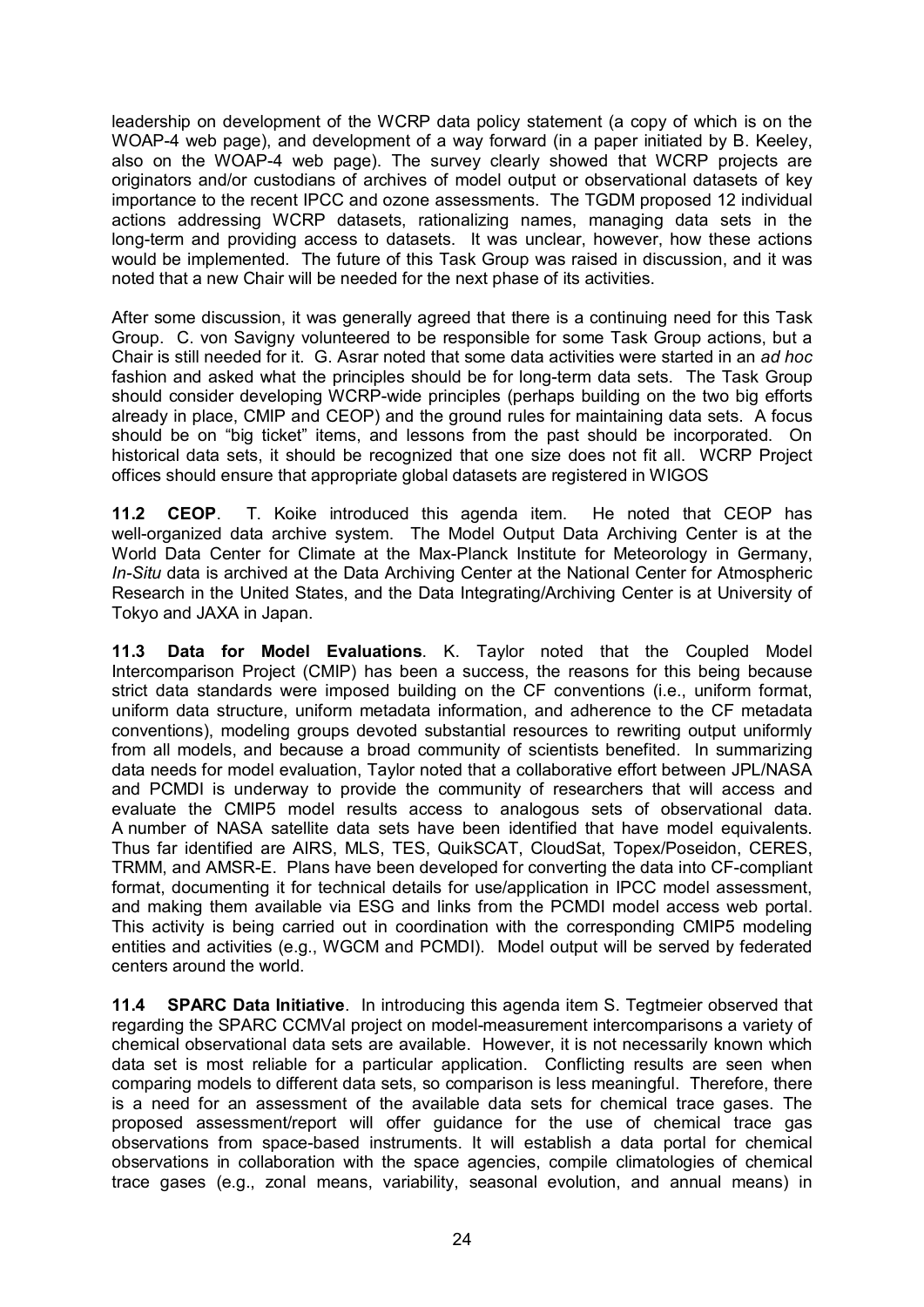collaboration with the instrument PIs, and detail intercomparison of these climatologies. To be published as a SPARC report, it will also identify priorities for reprocessing data or enhanced validation efforts and identify measurement gaps, which could motivate and provide support for future missions. Some issues yet to be clarified include: How much of aircraft, balloon, and ground-based measurements should be included? Should water vapour and ozone be included? What about CO, short-lived species, aerosols, and PSCs? And, what about technical issues like trends in data sets and sampling biases? The issue of funding was raised in discussion. It will be needed, but at least some of the report will be undertaken by volunteers.

**11.5 NOAA NCDC Data Initiative**. From 910 March 2010, the NCDC conducted a Workshop on Ensuring Access and Trustworthiness of Climate Observations and Models for Society. R. Vose reported on the results of this workshop in this agenda item. The workshop was motivated by the fact that CMIP was a success for access to model output, and something was needed for observational data sets. It was designed to develop a process for facilitating access to observational data sets, to advance technical enhancements to standards for discovery, exchange, and use; and to identify needs for societal impact studies. A number of actions were identified to advance each of these desired activities. In addition, emerging technology to support a National Climate Services Infrastructure was considered. For this, the GCOS guidelines were helpful for observations metadata. A question arose as to how different data sets are assessed. This was seen to be a challenge, so the recommended approach was to pick out a few to "get the ball rolling." How to deal with certain "grey" data sets, which are good for some things but not others, was also an issue, albeit an unresolved one.

**11.6 JCOMM Expert Team on Marine Climatology**. E. Kent introduced this topic by beginning with a review of the Terms of Reference for the ETMC. These were to: determine procedures and principles for the development and management of global and regional oceanographic and marine meteorological climatological datasets; review and assess the climatological elements of the Commission, including the operation of the MCSS and the GCCs and the development of required oceanographic and marine meteorological products; review the GOOS and GCOS requirements for climatological datasets, taking account of the need for quality and integration; develop procedures and standards for data assembly and the creation of climatological datasets, including the establishment of dedicated facilities and centers; collaborate and liaise with other groups as needed to ensure access to expertise and ensure appropriate coordination; and keep under review and update, as necessary, relevant technical publications in the area of oceanographic and marine meteorological climatologies. A Task Team on Marine-Meteorological and Oceanographic Summaries (TT-MOCS) has been established with the mandate from JCOMM to consider what requirements exist now for climatological summary products. TT-MOCS is at an early stage in its work, but notes that climate change gives a possible application for summary products. In discussion it was observed that this initiative parallels the SPARC initiative and that recognizing CMIP-5 needs would be a key first step.

**11.7 WMO Information System (WIS)**. B. Ryan introduced the WMO Information System, noting that WIS is necessary to ensure all WMO information is available to all WMO users and to ensure the long-term sustainability of all WMO information systems. The Global Telecommunications System (GTS) will remain an integral part of WIS and will continue to be improved as well as being made available to all WMO programs for the sharing of operational and time critical information. Ryan noted a number of ongoing activities related to the further development of WIS. A question arose as to the role that WIS could play for the data activities under discussion at WOAP. Ryan observed that there are references to a climate information system in the GFCS, so GFCS could be used as a primary mechanism before attempting to redesign a whole new system. WIS could also be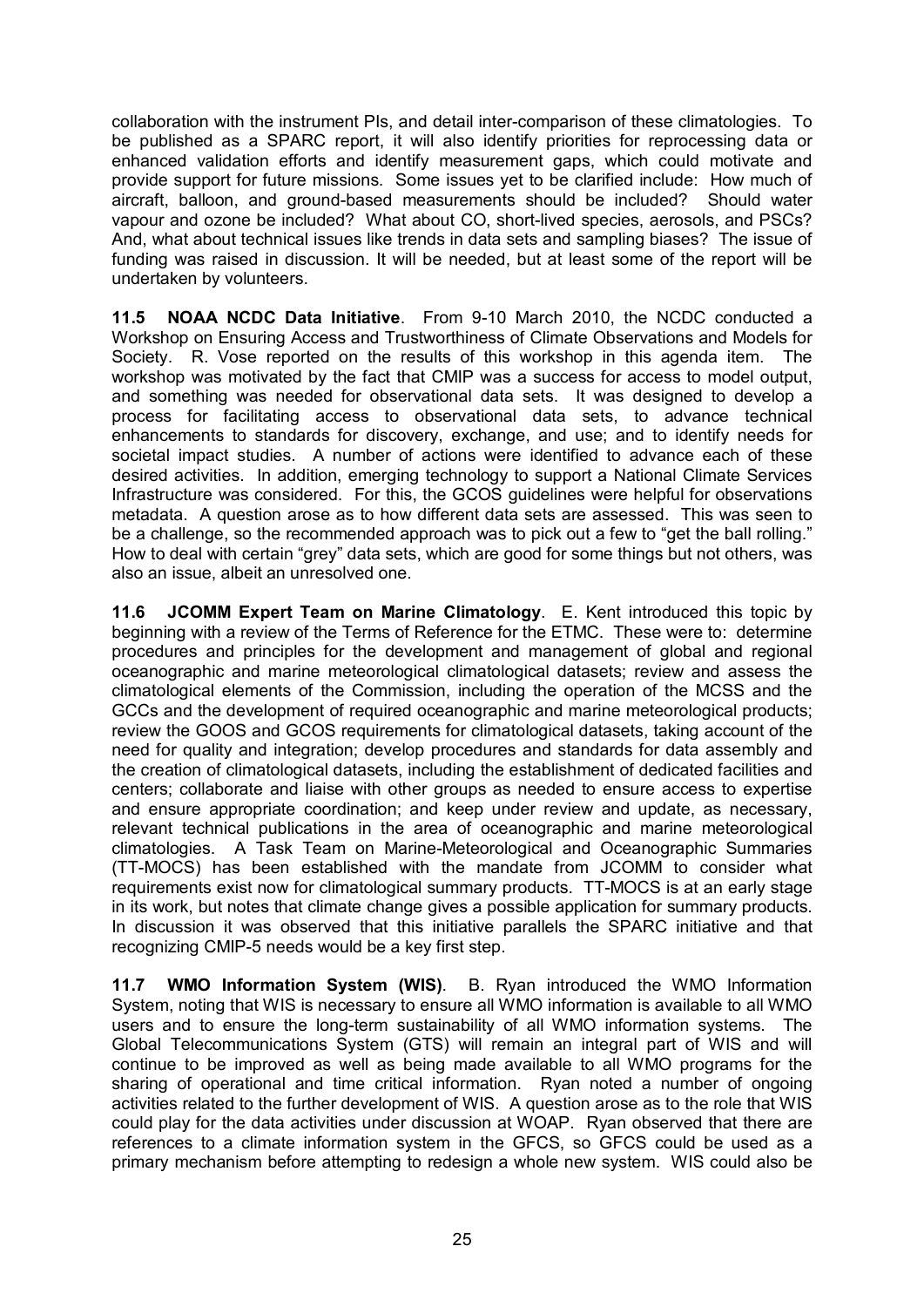cast within the GEOSS structure so as to promote much more interoperability. It was noted that GMES products will soon be using WIS.

### **11.8 Revitalization of the Task Group on Data Management**. See 11.1.

**11.9 Summary Discussion of Session 11**. K. Trenberth asked what WOAP should be doing regarding data activities, noting that WOAP can provide feedback to Karl Taylor, the JPL group, and the NOAA group on process. Concern was expressed about the JPL activity because there is no assessment of the datasets.

Trenberth used the NCAR Climate Analysis Section website as an example ( <http://www.cgd.ucar.edu/cas/catalog> ) where many datasets are documented and made available and a separate part of the catalog includes an "informed guide for users" that provides assessments and commentary of the usefulness and shortcomings of datasets. However, the project that generated these assessments is no longer funded.

It was generally thought that an assessment phase is essential. Perhaps an overview web site should be provided where alternative data sets are at least listed, even though they are not in a straightforward format. Activities, such as those of the GEWEX radiation panel and Climate Change Initiative of ESA should be encouraged, so that at some point, e.g., in a workshop a year or two from now, it might be possible to have a "showdown" and to encourage people to get together to compare and evaluate the data sets more thoroughly, assess them, and give them a higher level of maturity as a result.

D. Stammer noted that a first step would be to stimulate the community to use existing data. Everything else then becomes detail. It was noted that assessments can't be done at a single point in time but need to be undertaken on a more continuing basis. A workshop was suggested where groups could come with an assessment of their own data as well as of that of other groups. Some observed that it is getting to the point where broader, cross discipline assessments are needed. A proposal was made to draft two-page descriptions of products to be generated. Such descriptions would constitute the first bit of information needed to look at products and how they are documented. Although such 2-pagers are not really meant for scientists, they could still be a huge service to people.

### **Session 12 Climate Information**

**12.1 WCRP Open Science Conference**. The WCRP Open Science Conference will be held from 24-28 October 2011 in Denver, Colorado, USA. See: www.wcrp[climate.org/conference2011.](http://www.wcrp-climate.org/conference2011)  Planning for the Conference is already well along. The Open Science Conference will: appraise current state of climate science leading to AR5; identify the most urgent scientific issues and research challenges; ascertain how WCRP can best facilitate research and develop partnerships critical for progress; and facilitate growth of a future, diverse workforce. Tuesday, 25 October is devoted to Observation and Analysis of the Climate System. WOAP members should be heavily involved in helping to shape the agenda for this day and also in chairing sessions. The WOAP Chair encourages people to participate and to volunteer to help.

**12.2 WCC3 Repercussions**. G. Asrar summarized the outcomes of the World Climate Conference-3 (WCC-3), in particular the decision to create a GFCS. He noted that an exciting effort is fast emerging to connect science with users. The action is on the top two layers of five layer model, i.e., how to translate science into useful information for various societal sectors. The challenge for us is that we are expected to continue with observations and science but also to assist with the translation of information to decision-makers. We are willing to help facilitate this but cannot take it on as a major effort. Other entities are already geared to do this, but we must find a way to understand each other's language and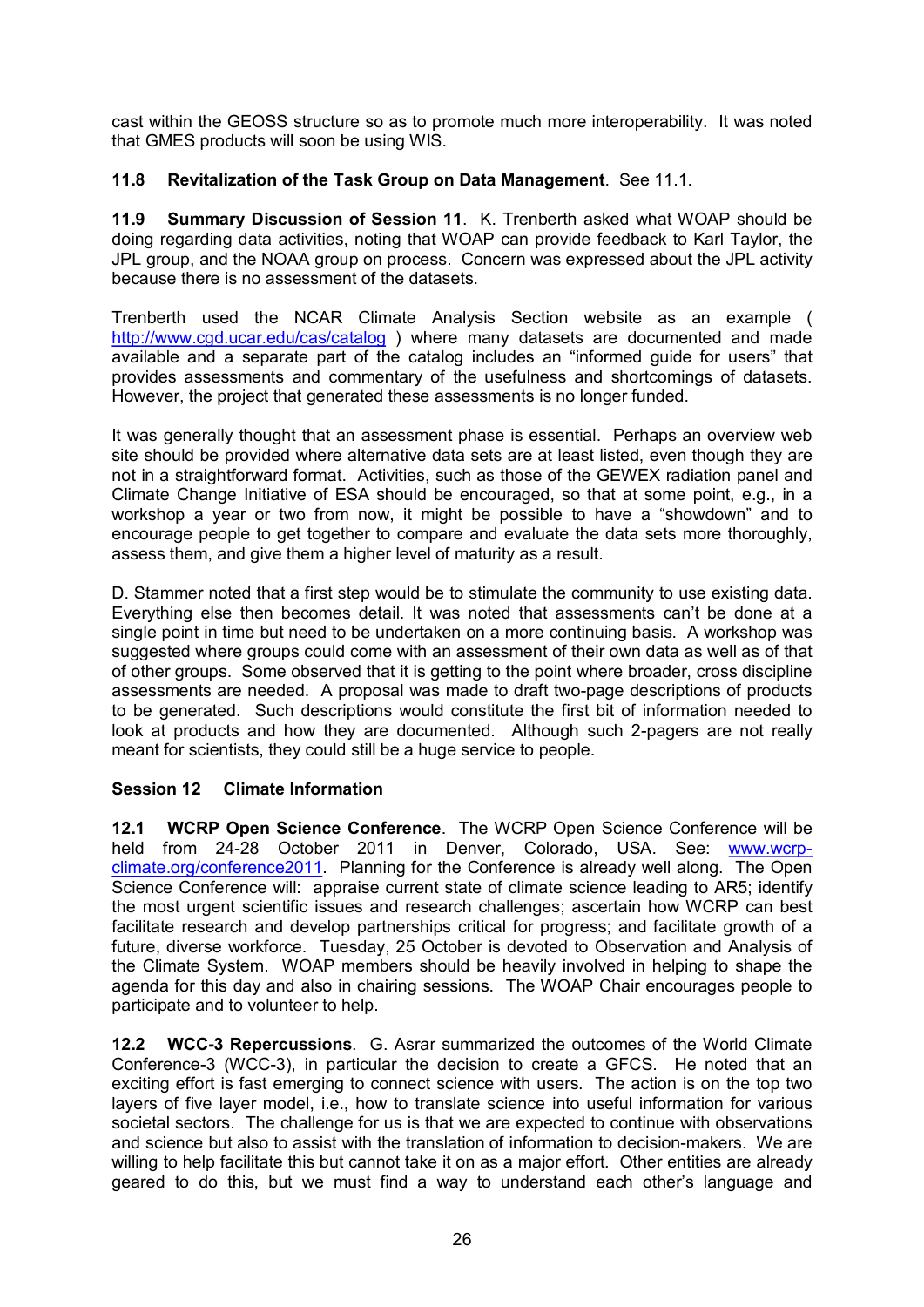communicate better. The user interface element to be elaborated is an important one, as it most directly relates to translation of the information for end users. GEO may have a role in this, but it depends on the entities belonging to GEO. Both GCOS and WCRP have been invited to provide information to the high level Task Force created to develop the GFCS, and some WOAP members will be invited to help us. This will be important as the Task Force members don't have a good appreciation of the science. It will take about a year for the Task Force report. Although the focus is more on services, the underpinning layers—GCOS and WCRP—need strengthening and support too. We need to become more oriented toward supporting services. Are there lessons to be learned from OceanObs'09? Yes. It was noted that although WMO has major strengths, it has difficulty viewing things in a broader context. Ocean services, for example, are much broader than WMO's mandate. IOC, among others, needs to have a seat at the table.

### **12.3 Transition of WCRP Projects beyond 2013**.

**12.3.1 CLIVAR**. CLIVAR imperatives are seen to be anthropogenic climate change; decadal variability, predictability, and prediction; intraseasonal and seasonal predictability and prediction; improved atmosphere and ocean components of Earth System Models; data synthesis and analysis; the ocean observing system; and capacity building. A CLIVAR/GEWEX focused WCRP activity on drought is planned, as well as ocean model development and major plans for coupled modeling.

**12.3.2 GEWEX**. K. Trenberth has taken over as the new GEWEX Chair. Post 2013 the GEWEX mission will be to develop improved observational, diagnostic and modeling capabilities to measure and predict global and regional energy and water variations, trends, and extremes such as heat waves, floods and droughts; and to provide the science underpinning climate services. Imperatives deal with data, analysis, modeling, and applications. Planning for how to address these imperatives will take place at the Pan-GEWEX meeting in August 2010 in Seattle, Washington.

**12.3.3 SPARC**. Overarching activities to be maintained beyond 2013 include chemistryclimate model validation (CCMVal), assessment of key uncertainties in stratospheric and upper tropospheric measurements, and linking various scientific communities. The key science questions include quantification of the interaction between ozone recovery and climate change; investigation of air quality aspects of the troposphere-stratosphere system; quantification of the impact of solar variability (on all time scales) on climate; fostering stratospheric science in climate mitigation and adaptation; elucidating the role of polar regions in global climate; quantifying the effects of future stratospheric change on the global carbon cycle; and critical assessment of geoengineering. It was again noted that there is no other scheduled limb sounding mission after OMPSLimb on NPP in 2011.

**12.3.4 CliC**. The primary long-term interests of CliC include sea level variability; understanding ice shelves; cryospheric observations and generation of data products; polar predictability, modeling and prediction of all cryospheric elements; encouraging and promoting regional activities, e.g., in South America; cryospheric contribution to water and carbon balance; and societal impact and mitigation. In the longer term CliC will be concerned with the viability of GCW, stronger presence in GEOSS, and with interaction with modelers on the use and treatment of ice properties.

**12.3.5 WGSF**. Future needs include: improved radiation measurement at sea, maintaining links to BSRN; coordinating precipitation measurement at sea; better coordination for physical flux process studies and parameterisation improvement; international coordination of routine measurement by research and selected commercial vessels; increased interaction with modelers; access to flux products; guidance on suitability of flux products not typically available; and aggregation of, and common access to, flux measurements.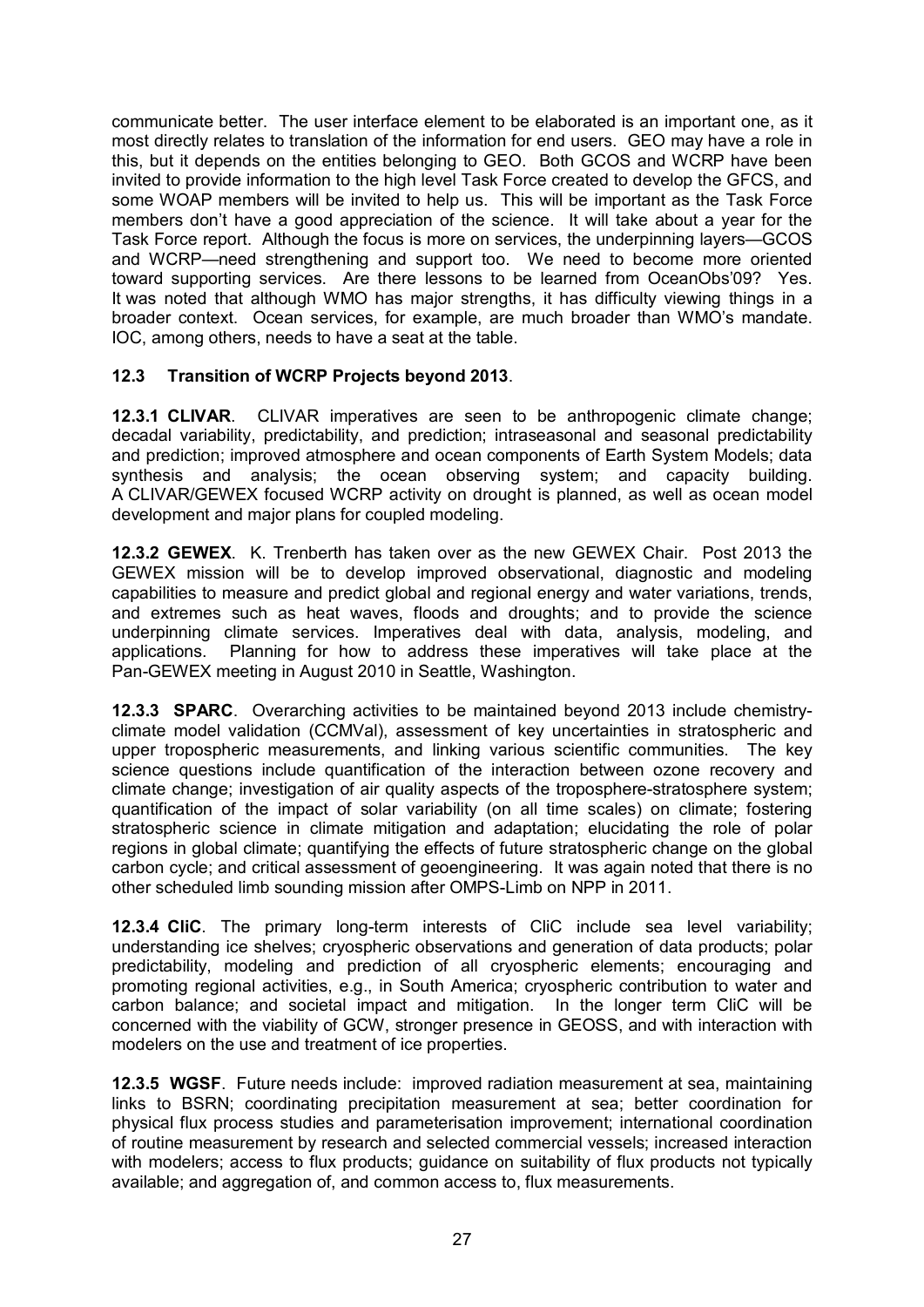**12.3.6 Modeling Groups**. Some important actions or activities include model intercomparison activity; enhanced links to process studies; increasing links to those outside the system. The WGCM can encourage a focus on uncertainty quantification; perturbed physics runs (i.e., perturbing various parameters to see what difference the perturbation makes), optimizing information that is coming from multi-modal ensembles; and developing standardized metrics for models to indicate where they have strengths and weaknesses. Model output should be formally referenceable, as there are calls for archiving model output so efforts can be reproduced.

### **Session 13**. **Climate Information (continued)**

The topics of this Session, to a large degree, were covered in the introductory presentation of Session 2 and elsewhere, so after a few comments by the Chair, the meeting moved directly to Session 14. The Chair asked, "What and how are WCRP activities contributing towards developing a climate information system, with optimization of observations, analysis, attribution, diagnostics, and assessment?" The need to frame WCRP activities in new ways arose from JSC 29, which reviewed WCRP progress to date and decided that in order for WCRP to remain relevant and well-funded, there would need to be an evolution or "transition" in its activities that would reflect changing science priorities and societal needs. This program development was seen to take place on two time horizons, to 2013 and beyond. For the intermediate term perspective, the general consensus was that the strategy outlined in the so-called Coordinated Observation and Prediction of the Earth System (COPES) document is the desirable way forward. Consequently, the JSC recommended that in the near term, crosscuts should be fully integrated in the work of the projects. All aspects of WCRP work should be measured against the COPES strategy. To focus the way forward in terms of implementation of the COPES strategy for the intermediate term and to lead the way for planning post COPES, the JSC requested that the projects and modelling groups develop an implementation plan for the intermediate term. In this context, all core projects are asked to assess and identify what activities need to be further emphasized and which can be de-emphasized in the intermediate term.

### **Session 14**. **Review and Task Group Reports**

The major part of Session 14 consisted of reports from the four Task Group leaders on the results of Task Group discussions. The reports focused on actions and recommendations for WOAP. The initial Task Group reports were circulated and modified to reflect all of WOAP views. The final versions appear below.

### **14.1 Reports by Task Groups Formed during the Meeting**

### **14.1.1 WOAP Task Group 1 Report – Data matters from Sessions 8, 9 and 11**

*Contributors:* H. Cattle, H. Dolman, E. Kent, J. Key, T. Koike, C. Kummerow, M. Manton (Chair), K. Taylor, C. von Savigny, and R. Vose

The task group identified the following issues as priorities for action for WOAP. The report briefly outlines the background associated with each issue, and lists recommended actions for the participating programs in WOAP. Detailed background on the issues is available from the meeting documents and presentations.

### *Issue – Future arrangements for the coordination of surface flux activities in WCRP*

### *Background*

The WCRP Working Group on Surface Fluxes has been functioning since 2004, and it has promoted work on improving the measurement and modelling of surface fluxes. The terms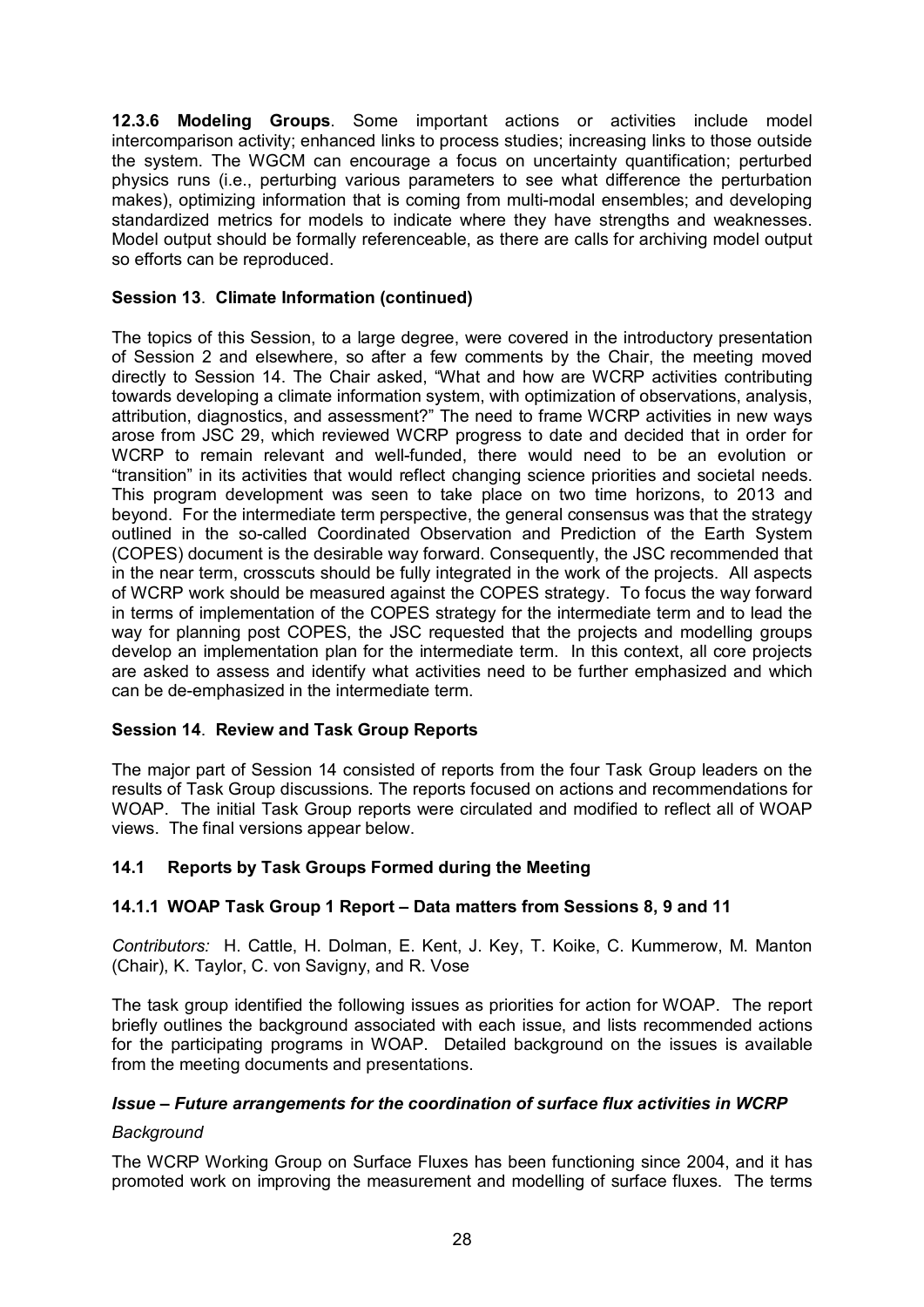of all the members of the Group have expired, and so it is appropriate to consider the best organisational arrangement for the coordination of surface flux activities, bearing in mind the work in other WCRP programs. Current activities of WCRP-related programs on surface fluxes include:

- − WGSF has developed, *inter alia,* the Flux Handbook on observational best practice and the OceanObs09 paper on data requirements for fluxes.
- − GEWEX has prepared a range of flux data sets, including SeaFlux, BSRN, LandFlux and SRB.
- CliC has a continuing program on fluxes in the cryosphere.
- − US CLIVAR has a working group on high latitude surface fluxes.
- − WGNE has the joint SURFA project with WGSF comparing collocated fluxes and related variables with NWP output.
- − SOLAS aims to improve understanding of biogeochemical interactions and feedbacks between the ocean and the atmosphere.
- − TOPCAOPC Task Group is considering algorithms used in the preparation of ECVs at the land-atmosphere interface.
- − TOPC has continuing work on carbon and related fluxes through the FluxNet program, and it is also establishing new activities on the estimation of global carbon fluxes.
- − Real-time carbon fluxes are a component of the GEMS program.

Possible overlaps in current activities include work on air-sea fluxes in WGRF, GEWEX, SOLAS and CliC. Current activities of WGSF that should be continued include improvement in radiative flux and precipitation measurements at sea, flux process studies and their impact on parameterization, improved management of flux and fluxrelated data, and guidance on flux products.

### *Actions*

- The CLIVAR SSG is requested to develop a strategy for coordinating current activities on surface fluxes across GCOS and WCRP projects and for ensuring that significant gaps are addressed.
- · WOAP should consider focusing one proposed dataset assessment workshop on global surface fluxes, including physical and biogeochemical properties.

### *Issue – Recognition of WCRP and GCOS datasets*

### *Background*

The WCRP has always recognized the need for global datasets of ECVs and related variables. Such datasets are valuable as a basis for diagnostic studies and particularly for the evaluation of models. In the early days of WCRP, there was a concerted effort to encourage agencies to establish the infrastructure to prepare some specific datasets, and those activities became a major output of GEWEX leading to accessible and well-used datasets on variables such as surface albedo and water vapor. Some of the GEWEX datasets, such as those from GPCP and ISCCP, have a long history and must be continued (with occasional reprocessing) as they have very broad acceptance and usage in the modelling and diagnostics communities. Nonetheless, their low frequency trends are unreliable owing to changes in the observing system, and ongoing efforts are essential to address this as best as possible.

Over the last decade or so, it has been recognized that there are great advantages in having more than one group developing a global data set for a specific variable. The involvement of different teams in the development of a global product leads to slightly different approaches, which allows more rigorous estimates of the uncertainties in each version of the dataset. This process also leads to continuing efforts to reduce the biases and random errors in the datasets. These advantages are realized only if there are the significant will and resources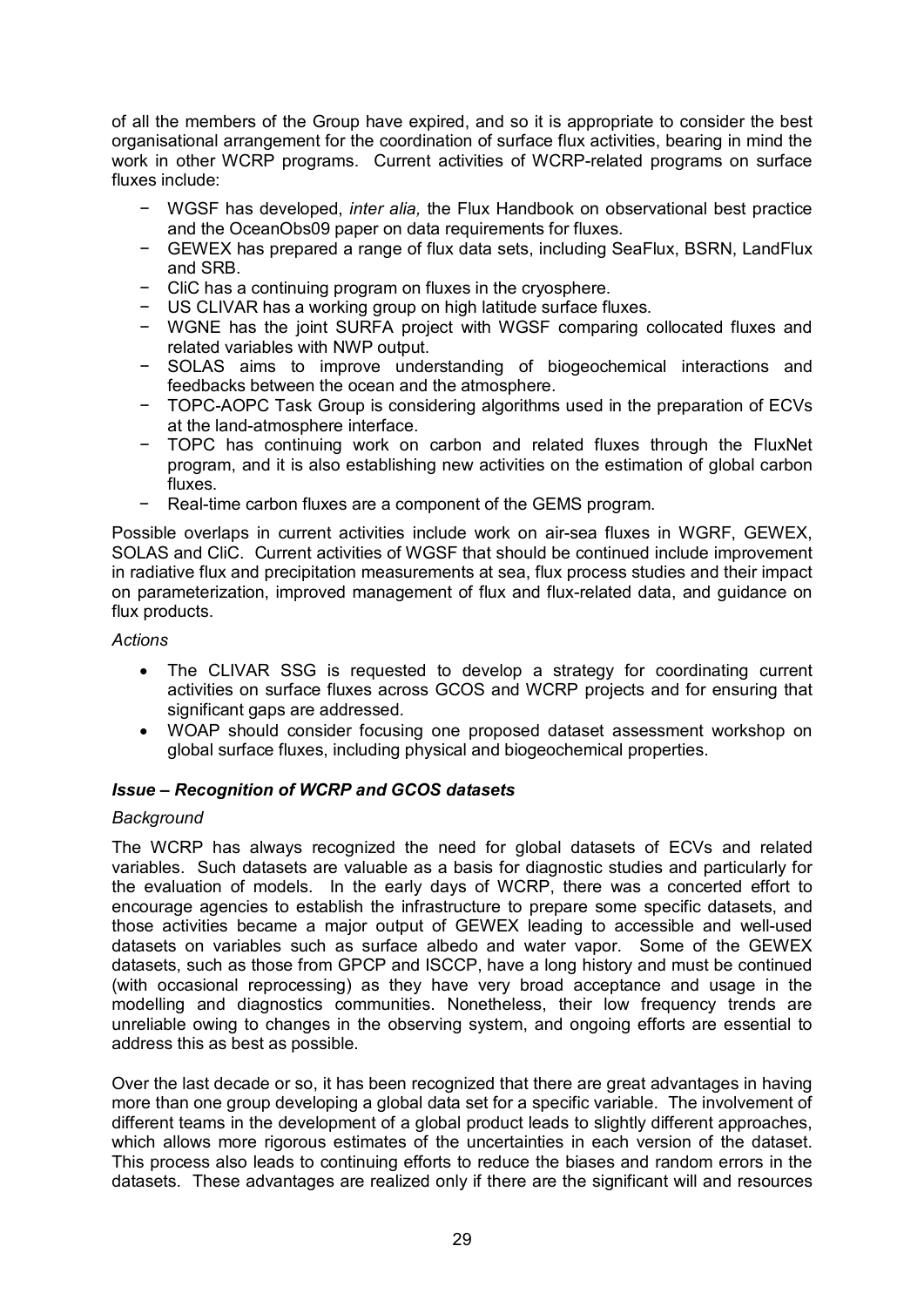to establish the required international coordination and assessment between the different groups.

*Action*

- · The GEWEX and SPARC SSGs should continue to encourage the production of their key datasets, and their improvement, especially from ISCCP and GPCP, to serve the wide community of established users. At the same time, WOAP should promote assessment activities involving all groups that prepare similar long-term datasets of ECVs and related variables.
- · Other datasets under CLIVAR and CliC, such as SST, ocean heat content, sea level, sea ice, and so on, should also be considered; see also next issue.

### *Issue – Assessment of ECV and related variable datasets*

### *Background*

When first considering its role in the development of global datasets of ECVs and related variables, GCOS recognised that for several key variables there already were independent groups around the world generating state-of-the-art datasets. Cursory comparison between these products showed that there were significant differences between important aspects of the datasets, yet there was no clear 'best' product. Consequently GCOS saw its role as the promotion of intercomparisons between the products in order to identify the sources of the differences between products and hence to reduce biases in all the products.

The OOPC-AOPC working group on SST and sea ice was effective for several years in promoting more consistency in global SST products. Similar success has not been achieved with sea ice, where there continue to be 8 independent products and little interaction between the producers. CliC has identified this issue as important to be resolved as soon as possible.

The WMO with a range of partners is establishing SCOPECM, which aims to promote inter comparison of global climate datasets of ECVs and related variables derived from satellite data. The activity essentially provides post-processing of the calibrated data produced under the GSICS process. Pilot projects for SCOPE-CM have been identified involving two partner agencies for each dataset. The program of activities could provide a mechanism for the implementation of international inter-comparison of ECV datasets generated by independent agencies.

The ESA has established the Climate Change Initiative (CCI) which aims to generate datasets of key ECVs and related variables derived from satellite data. The process includes a user forum for engagement with the earth observation community. It is clear that the benefits from this major initiative would be increased by linking the user forum process with SCOPE-CM.

#### *Action*

· WOAP should ensure that the research community is involved with international assessments of global datasets. The SCOPECM provides a model of the process for international assessment, and it could be expanded to involve operational and research agencies as well as the research community.

### *Issue – Metadata consistency across weather and climate communities*

#### *Background*

CMIP and CEOP have provided frameworks for access to model and observational datasets, including meta-data standards. The WMO has developed standards for meta-data for meteorological purposes. While these standards are consistent with those used in CEOP,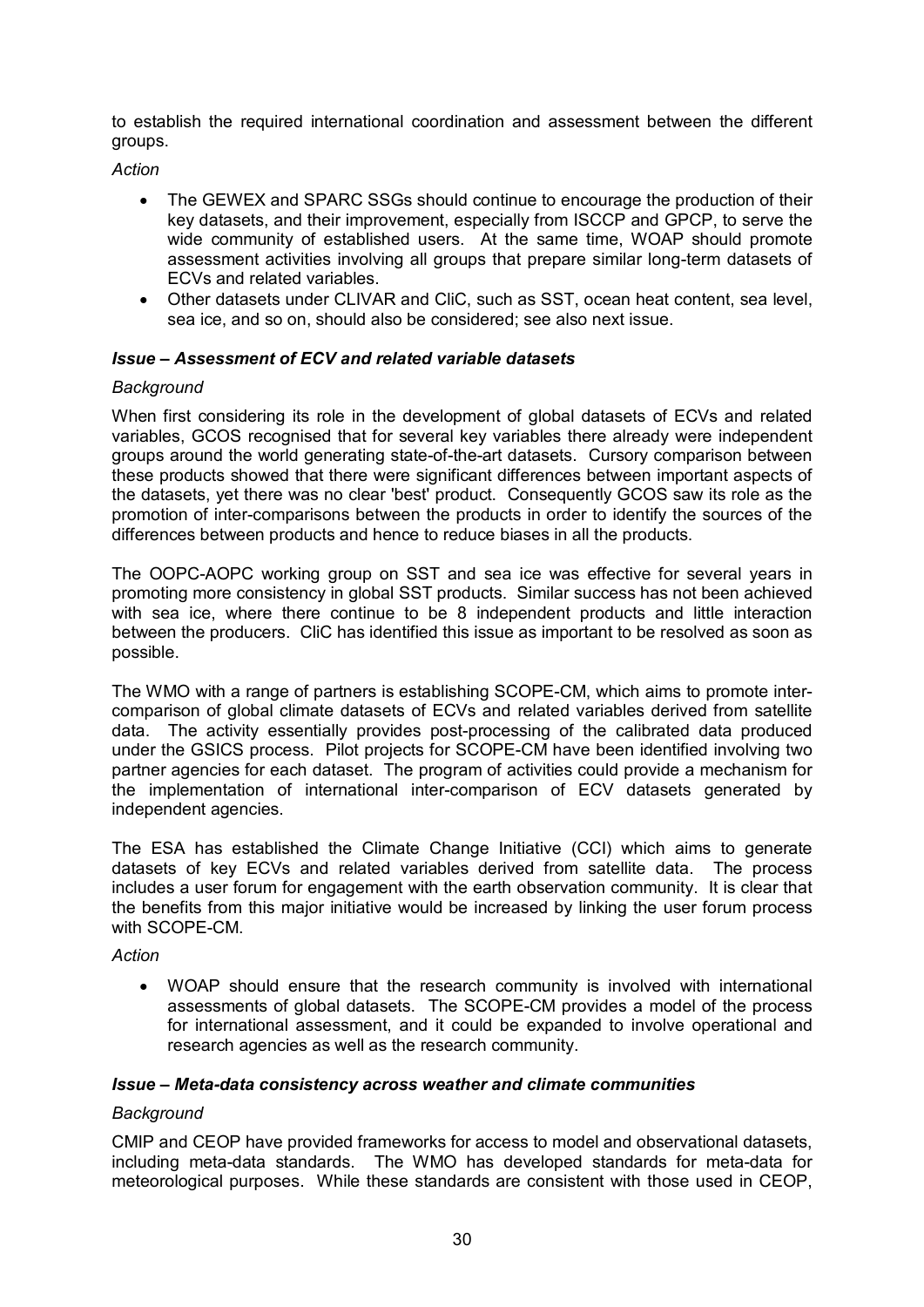they may not be fully aligned with those of CMIP. There are advantages to ensuring that there is consistency in the treatment of meta-data for weather and climate model data.

*Action*

· PCMDI is requested to liaise with the appropriate task group of WMO to optimize the treatment of meta-data for weather and climate model output.

### *Issue – Global reference sites*

### *Background*

For the world oceans, there is a single program supporting monitoring at about 150 sites. The OceanSITES program is a global reference network that monitors dozens of variables over the full depth of the ocean from air-sea interactions down to 5,000 meters. Twenty sites are designated as air-sea flux reference sites, while others focus on biogeochemistry, geophysics and ocean transports.

Over the land, many global networks, such as FluxNet and GSN, have been developed to support research and monitoring for specific purposes. On the other hand, there are a smaller number of global reference networks (such as CEOP, GRUAN, ARM, ICOS, BSRN) that have been established for multi-variable observations. There are policy and scientific reasons for such reference sites to be collocated wherever feasible, bearing in mind that differences in purpose can lead to the selection of different geographical locations.

#### *Action*

· TOPC is asked to lead a dialogue with the relevant networks (including CEOP, GRUAN and ICOS) to develop a strategy to optimize and justify the distribution of multi-variable reference sites.

### *Issue – Improved measurement of solid precipitation*

#### *Background*

A significant fraction of regional precipitation falls as snow. New satellite missions are being developed to measure solid precipitation. In the 1990s, WMO CIMO led a project to improve the measurement of snow. The project made significant advances, but further work is needed to refine and evaluate measurement techniques. It is understood that some work has commenced in CIMO to review the status of snow measurement, and CliC maintains effective links with the process. This topic is also of interest to GPCP.

*Action*

· CliC is asked to continue its dialogue with CIMO and other relevant groups to ensure that appropriate activities are being undertaken to improve the measurement of solid precipitation for research and monitoring purposes.

### *Issue – Quantification of uncertainties*

### *Background*

Uncertainties are now recognized by the community as an inherent aspect of model and observed datasets. The scientific community has been emphasizing the progress in reducing uncertainties. Given the inherent limits of models and observations, it may be more appropriate to place more emphasis on the quantification of uncertainties. This is especially important for observed datasets, where structural errors are not always recognized.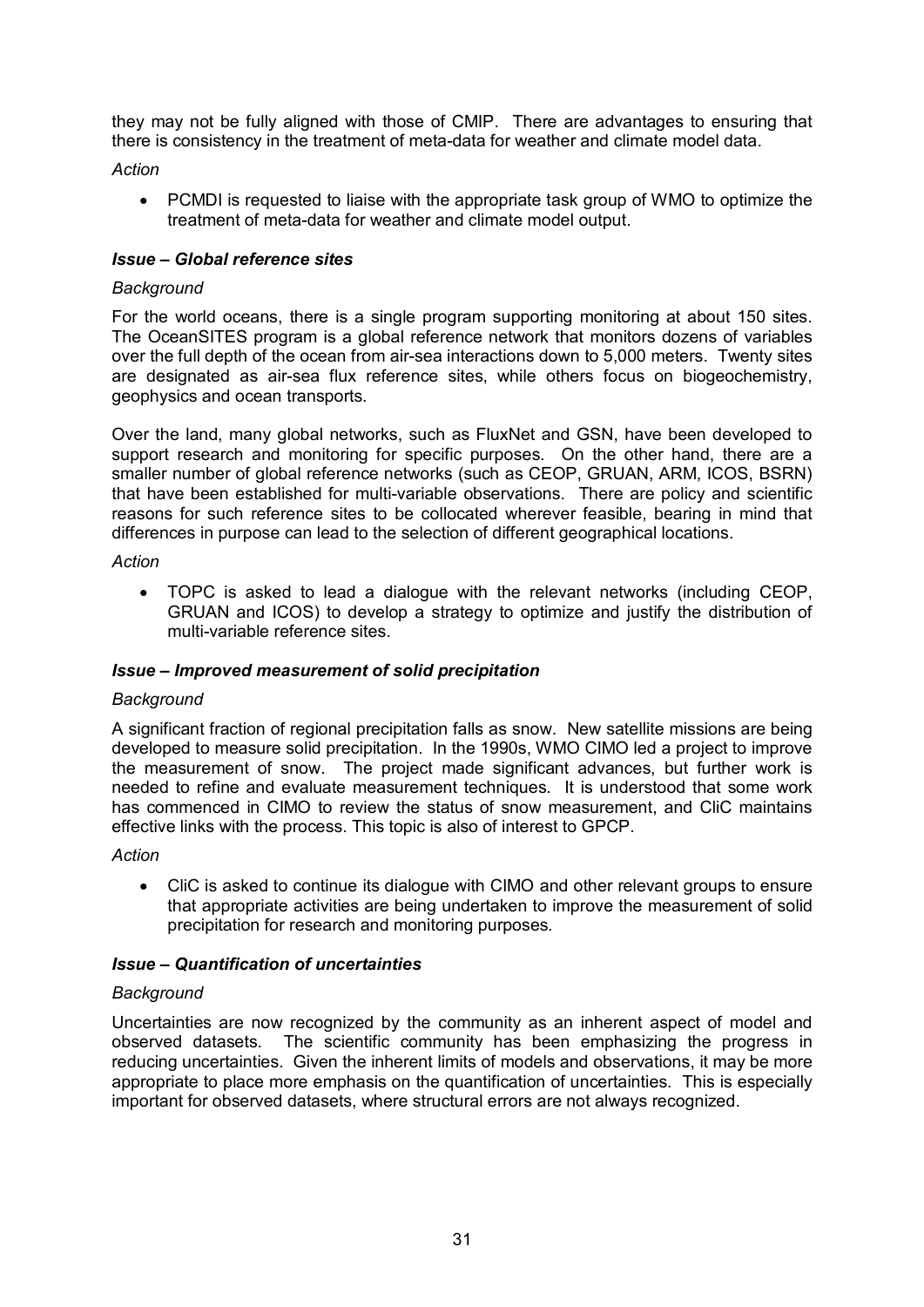### *Action*

· WOAP encourages all groups to ensure that all model and observed datasets have their associated uncertainties quantified, with recognition of possible structural uncertainties.

### *Issue – TOA radiation budget*

### *Background*

Global climate is determined by the TOA radiation budget, but the measurement of the components of this budget has not been adequate to provide physically reasonable imbalances without ad hoc adjustments. There remain uncertainties in the total solar irradiance, and CERES have worked extensively on the radiation budget, while CLARREO is designed to help calibrate satellite observations in the future. Questions arose about the feasibility of reducing the uncertainty.

### *Actions*

- · GEWEX is requested to investigate the feasibility of improving the accuracy of the TOA radiation budget, and whether adequate steps are being taken to address this issue.
- · If such an improvement is feasible, then the JSC and GSC should encourage the relevant agencies to take the required actions.

### *Issue – WCRP data management*

### *Background*

CEOP and CMIP have provided modern frameworks for access to global model and observed research datasets. The WOAP Task Group on Data Management has reported on progress in developing a consistent approach to data management across WCRP programs, and they have provided some basic recommendations to improve the availability of legacy WCRP datasets. Most legacy datasets of WCRP need to be discoverable and recognised as WCRP contributions to international climate research. The significance of a legacy dataset can be demonstrated by the relevant project office taking the actions to ensure that the dataset is discoverable and recognised.

While most groups developing datasets in these times will naturally follow the recognised procedures for modern data management, it is important at least at a policy level for WCRP to have clear guidelines on data management practices.

### *Actions*

- · WCRP project offices should ensure that appropriate global datasets are registered in WIGOS and in the WCRP catalogue, in addition to meeting the basic requirements for data access and quality.
- WOAP accepts the offer by the CLIVAR IPO to update the web-based catalogue of WCRP datasets in consultation with projects.
- · The WOAP Task Group is asked to develop guidelines for data management practices across WCRP; this task should be completed over the next six months.

### **14.1.2 WOAP Task Group 2 Report – Space and In Situ Observations from Session 5**

*Contributors*: G. Asrar, T. Busalacchi, T. Igarashi, E. Kent, J. Key (Chair), E. Lindstrom, P. Mathieu, I. Petiteville, and B. Ryan

### *Purpose*

The purpose of this task group was to identify major issues with (primarily) space-based and in situ observing of the earth system. This includes the analysis of past and current data,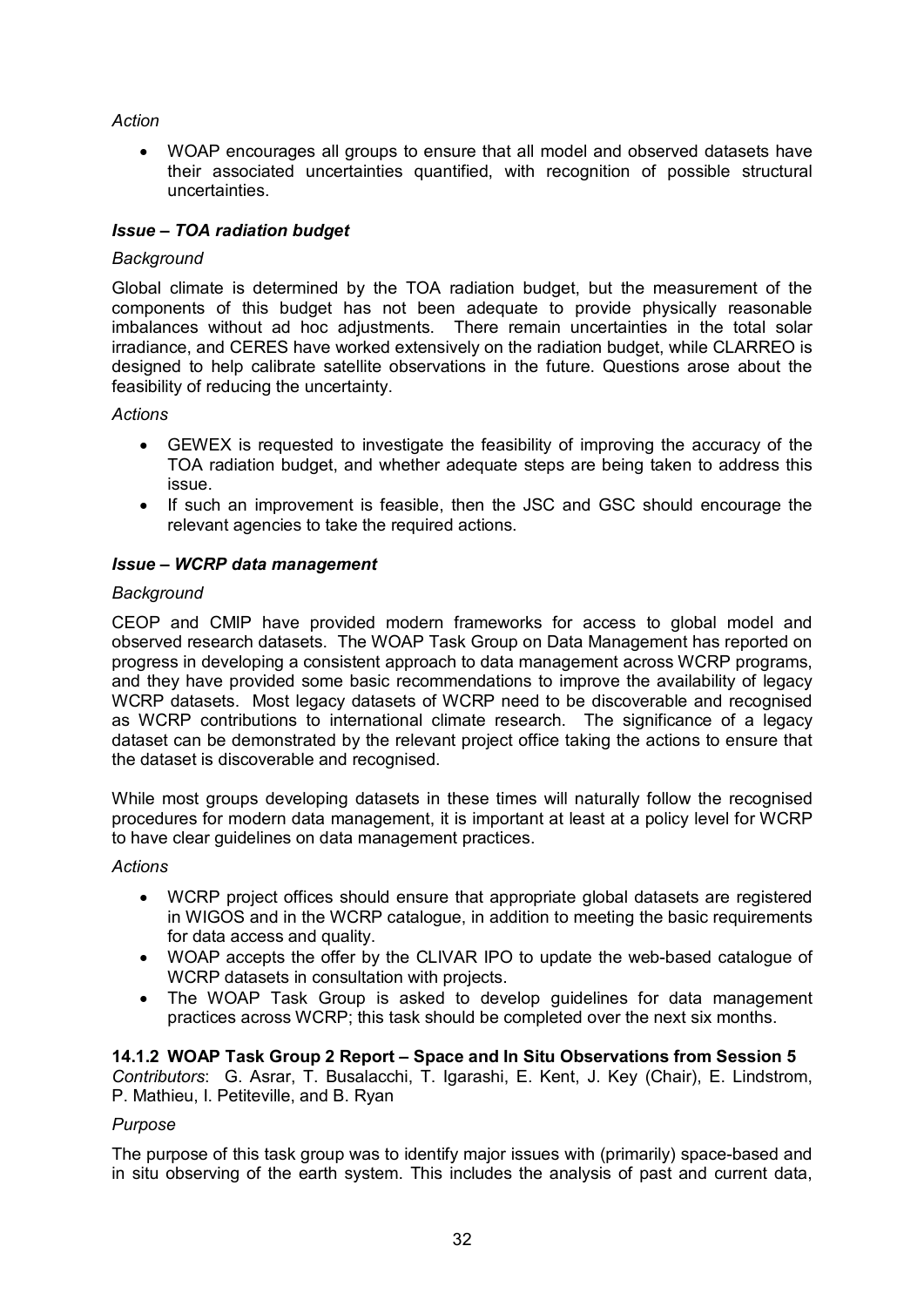potential gaps in future measurements and systems, and interactions with groups that coordinate space activities such as the Committee on Earth Observation Satellite (CEOS) and the Coordination Group for Meteorological Satellites (CGMS). The report describes only those issues that impact WCRP and that WOAP can potentially influence. A brief background and recommended actions are given for each issue.

#### *Background*

A number of international groups and activities have identified major needs in the space based and in situ observing systems. The Global Climate Observing System (GCOS) Implementation Plan (*presented at WOAP4 by Simmons, Lindstrom, and Dolman*) has been reviewed by CEOS (*presented by Petiteville*) and others with regard to satellite observations. Potential deficiencies in the future U.S. National Polar-Orbiting Operational Environmental Satellite System (NPOESS) - now the Joint Polar Satellite System (JPSS) - were identified by a US National Research Council study (*presented by Busalacchi*). Previous efforts such as the Integrated Global Observing Strategy (IGOS) have evaluated both in situ and satellite observations for the cryosphere, oceans, land, geohazards, and atmospheric chemistry, as has the WMO Space Task Group for the International Polar Year (*presented by Key*). An OceanObs'09 community white paper on surface fluxes identified observational needs, including satellite-derived quantities and in situ measurements (Fairall et al., OceanObs09; *presented at WOAP4 by Kent*).

Not only are there needs in the types of observations that satellites provide, there are also concerns regarding the use of past and current data. The WMO Sustained, Co-Ordinated Processing of Environmental Satellite Data for Climate Monitoring (SCOPE-CM) project proposes to provide continuous, sustained, high-quality satellite products for various Essential Climate Variables (ECV) in response to GCOS requirements (*presented by Ryan*). The European Space Agency's (ESA) Climate Change Initiative (CCI) will also support reprocessing of some satellite data sets (*presented by Mathieu*), as will NOAA's Scientific Data Stewardship program (*presented by Key*). JAXA routinely reprocesses standard products from the beginning of the observation period using updated algorithms that reflect the latest results of calibration/validation activities, such as TRMM/PR and Aqua/AMSR-E. and will also support reprocessing of future JAXA satellite data (*presented by Igarashi*).

The issues that have been identified by this task group are:

- *Gaps in, and sustainability of, space-based observations:* 
	- 1. There is a critical need for continuous microwave SST observations and better scatterometer coverage.
- 2. There will be no limb sounding capability after NPP.

*Reprocessing and continuity of satellite data*:

- 3. GSICS calibration methods are underutilized.
- 4. Reprocessing of global satellite data sets lacks support in some areas.
- 5. Rigorous error analysis, documentation, product intercomparisons are essential. *In situ observations*:
	- 6. Co-ordination of ship-based observations should be enhanced.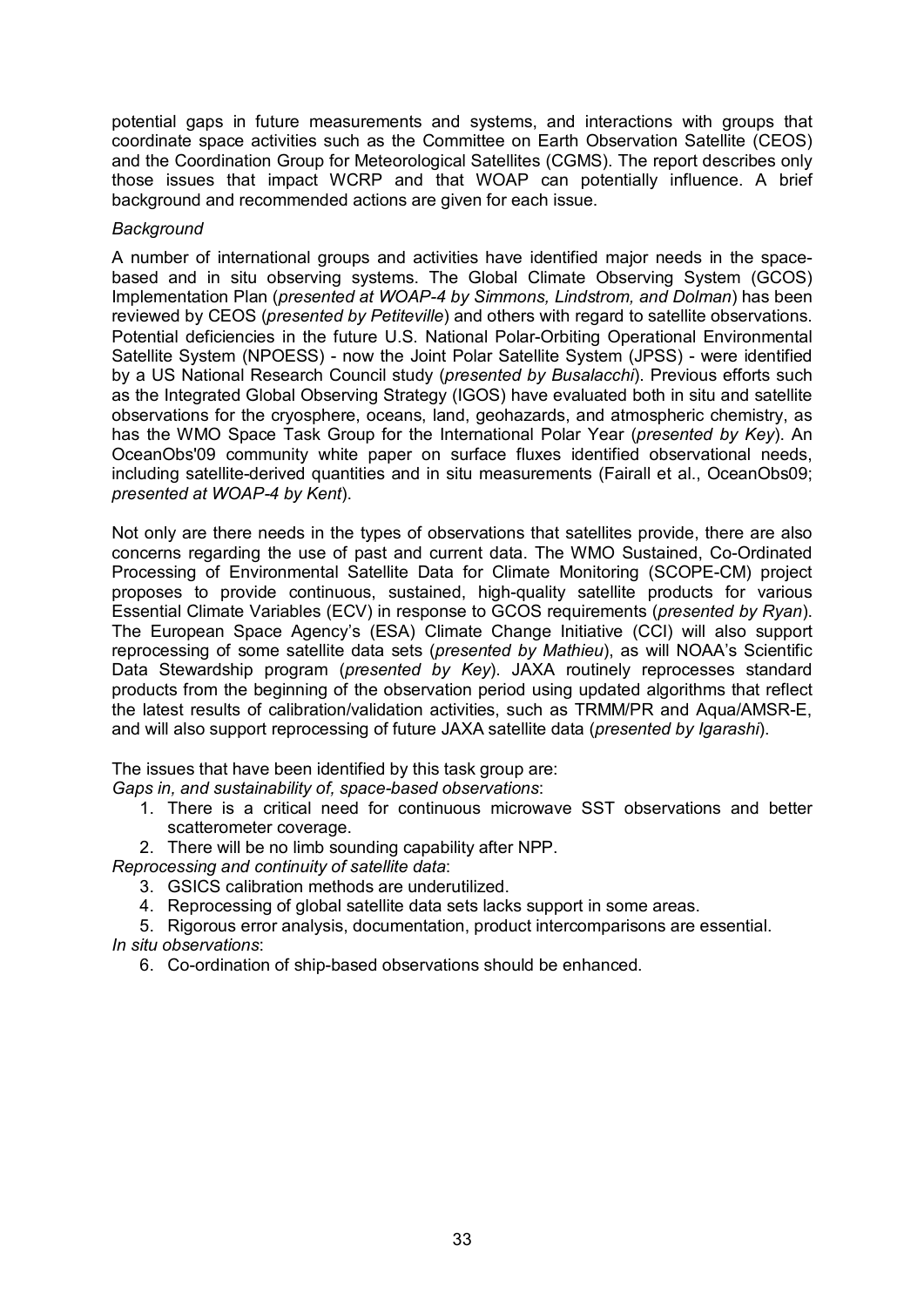

**Figure 1. End-to-end processing flow for the generation and use of geophysical products. The major issues identified in this report are indicated by circled numbers (refer to the list of issues in the text).**

These issues are mapped on the end-to-end processing flow diagram in Figure 1.

### *Issues* – #1, 2: Gaps in, and sustainability of, space-based observations

### *Background*

There is a critical need for microwave sea surface temperature (SST) data and better coverage by scatterometers. There is some uncertainty in the future of climate-quality passive microwave and scatterometer instruments. While infrared (IR) SST measurements will be available, microwave provides critical all-weather observations in cloudy regions. Accordingly, a microwave instrument capable of climate-quality SST measurements must be available on Joint Polar Satellite System (JPSS, a reorganization of the National Polar-orbiting Operational Environmental Satellite System, NPOESS). It is important for JAXA's GCOM-W1, 2, and 3 to proceed as planned, as these platforms will carry an AMSR microwave imager. However, while GCOM-W1/AMSR-2 is planned for launch in Japanese FY2011, plans for the subsequent satellites, and for NOAA JPSS are not clear.

Scatterometers provide surface winds over the oceans, a necessary component in the computation of air-sea fluxes. They also provide sea ice information. There is an operational, long-term scatterometer capability on Metop (ASCAT). India has a scatterometer on orbit that is still being calibrated and validated. China will soon have a similar capability. The Japanese GCOM series may include an advanced scatterometer (supplied by NOAA). Although scatterometers are not presently an "endangered species", there is some uncertainty in the overall coverage that will be obtained. Additionally, having a scatterometer on the same satellite as AMSR would improve precipitation detection and reduce the ambiguity in surface wind direction estimates during stormy conditions.

There is also going to be a gap in limb sounding, which provides high vertical resolution profiles. The Superconducting Submillimeter-Wave Limb-Emission Sounder (SMILES: JAXA and NICT) onboard ISS is in operation for global vertical profiling of O3, HCl, ClO, CH3CN, O3 isotope, HOCl, HNO3, HO2, and BrO. OMPSLimb will be on the NPOESS Preparatory Project (NPP) satellite, but no OMPS limb sounder is scheduled for subsequent JPSS (NPOESS) satellites. There appears to be no other scheduled and funded limb sounding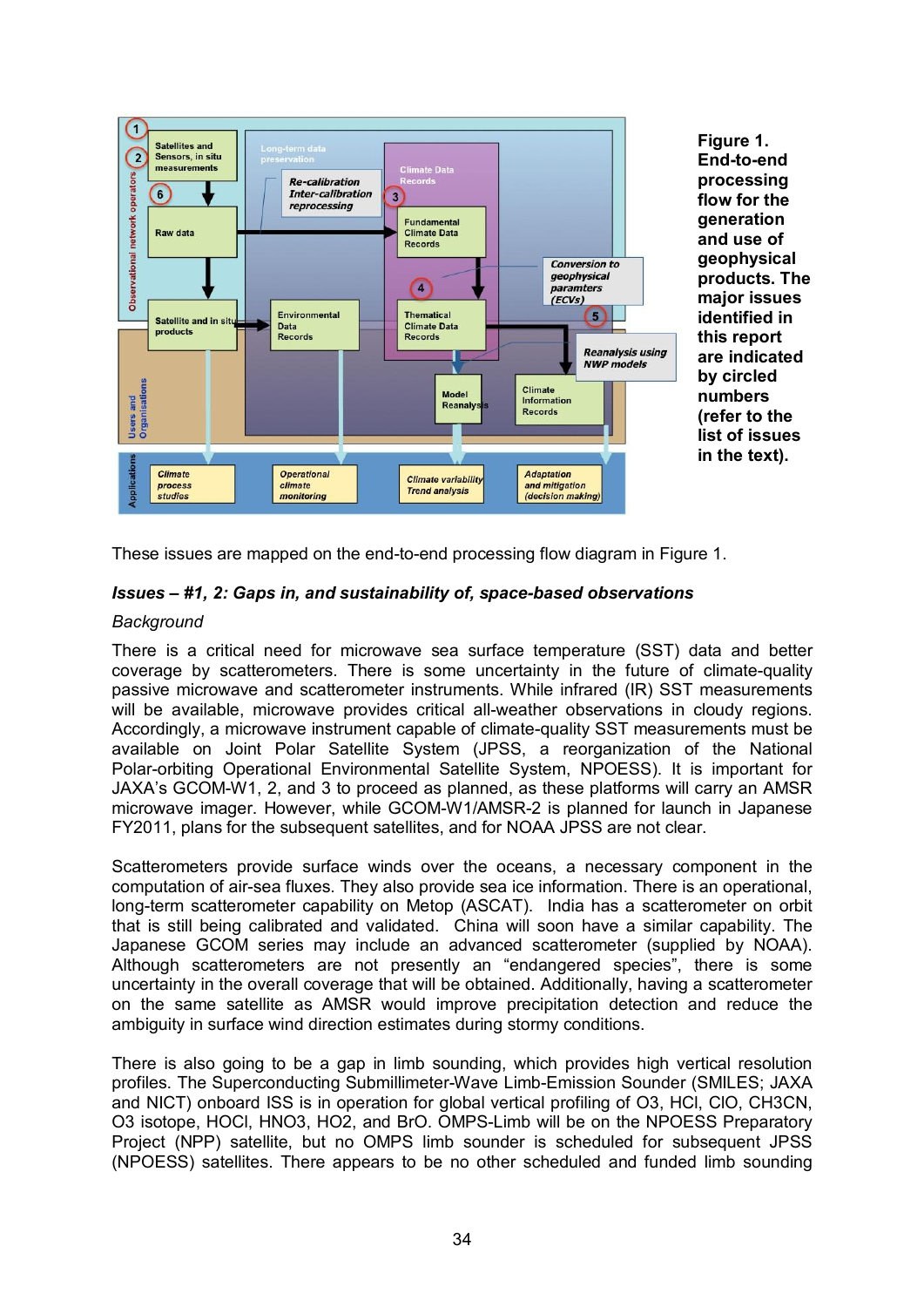mission. Possible solutions include ALTIUS (Belgium), PREMIER (ESA Earth Explorer candidate mission), CASS, and SAGE III.

*Action*

· WOAP should send a letter to CEOS and CGMS on behalf of WCRP and GCOS. However, before sending the letter to CEOS, it must first be determined if these gaps are already considered in the 2010 GCOS Implementation Plan (IP-10). If they are already in IP-10, the letter should refer to it, given that CEOS is preparing a response to the IP, and reinforce the need of the scientific community. It would be good to have an exhaustive list of all gaps and indicate the criticality of each gap (e.g., consequences for science if the gap is not properly addressed in a timely manner).

The lifetime of current instruments (TMI and AMSRE) should be estimated. If AMSR-E (Aqua) will continue to be operated after GCOM-W1/AMSR-2 launches, data continuity will be achieved and intercalibration between the two sensors will be possible. CEOS could be asked for their assessment of the likelihood of a gap in microwave SST coverage and their strategy for mitigating such a gap. The letter should also cover reprocessing issues (see below). Both CEOS and CGMS should be commended on their recent efforts to bring more attention to climate activities, and encourage more joint efforts.

### *Issues – #3, 4, 5: Reprocessing and continuity of satellite data*

### *Background*

The Global Space-Based Inter-Calibration System (GSICS) program has developed a number of calibration methods for satellite imagers and sounders. For climatological applications, inter-satellite calibration is critical. However, with some exceptions, GSICS calibration methods are not finding their way into reprocessing projects.

Furthermore, reprocessing of satellite data sets, both calibrated radiances and higher-level products, is not keeping up with the needs of scientists and reanalysis projects. The IPCC timeline should be kept in mind as targets for some reprocessing results. All space agencies should develop plans to regularly reprocess data as new calibration and product generation methods become available.

#### *Action*

- · Agencies should support reprocessing of satellite data and their assessment. A letter to CEOS and CGMS could acknowledge participation in the GSICS project, and suggest continued cooperation programs in such as SCOPE-CM. SCOPE-CM could be expanded to include terrestrial or oceanic ECVs if agencies offer support.
- · Because the calibration and intercomparison of several satellite sensors is not addressed by GSICS, it is recommended to increase the coordination between GSICS and CEOS WGCV and increase the coordination and coherency of the various projects aiming at producing FCDRs and satellite ECV products.

### *Issue –* **#5: Rigorous error analysis, documentation, product intercomparisons are essential**

### *Background*

The optimal use of satellite and in situ data depends upon a robust characterization of the data. This is true whether the application is numerical weather prediction, climate reanalysis, or basic scientific studies. Errors may vary by season, by surface type (land v. ocean), or atmospheric conditions (clear v. cloudy, low v. high temperatures), so the error assessment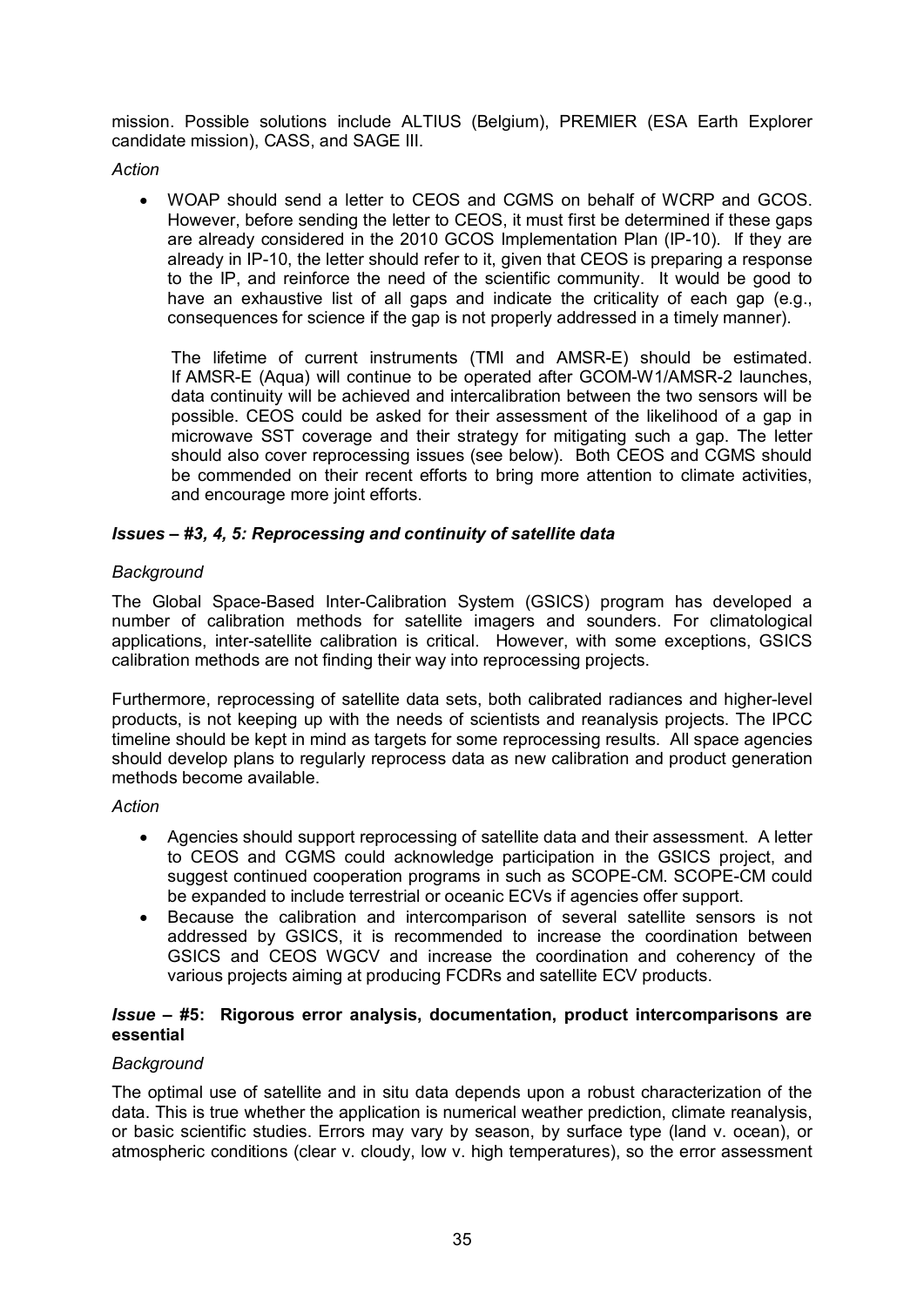may be complex. Product documentation must include a complete discussion of uncertainties and biases.

Documentation should also detail the applications for which the product is best suited. This is particularly important if other similar products exist, i.e., products for the same geophysical parameter but generated with different algorithms. It is unrealistic to expect that any one product is the "best" for all applications, so users must have as much information as possible in order to use the data appropriately. Intercomparisons of similar products are therefore essential for determining and documenting advantages and disadvantages of each. Intercomparisons can be more fruitful if the different algorithms are applied to the same data, at least for case studies. In some cases it might be most efficient to share the software used in product generation.

#### *Action*

The JSC should encourage all WCRP programs to promote inter-comparison activities for groups that commit to continuing support for key climate datasets. Existing intercomparison activities, such as the GEWEX cloud climatology workshops and the CliC sea ice concentration product intercomparison, are examples of current efforts in this area. Support for such activities will most likely come from agencies that support reprocessing, e.g., NOAA, ESA, NASA, and JAXA.

WOAP could help the science community and space agencies design the appropriate framework needed to maximize the value of satellite data for climate research, and to better interpret observations in a modeling context. In particular, WOAP could provide guidance to data providers on:

- − *Observational Priorities* of the WCRP research community, highlighting the critical ECVs needed to support climate modeling, their value, the current status of CDRs, and any associated issues, with a focus on satellite missions.
- − *Requirements for Data Exploitation Tools*, including a review of software and toolboxes, and what is needed to make full use of the data (e.g., web-based visualization and exploration tools such as Live Access data server, web mapping technology).
- Best Practices for "iterative re-processing" of CDRs with particular focus on error budget analysis and traceability (e.g., instrumental error, structural error) including propagation of uncertainty along the processing chain.
- − *Data Stewardship Guidelines*, including guidance on formats, naming convention (along the lines of CMIP5), meta-data, and data policies needed to maximize access to data and associated algorithms.
- − *Data Assessment Guidelines*, with a focus on practical procedures needed to inter-compare different data sets, quantify their quality, strengths, weaknesses, validation data and limitations.

Such guidance from WOAP would be essential for helping steer funding towards the creation of the elements of an international climate *framework,* aiming to build long-term consistent climate data records with sufficient accuracy.

### *Issue – #6: Co-ordination of ship-based observations should be enhanced*

### *Background*

GO-SHIP is trying to facilitate the co-ordination of hydrographic section occupations to ensure resources are well spent. A more general effort for other types of shipboard measurements would also be valuable. Research vessels should take "underway" observations of mean meteorological and oceanographic parameters for the common good. A model for ensuring data quality in the absence of shipboard experts has been established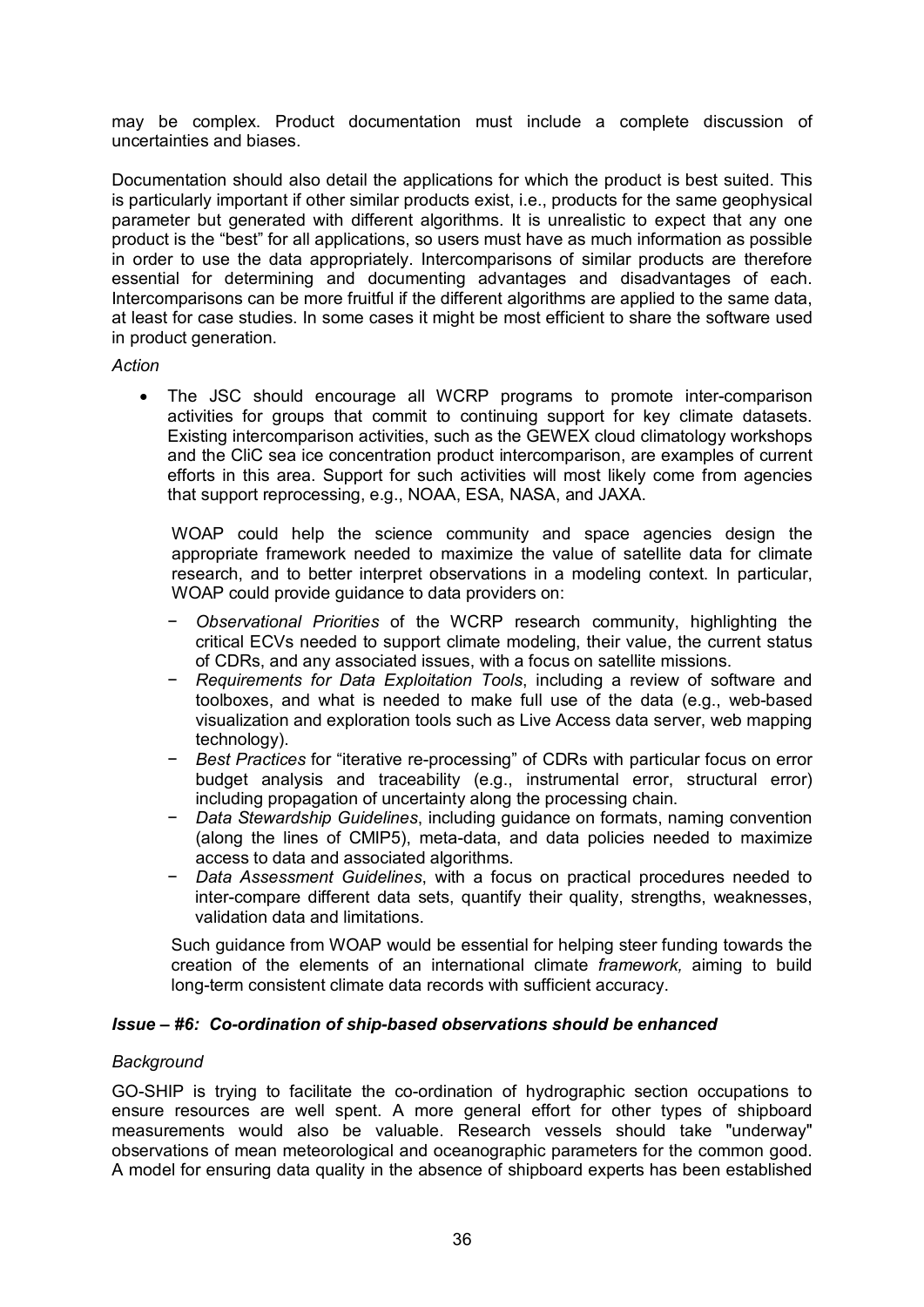by national programs in the US, Australia and Germany. Real-time data availability is encouraged. Although data management responsibility is likely to remain with national operators, a central access point to research vessel underway data should be established and the potential for comparison with model output, for example from SURFA, should be explored.

*Action*

· WOAP can request that the OOPC, in consultation with the AOPC as appropriate, considers the co-ordination of shipboard underway measurements at OOPC-15 including presentation from existing national programs. WOAP could also write a WCRP Newsletter article on the issue.

### **14.1.3 WOAP Task Group 3 Report – Reanalysis from Session 7**

*Contributors*: M. Bosilovich (Chair), P. Gauthier, A. Simmons, D. Stammer, and R. Vose

Reanalyses provide a key link between Earth system model development and observations. During WOAP4, discussions generally revolved around several main topics. First, the Joint AOPC/WOAP working group on observational datasets for reanalysis needed guidance on continuing past and developing future activities. Recently (within the last year), four global atmospheric reanalyses have been released for use by the scientific community. This proliferation of reanalyses is unprecedented, given the difficulty of producing such data products, and may pose problems for the scientific community considering that each reanalysis has its own strengths, weaknesses and uncertainties. Lastly, WOAP is initiating the organization of the 4<sup>th</sup> WCRP International Conference on Reanalyses, and program committee formation is beginning along with scope and timing.

### *Issue – Joint Reanalysis Data Working Group*

The joint working group was formed to collect information on the observations for reanalyses so that data can be traced and more easily improved as future reanalyses are produced. It was recommended that the working group go forward with plans to develop a catalogue of input data for reanalysis. This should include information and references related to dataset versions and quality where possible, and should include datasets related to ocean, land and cryosphere as well as atmosphere (supporting disciplinary and integrated reanalyses). The site should also link to reanalysis outputs where these provide observations and feedback that are accompanying MERRA and CFSR and are planned for ERA-CLIM. The catalogue should include reference links to satellite data sets, but the working group was recommended to concentrate on improvements to in-situ observational databases recognizing that satellite datasets generally have good stewardship arrangements in place.

*Actions*: Russell Vose (Chair of the Joint working group) will begin developing and implementing plans for the reanalysis data catalogue.

### *Issue – 4th International Reanalysis Conference*

The first three Reanalysis conferences were very productive meetings for both the developers and users of reanalyses. They have been held at irregular intervals, the latest as recently as January 2008, but given the utility and diversity of reanalysis data, and the recent release of several new data products has provided the impetus to begin planning for the fourth conference. Mike Bosilovich was asked, and agreed, to be the program chair. This was originally envisaged for fall 2011, but WCRP will hold an Open Science Conference in October 2011. In order to avoid overlap with the Open Science conference, the planned timing is being moved to April 2012. The proposed location is the Washington DC area as it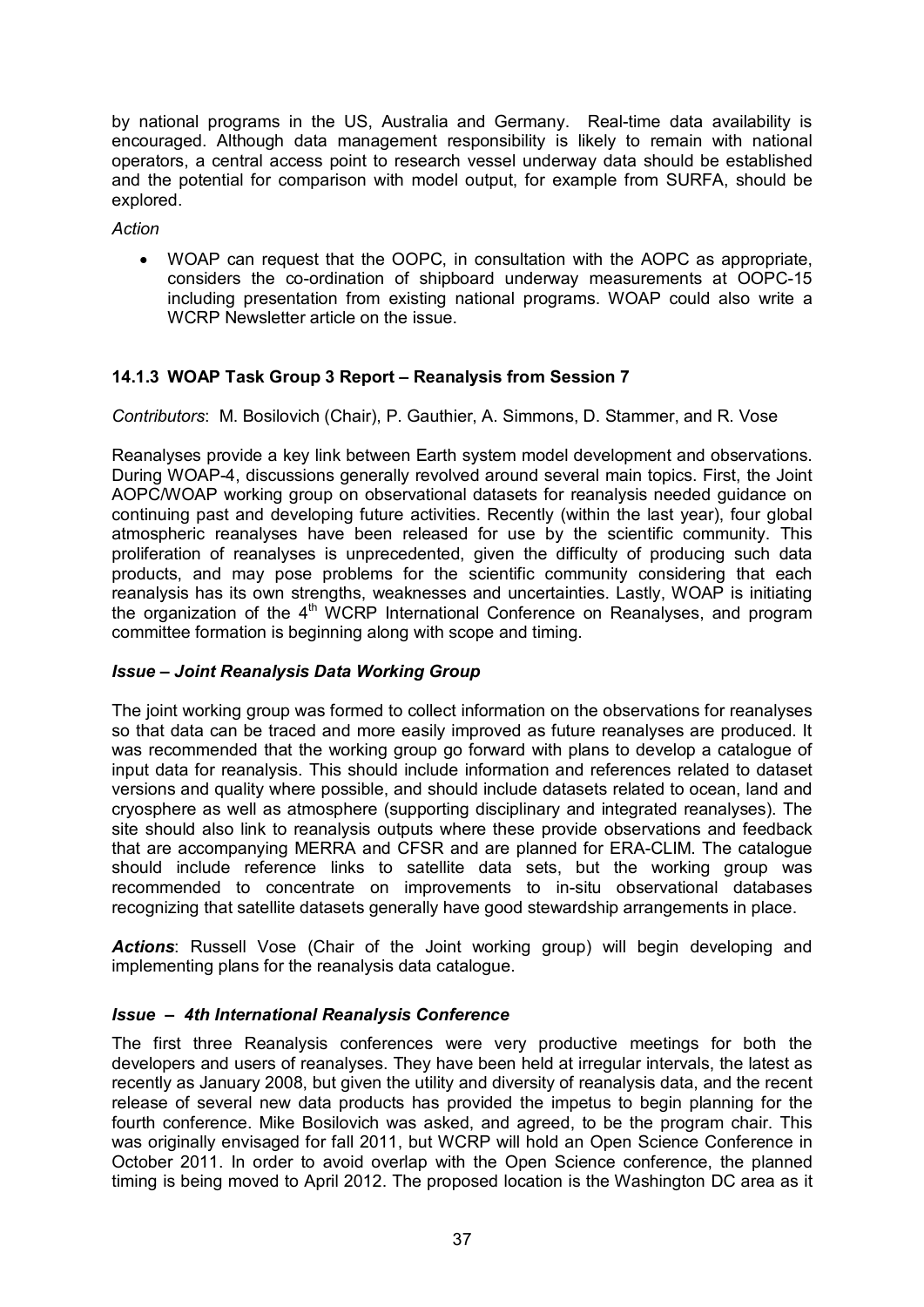is close proximity to the resources of two of the latest reanalyses (CFSR and MERRA), but also the United States is due in the venue rotation. These will be finalized once the program and local organizing committees are in place.

The scope of the conference will include ocean, land, cryosphere and atmosphere reanalyses. As such, the plan for the program committee is to have representation from the disciplinary reanalyses and representatives from the atmospheric reanalysis centers. At the WOAP4 meeting, Detlef Stammer, Russ Vose and Adrian Simmons have agreed to participate in the Program Committee. Members representing NCEP, ECMWF, ESRL, JMA, Land, Ice, Climate Variability, Data Assimilation, WCRP and likely WGNE are still being identified.

The planned Washington workshop in November 2010 is supported by WOAP as a regional activity.

*Actions***:** Identify the Program Committee and Local Organizing Committee chair and begin planning, including garnering resources (Mike Bosilovich)

### *Issue – Atmospheric Reanalysis Proliferation*

Given that four global atmospheric reanalyses have been released in the last year, as well as the planning for several regional reanalyses, the apparent proliferation of reanalysis data may cause problems with the user community. For example, without reasonable understanding of strengths and weaknesses of the different analyses it is difficult for a user to make the choice of which system to use, and reviewers may casually recommend that authors spend time and effort redoing work with more reanalyses. However, this proliferation is generally and scientifically good for the community, at this point in our understanding of reanalysis data. The multitude of reanalysis data sets is a result of diverse community needs and a sign of a strong growing community. The developers are in a position to take advantage of multiple data sets. This point will be raised at a Technical Developers Meeting  $(Apr 5-7, 2010, hosted by the GMAO).$ 

At this point in time, the community needs to be informed to also be able to take advantage of these diverse data. It may facilitate comparisons to make the data available to PCMDI, and also then contribute to testing of present day climate models. The GMAO is already planning this, making MERRA available through the Earth System Grid (ESG). Discussions following WOAP4 (Gil Compo, Dick Dee and Mike Bosilovich) concluded that a Wikipedia type server for reanalysis comparisons and verification would be a good place for centers to share their knowledge that could also be used by individual investigators. They are exploring the implementation of this Reanalysis Wikipedia (Gil Compo has taken the initial implementation on).

Related to this is the need for funding for assessments to be adequate, and this should be a priority with program managers. In the discussion it was noted that coordination and staggering of reanalyses remains a desirable goal. Further, the reanalysis are not sustained but tend to be a spasmodic research activity that can lead to disruption of teams, and loss of skills. Accordingly, planning is difficult. More sustained ongoing efforts are highly desirable.

### *Issue – WCRP Reanalysis Pamphlet*

Ghassem Asrar offered support from WCRP to produce a reanalysis information pamphlet. This would cover basic information on each of the many available reanalyses in one place, including pointer to more information and likely the data itself. There will also be a www page also sponsored by WCRP. The task group supports this method of reaching out to the community.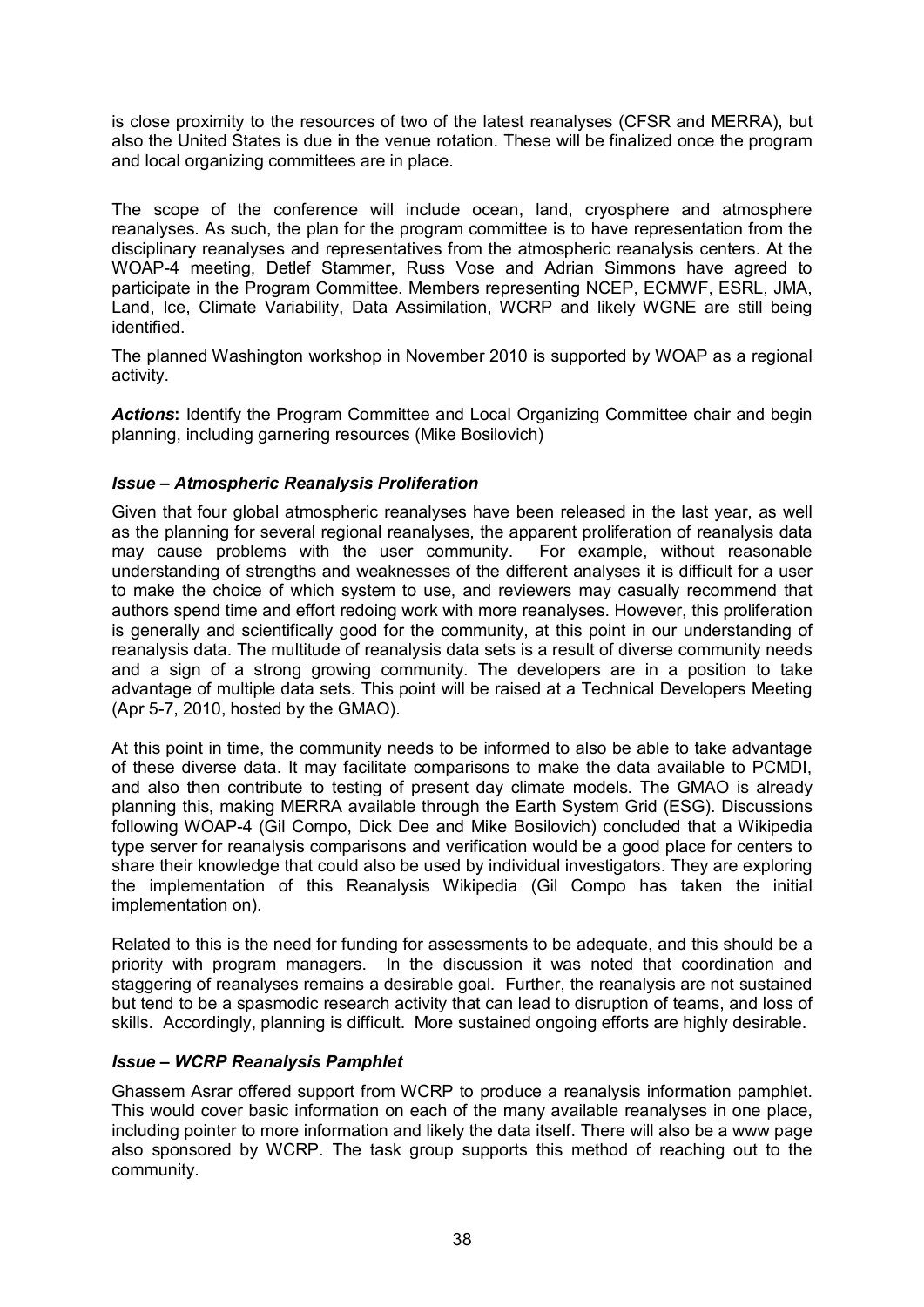*Actions*: Mike Bosilovich will develop the first draft of a questionnaire for reanalysis developers. This will be refined and Ghassem Asrar will identify support personnel to develop the pamphlet and www page.

### **14.1.4 WOAP Task Group 4 Report – GEO/GCOS from Session 4**

*Contributors:* H. Dolman, E. Lindstrom, C. Richter, M. Tanner

The Group on Earth Observations (GEO) is an intergovernmental group leading a worldwide effort to build a Global Earth Observation System of Systems (GEOSS) over the next 10 years. GEO involves 81 countries, the European Commission, and 56 international organizations. The GEOSS vision, articulated in a 10Year Implementation Plan, represents the consolidation of a global scientific and political consensus: the prediction and assessment of the state of the Earth requires continuous and coordinated observation\* of our planet at all scales.

The GEOSS approach considers the Earth as an integrated system facing major common challenges, an intentional departure from earlier approaches looking at individual components of the Earth's system. Ultimately the objective of GEOSS is to develop the use of Earth observations by a broad range of users from both developed and developing countries and ranging from decision- and policy-makers to scientists, industry, international governmental, and non-governmental organizations.

### **GEOSS Implemented by GEO Members for Society**

Today, disparate and disconnected Earth observation systems are coordinated for limited purposes. Systems speak different languages, use different formats, produce different data accessible to different parties, and they have different reference frames. In one sense, the main idea about GEOSS is to make these observation systems interoperable and to bring them together into a single system to serve society across nine societal benefit areas:

- Disasters (Reducing loss of life and property from natural and human-induced disasters)
- Health (Understanding environmental factors affecting human health and well-being)
- Energy (Improving management of energy resources)
- Climate (Understanding, assessing, predicting, mitigating, and adapting to climate variability and change)
- Water (Improving water resource management through better understanding of the water cycle)
- Weather (Improving weather information, forecasting and warning)
- Ecosystems (Improving the management and protection of terrestrial, coastal and marine ecosystems)
- Agriculture (Supporting sustainable agriculture and combating desertification)
- Biodiversity (Understanding, monitoring and conserving biodiversity)

GEOSS will be implemented by GEO members and participating organizations which - while retaining existing mandates and governance arrangements - will benefit from the GEO highlevel framework to (i) build inter-disciplinary partnerships; (ii) advocate observation priorities (e.g. the continuity and availability of data sets at Ministerial-level); and (iii) improve coordination, and reduce duplication, of planned or ongoing activities.

### **Climate Challenge**

GEOSS will not be successful if it does not establish a global observation system that helps "improve our understanding of the Earth's climate system and the ability to predict climate change, and to mitigate and adapt to climate change and variability" (GEOSS 10-Year Implementation Plan Reference Document).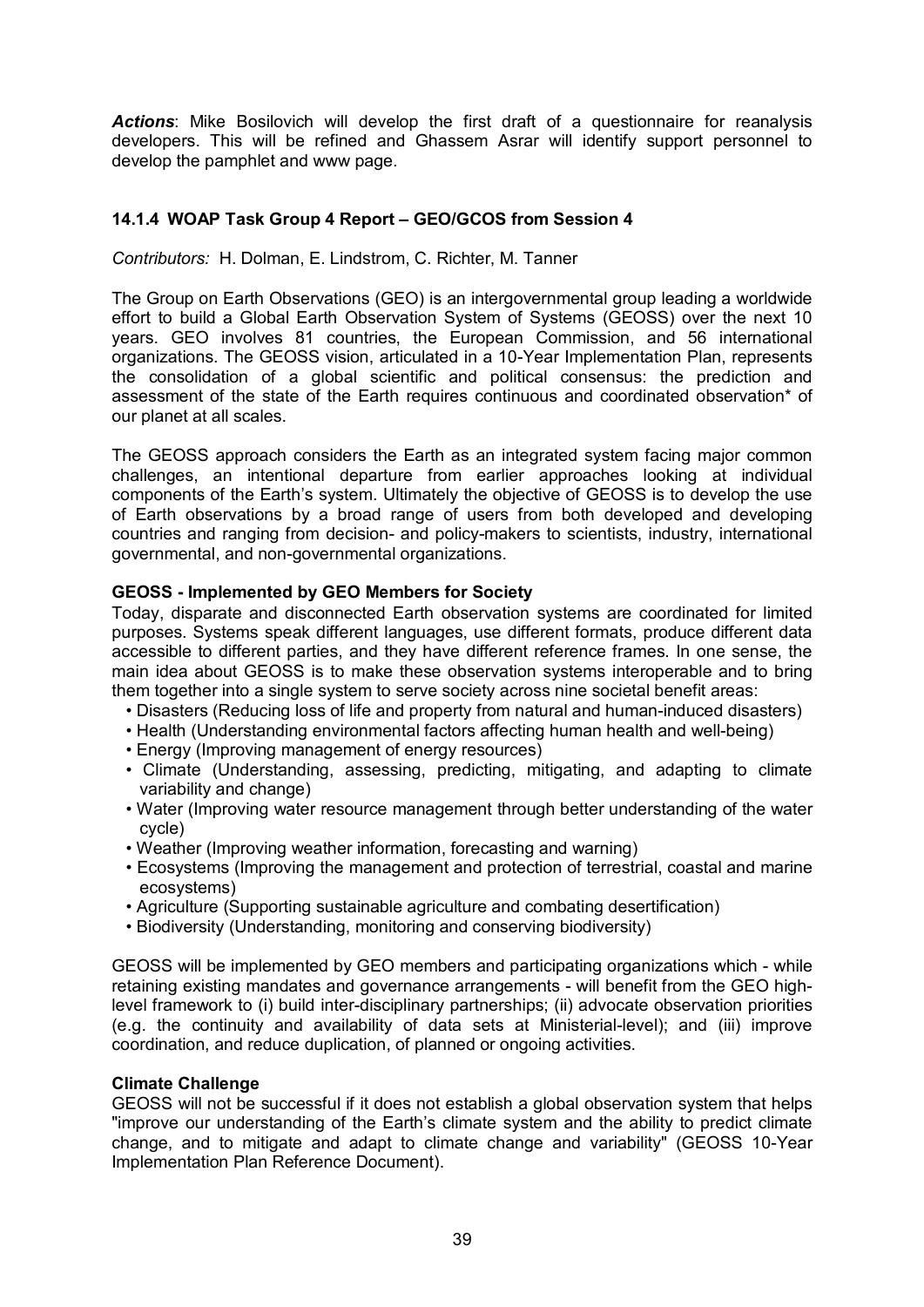### *Climate:*

- Enhance collaboration between observation, research and user communities
- Support the development of observational capabilities for Essential Climate Variables
- Identify climate products and information required for societal applications
- Develop and implement approaches responding to these requirements
- Facilitate access to climate data and models, particularly for developing countries
- Facilitate exchange of data and information across societal benefit areas
- Combine climate data with socio-economic information to better anticipate manifestations of climate change in areas such as Disasters, Health, Water, Ecosystems and **Agriculture**
- Develop a long-term strategy to improve observation capability, data assimilation and modelling
- Advance the monitoring and predictability of climate on seasonal, interannual and decadal time scales

*Capacity Building*

- Support national and international efforts in education, training, research, and communication
- Develop capacity building for (i) using Earth observation data and products; (ii) contributing to, accessing, and retrieving data from global data systems and networks; (iii) analyzing and interpreting data; (iv) integrating Earth observation data and products (with others); (v) improving infrastructure development in areas of poor observational coverage.

### **Role of the GCOS**

The GCOS Implementation Plan represents a commonly agreed basis for GEO actions in the Climate area. Moreover considering the Targets above, the GCOS has an essential role to play in GEOSS implementation as it builds upon existing observing system e.g., WIGOS, GOOS and GTOS and represents something like a prototype for GEOSS only in the climate domain.

GCOS Contribution - Main Areas

- 1. Understanding Earth System phenomena related to Climate Change underpinning climate research (e.g. sea-level rise, change of convective weather patterns, change of frequency of extreme weather)
- 2. Connecting a multi-disciplinary range of sciences and addressing crosscutting issues
- 3. Developing Earth System modelling (e.g. from a seamless approach) and data assimilation schemes (integrating both space and in-situ data)
- 4. Fostering the development of user-driven socio-economic applications and related prediction systems
- 5. Enhancing capacity for using data & products
- 6. Producing and disseminating information relevant to decision makers (at all levels)
- 7. Improving the existing elements of a global observing system for climate in reviewing the products based on the ECVs.
- 8. Assessing the progress on the implementation of global observing system for climate.

### GCOS Contribution - GEO Work Plan

The GCOS currently contributes to multiple GEO Work Plan Tasks.

### *Work Plan Tasks to which the GCOS currently contributes:*

CL-06-02: Key Climate Data from Satellite Systems

CL-06-05: GEOSS IPY Contribution

- CL-07-01: Seamless Weather and Climate Prediction System
- WA-06-02: Forecast Models for Drought and Water Resource Management

WA-06-05: In-situ Water Cycle Monitoring

WA-06-07: Capacity Building Program for Water Resource Management

US-07-02: Millennium Development Goals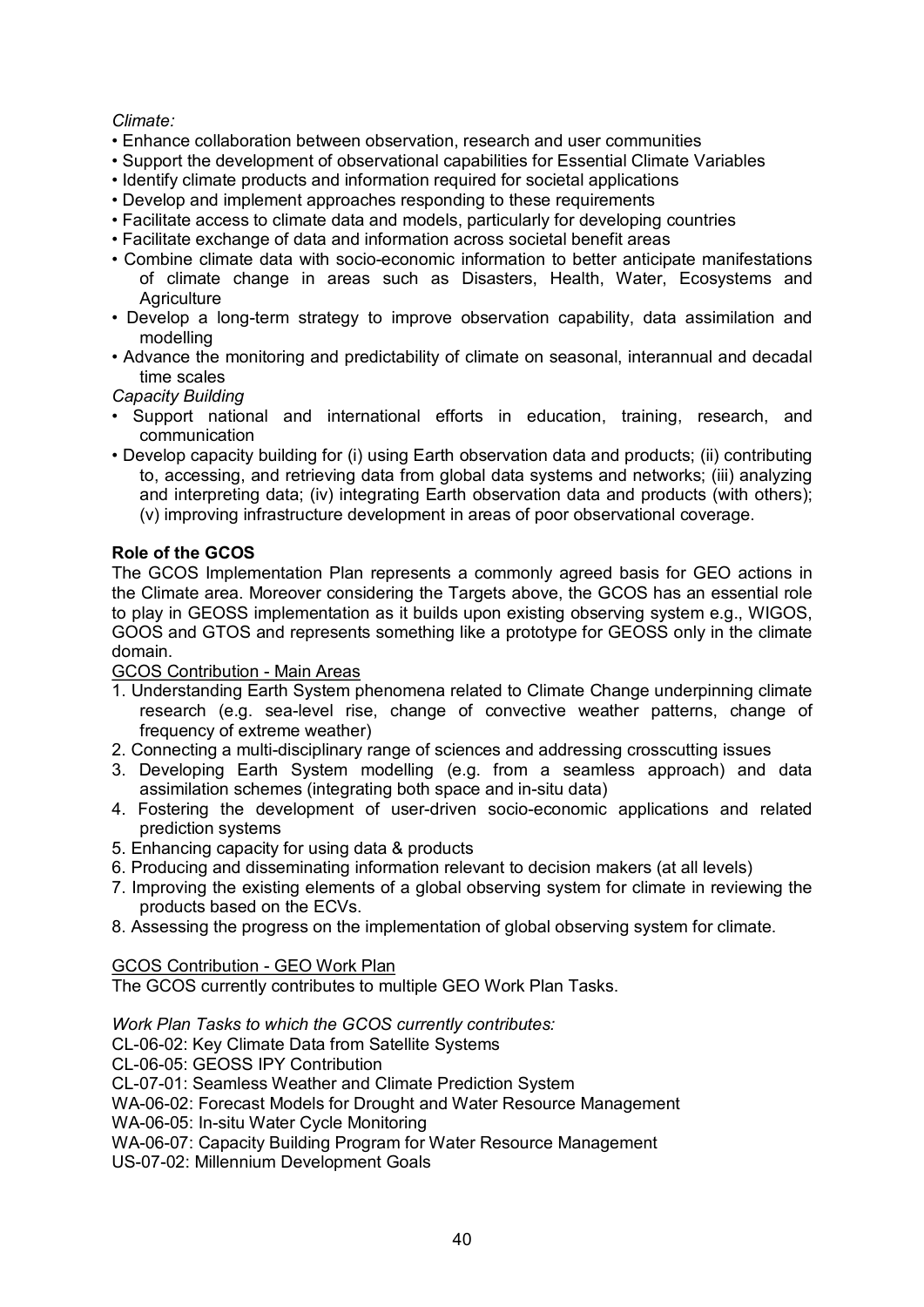*Work Plan Tasks for which the GCOS has expressed an interest:* WA-07-02: Satellite Water Quantity Measurements and Integration with In-situ Data DA-07-06: Data Integration and Analysis System

*Additional Work Plan Tasks that could be considered:* DI-07-01: Risk Management for Floods HE-06-03: Forecast Health Hazards EN-07-02: Energy Environmental Impact Monitoring EN-07-03: Energy Policy Planning DA-06-03: Ensemble-Technique Forecasting Demonstrations CB-07-01: Capacity Building Strategy Implementation

#### **Summary**

The success of GEOSS - as a global environmental information system for society - will depend on engagement and cooperation throughout the global scientific community and throughout the Climate community in particular.

#### **Annex I**

CL-09-02: Accelerating the Implementation of the Global Climate Observing System Accelerate the implementation of the Global Climate Observing System (GCOS) through enhanced support for the component systems of GCOS: The WMO Global Observing System (GOS) and Global Atmosphere Watch (GAW), the IOC-led Global Ocean Observing System (GOOS), the FAO-led Global Terrestrial observing System (GTOS), and the global hydrological networks and all relevant satellite systems. Make relevant synergies with Task AR-09-03 "Advocating for Sustained Observing Systems".

a) Key Observations for Climate

This sub-task is led by GCOS (crichter@wmo.int), GOOS, GTOS, WCRP and WMO Strengthen the climate-related functions and activities of the Global Observing System (GOS), Global Atmosphere Watch (GAW) and Global Cryosphere Watch (GCW), the Global Ocean Observing System (GOOS) and Global Terrestrial observing System (GTOS). Support the Implementation Actions for the Atmospheric, Oceanic and Terrestrial domains identified in the "Implementation Plan for the Global Observing System for climate in Support of the UNFCCC" (GCOS-92).

b) Key Climate Data from Satellite Systems (former CL-06-01cl

This sub-task is led by USA (NASA, NOAA), CEOS (NOAA, mitch.goldberg@noaa.gov), CGMS, ESA, GCOS and WMO

Establish actions securing the provision of key data for climate studies and forecasting from satellite systems.

*Key related Tasks in other SBAs include: CL0601 (A Climate Record for Assessing Variability and Change), CL-09-01 (Environmental Information for Decision-making, Risk Management and Adaptation), WA0602 (Droughts, Floods and Water Resource Management), WA0801 (Integrated Products for Water Resource Management and Research), WE-06-03 (TIGGE), WE-09-01 (Capacity Building for High-Impact Weather Prediction), EC-09-01 (Ecosystem Observation and Monitoring Network)*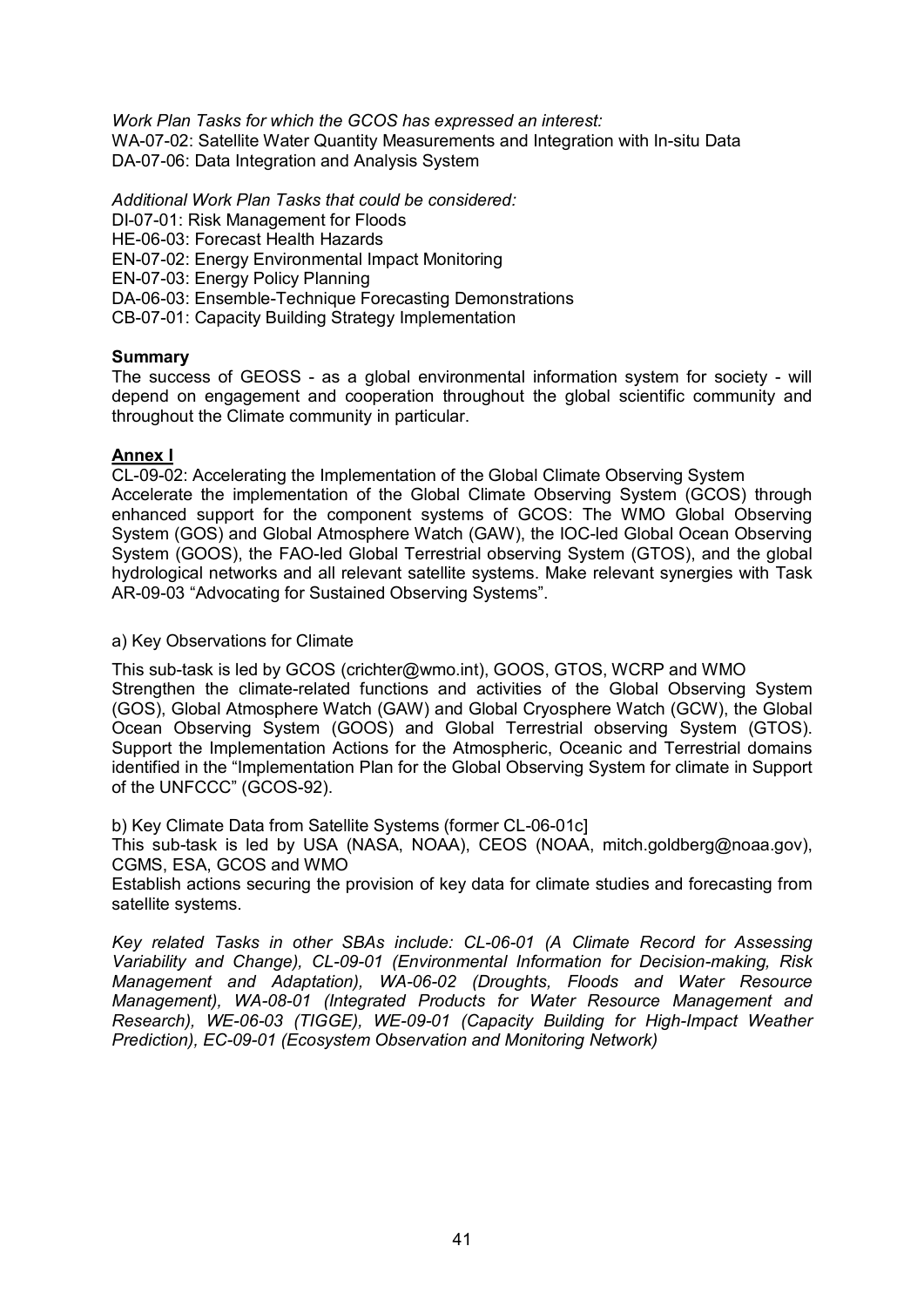### **Appendix 1**

### **Fourth WCRP Observations and Assimilation Panel (WOAP) Meeting**

#### **Date: 2931 March 2009**

**Location: KlimaCampus, University of Hamburg** [http://wcrp.wmo.int/AP\\_WOAP4.html](http://wcrp.wmo.int/AP_WOAP4.html)

**Logistics:** [http://wcrp.wmo.int/documents/1.1WOAP4\\_v3\\_logistics\\_participants.doc](http://wcrp.wmo.int/documents/1.1WOAP4_v3_logistics_participants.doc)

### **Agenda of WOAP IV meeting** (25 March 2010)

Session held under the auspices of the World Climate Research Programme (WCRP) and the Global Climate Observing System (GCOS).

#### **Meeting Chair**: Kevin Trenberth **Rapporteur** (minutes): Bill Westermeyer

#### **Meeting objectives:**

- Progress achieved during the last two years in relation to observations
	- **GRUAN**
	- Flux tower measurement exploitation; IGBP
	- observations from space; CEOS; NPOESS developments
	- reprocessing; SCOPE-CM
	- interactions between GCOS and WCRP activities,
	- Participation in GEOSS.
	- IPCC AR5 report and scoping
- Datasets for evaluating models
- Implications of WCC-3, COP-15 and OceanObs'09.
- Implications of the new GCOS implementation plan
- Implications of new WCRP implementation plan.
- Matters arising from JSC 31
- Matters arising from GCOS SC XVII meeting
- Assess the activities and results of Task Group on Data Management and the Joint Working Group on Observational Data Sets for Reanalysis
- Participation in WCRP conference, 23-29 October 2011, Denver CO.
- Organization of next International Reanalysis conference

WCRP Implementation Plan 2010-2015 -

http://wcrp.wmo.int/documents/WCRP\_IP\_2010\_2015.pdf

WCRP Achievements Report - http://wcrp.wmo.int/documents/WCRP\_AR\_2008\_2009.pdf OceanObs'09 website: [http://www.oceanobs09.net](http://www.oceanobs09.net/)

### **Organization of meeting:**

On day 1 the topics are organizationally oriented, but more generally the topics are ordered by subject rather than organization. Accordingly, groups who report on day 1 should review their activities but keep the items under each subject for the appropriate item on the agenda.

Presenters must leave time for discussion and adopt broad rather than detailed views. Please check your assignments and let me know if you can not do them.

#### **Documents to be posted to the following web site**

[http://wcrp.wmo.int/AP\\_WOAP4.html](http://wcrp.wmo.int/AP_WOAP4.html) (Note: times are for guidance only.)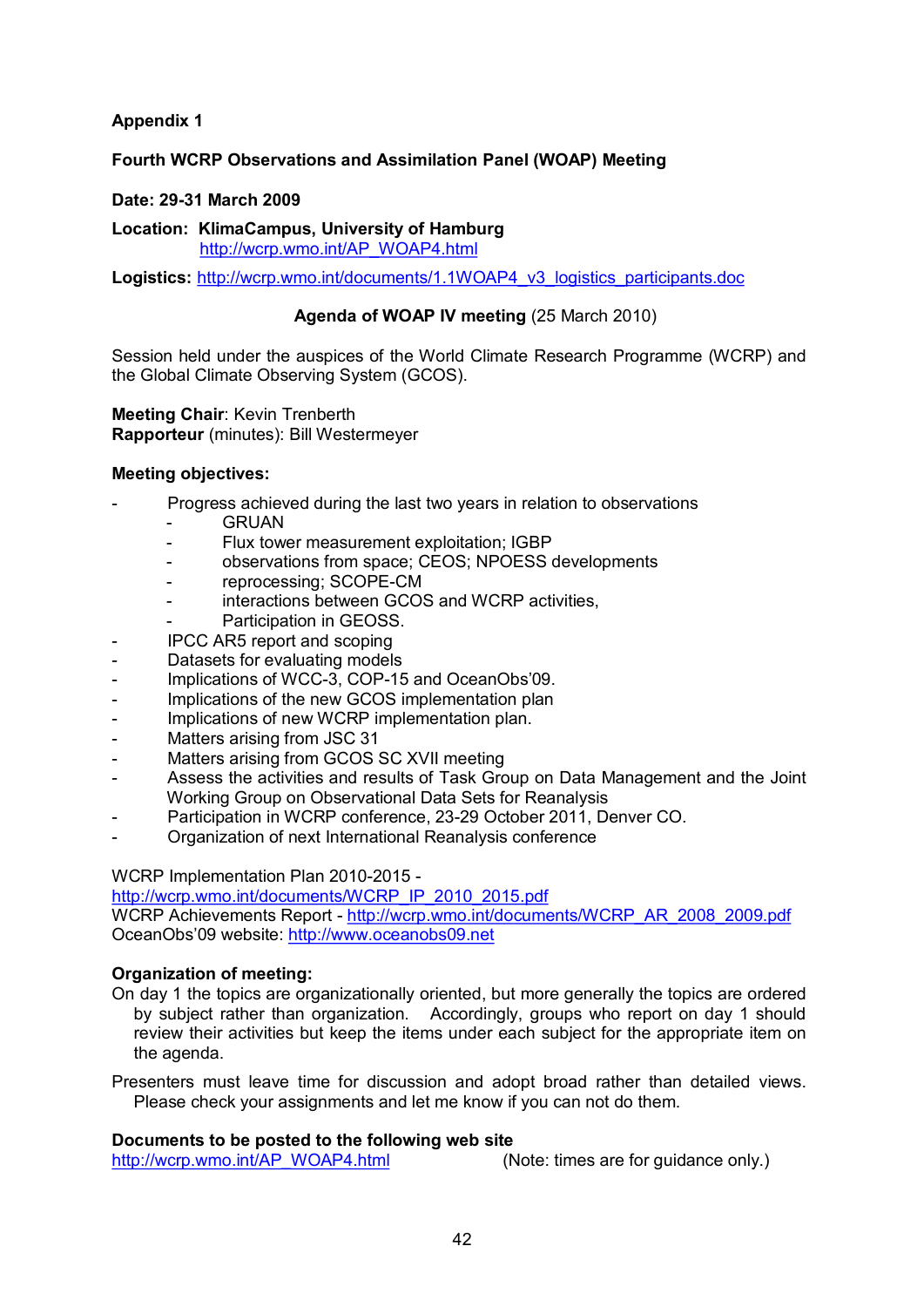### **Day 1: Monday, 29 March 2010**

### **0830: Assemble**

### **0850**

### *Session 1:* **Opening of meeting**

| 1.1 | Welcome and logistics (Trenberth)                                                          | $(5 \text{ mins})$  |
|-----|--------------------------------------------------------------------------------------------|---------------------|
|     | (Organize group dinner; Tuesday)                                                           |                     |
| 1.2 | Opening remarks by local host                                                              | $(15 \text{ mins})$ |
| 1.3 | Introduction: "Everyone represents a group"                                                | $(10 \text{ mins})$ |
| 1.4 | Purpose of the meeting and Adoption of the agenda (Trenberth)<br>Main topics to be covered | $(20 \text{ mins})$ |
| 1.5 | Conduct of meeting: Formation of Task groups (see Appendix)                                | (5 mins)            |

### **0945**

### *Session 2:* **WOAP updates**

2.1 Review of activities since WOAPIII *(Trenberth) (20 mins)* 2.2 Report from WCRP JSC: role of WOAP within WCRP (*Asrar, Busalacchi) (20 mins)* 2.3 Discussion *(5 mins) Reference documents: WOAP whitepaper to JSC\*, Report to GCOS\* 3/4 hour*

### **1030 1100 Break**

### **1100**

### *Session 3:* **Reports from WCRP Groups**

(Focus on next 2 years; cf session 12.3 for post 2013):

- 3.1 WGNE *(Gauthier) (10 mins)*
- 3.2 WGCM and modeling issues for WOAP *(Taylor) (15 mins)*

3.3 Perspectives from WCRP Projects *(up to 10 mins each)* CLIVAR *(Stammer)* CliC *(Key)* SPARC (von *Savigny)* CEOP *(Koike)* GEWEX *(Kummerow)* WGSF *(Kent)* 3.4 Discussion on future directions *(10 mins)*

*Reference papers: reports to JSC\*<http://www.wmo.int/wcrpevent/jsc31/index.html>*

### **1230 1400 Lunch 1400**

### *Session 4:* **Coordination with GCOS and GEO**

*(about 15 mins each) 4.1* Update on GCOS Activities *(Richter) (15 mins) 4.2* AOPC *(Simmons) (15 mins) 4.3* OOPC *(Lindstrom) (15 mins) 4.4* TOPC *(Dolman) (15 mins) 4.5* Cryosphere observations *(Key) (10 mins)*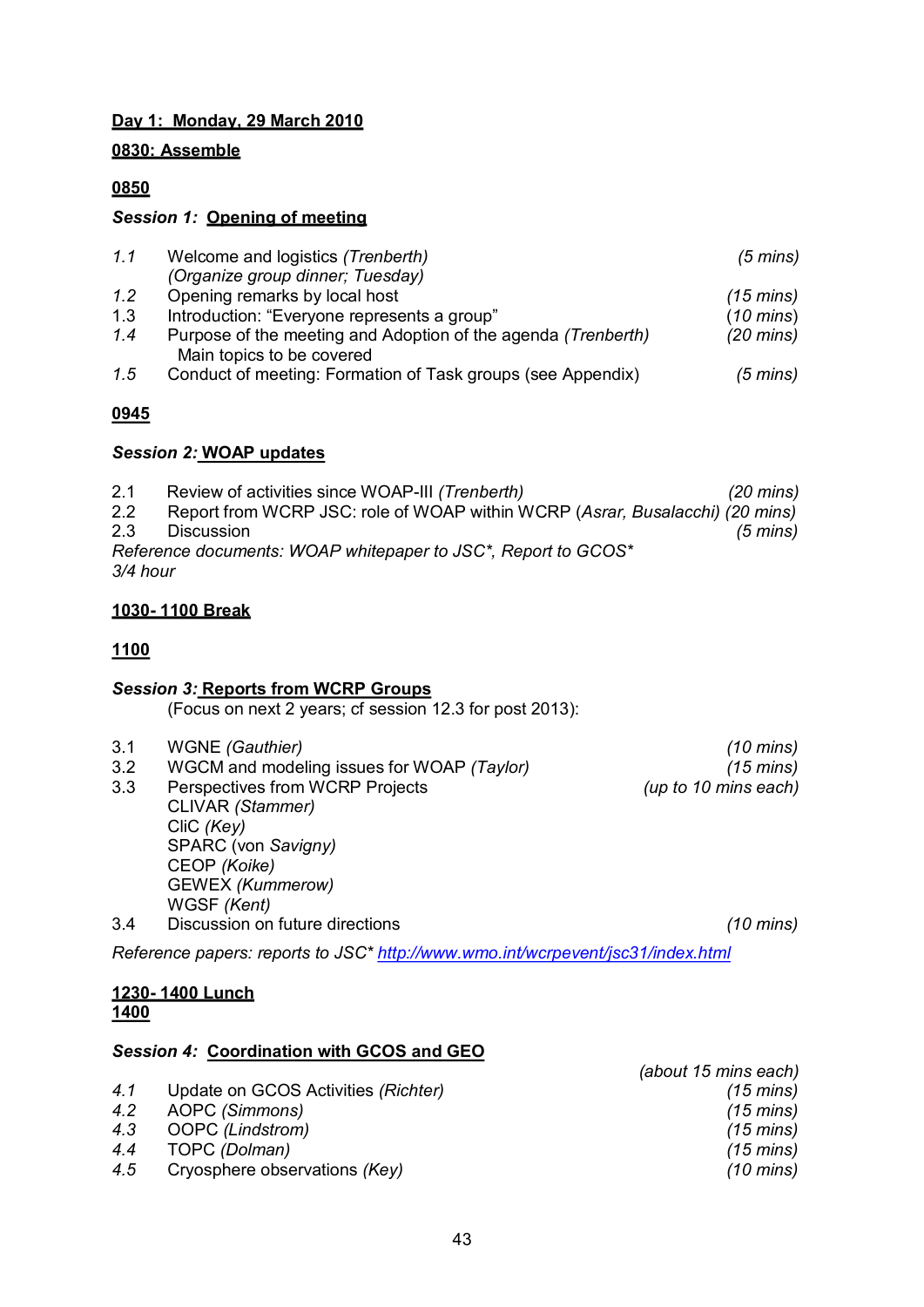4.6 WMO Integrated Global Observing Systems (WIGOS) (*Ryan* ) *(10 mins)*

*4.7* Report from GEO; GEO tasks *(Tanner) (10 mins)* 4.8 Discussion *(Manton) see 10.2*

*Reference papers: GCOS and Panels report to JSC, GCOS progress reports* http://www.wmo.ch/pages/prog/gcos/Publications/gcos-129.pdf http://www.wmo.ch/pages/prog/gcos/Publications/gcos-137.pdf *1.5 hours*

#### **1530 1600 Break 1600**

### *Session 5:* **Space matters and relation with space agencies**

| 5.1 | CEOS Activities on Climate (Petiteville)                        | $(10 \text{ mins})$ |
|-----|-----------------------------------------------------------------|---------------------|
| 5.2 | GCOS (Simmons, Lindstrom, Dolman)                               | $(10 \text{ mins})$ |
| 5.3 | Intro to SCOPE-CM (Ryan)                                        | $(15 \text{ mins})$ |
| 5.4 | <b>ESA Climate Change Initiative (Mathieu)</b>                  | $(15 \text{ mins})$ |
| 5.5 | NPOESS developments (Busalacchi)                                | $(15 \text{ mins})$ |
| 5.6 | JAXA Earth Observation, GCOM, GPM, Earth-CARE, GOSAT (Igarashi) | $(15 \text{ mins})$ |
| 5.7 | <b>Discussion</b>                                               | $(10 \text{ mins})$ |
|     | Home Work (based on day's events)                               |                     |

*Reference papers:*

[http://www.esa.int/esaEO/SEMUX6NKRGF\\_index\\_0.html](http://www.esa.int/esaEO/SEMUX6NKRGF_index_0.html) [http://earth.esa.int/workshops/esa\\_cci/intro.html](http://earth.esa.int/workshops/esa_cci/intro.html) [http://www.wmo.ch/pages/prog/wcrp/documents/NPOESS\\_Decision\\_Fact\\_Sheet.pdf](http://www.wmo.ch/pages/prog/wcrp/documents/NPOESS_Decision_Fact_Sheet.pdf) *1.5 hour*

## **1730**

### *Session 6:*

6.1 German perspective on observations and WOAP (*Martin Visbeck*) (*25+5 mins*) *30 mins*

### **1800 END of DAY 1** *Reception*

# **Day 2: Tuesday, 30 March 2010**

### **0830**

### *Session 7:* **Reanalyses**

| 7.1 | Atmospheric reanalyses: an update (Bosilovich)                          | $(15 \text{ mins})$ |
|-----|-------------------------------------------------------------------------|---------------------|
|     | 7.1.1 JRA55 (Koike)                                                     | $(10 \text{ mins})$ |
| 7.2 | Ocean reanalyses (Stammer)                                              | $(15 \text{ mins})$ |
| 7.3 | Cryosphere reanalyses (Key)                                             | $(10 \text{ mins})$ |
| 7.4 | Coupled reanalyses/assimilation of atmosphere, ocean, sea-ice, and land |                     |
|     | surface data, "seamless" predictions (Gauthier)                         | $(15 \text{ mins})$ |
| 7.5 | Report from Reanalyses WG and discussion of follow-up actions (Vose)    | $(25 \text{ mins})$ |
| 7.6 | Planned reanalysis workshops (Bosilovich)                               | $(15 \text{ mins})$ |
| 7.7 | Next reanalysis conference: org committee (Trenberth)                   | $(15 \text{ mins})$ |
| 7.8 | <b>Discussion</b>                                                       | $(5 \text{ mins})$  |
|     | Reference papers: see update on atmospheric reanalyses at               |                     |
|     | http://www.oceanobs09.net/blog/?p=136                                   |                     |

### **1030 1100 Break**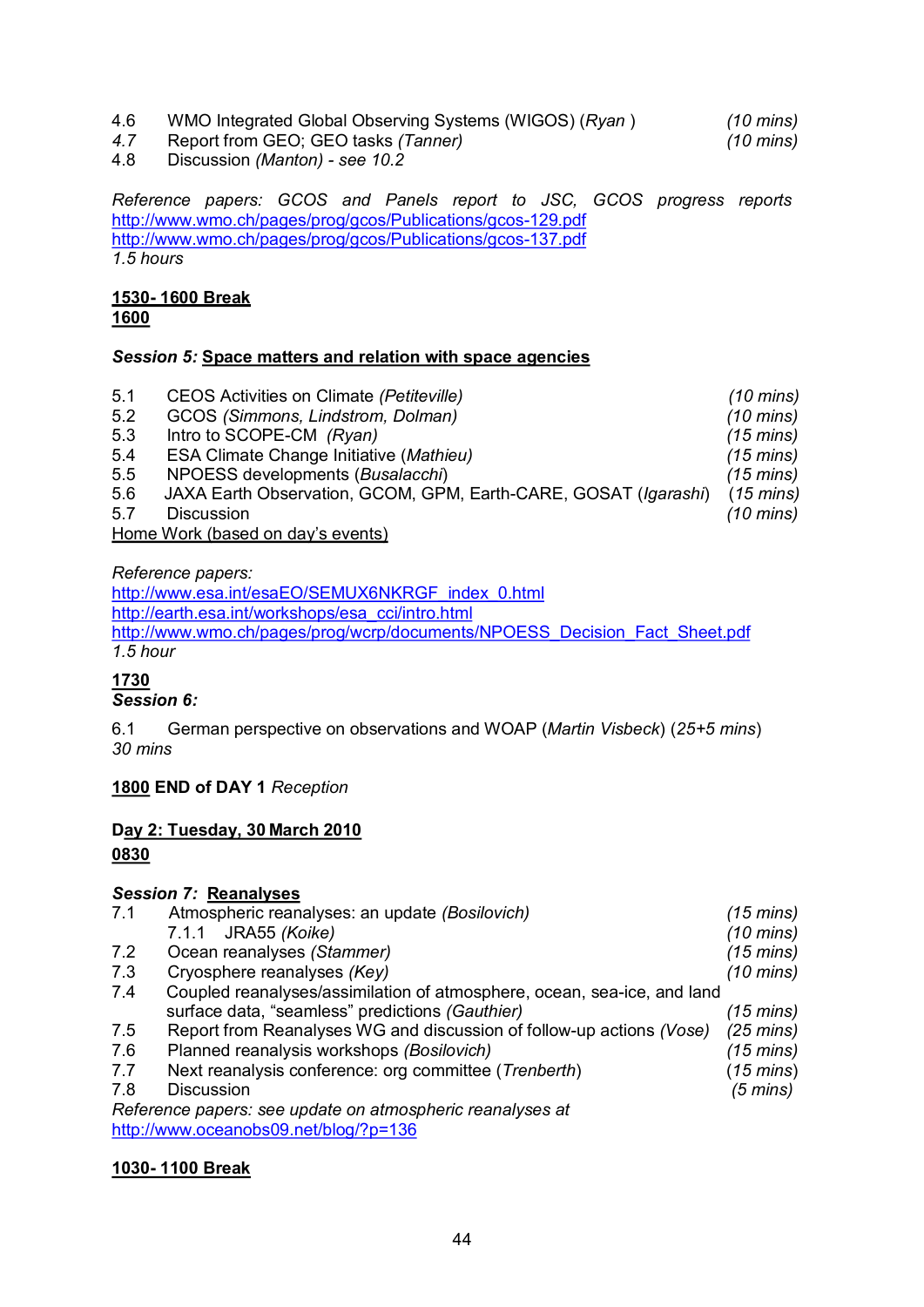### **Session 8: Reprocessing**

8.1 Report from GEWEX on progress summarizing the status with regard to activities related to reprocessing, including variables suitable for reprocessing (need, readiness), activities definitely planned, and funding and commitments already obtained and required.

|     | (Kummerow)                                           | $(30 \text{ mins})$ |
|-----|------------------------------------------------------|---------------------|
| 8.2 | GSICS (Ryan)                                         | $(15 \text{ mins})$ |
| 8.3 | Additional comments by project reps                  | $(20 \text{ mins})$ |
| 8.4 | Actions and recommendations to advance this activity | $(25 \text{ mins})$ |
|     | 1.5 hours                                            |                     |

[http://wcrp.wmo.int/documents/5.1SCOPE\\_CM\\_SEP02\\_PilotProgress.pdf](http://wcrp.wmo.int/documents/5.1SCOPE_CM_SEP02_PilotProgress.pdf)  http://wcrp.wmo.int/documents/5.1SCOPE-CM-PaperGuidelineGCOS\_021009.pdf

### **12301400 LUNCH**

Task groups lunch together

### *Session 9:* **In situ issues**

| 9.1 | Working Group on Surface Fluxes (WGSF) (Kent)         | $(15 \text{ mins})$ |
|-----|-------------------------------------------------------|---------------------|
| 9.2 | Ocean Obs '09 (Stammer, Lindstrom)                    | $(25 \text{ mins})$ |
| 9.3 | AOPC<br>(Simmons)                                     | $(10 \text{ mins})$ |
| 9.4 | GRUAN (meeting 2-4 March 2010) (Westermeyer, Richter) | $(10 \text{ mins})$ |
| 9.5 | <b>TOPC</b><br>(Dolman)                               | $(10 \text{ mins})$ |
| 9.6 | Flux towers (IGBP: Reichstein)                        | $(25 \text{ mins})$ |
| 9.7 | Discussion, other issues                              | $(5 \text{ mins})$  |
|     | Reference papers:                                     |                     |

*1.5 hours*

### **1540 1600 BREAK**

### **Session 10 Misc, Review of action items; Host Country (Germany/EU) Activities**

| 10.1                | IPCC schedule (Trenberth)                                                                                  | $(10 \text{ mins})$ |
|---------------------|------------------------------------------------------------------------------------------------------------|---------------------|
|                     | http://www.ipcc.ch/activities/activities.htm#1                                                             |                     |
| 10.2                | Possible actions for WOAP on items and recommendations to WCRP and GCOS:<br>discussion (M. Manton to lead) | $(30 \text{ mins})$ |
| <u>1645</u>         |                                                                                                            |                     |
| 10.3                | Climate Service Center (Guy Brasseur)                                                                      | $(25 \text{ mins})$ |
| <u>1715</u><br>10.4 | Tour of DKRZ new building/computer/climate center (5 min walk)                                             |                     |
|                     |                                                                                                            |                     |

*Documents:*

*2 hours total*

### **18.00 END of DAY 2**

19:00 Group Dinner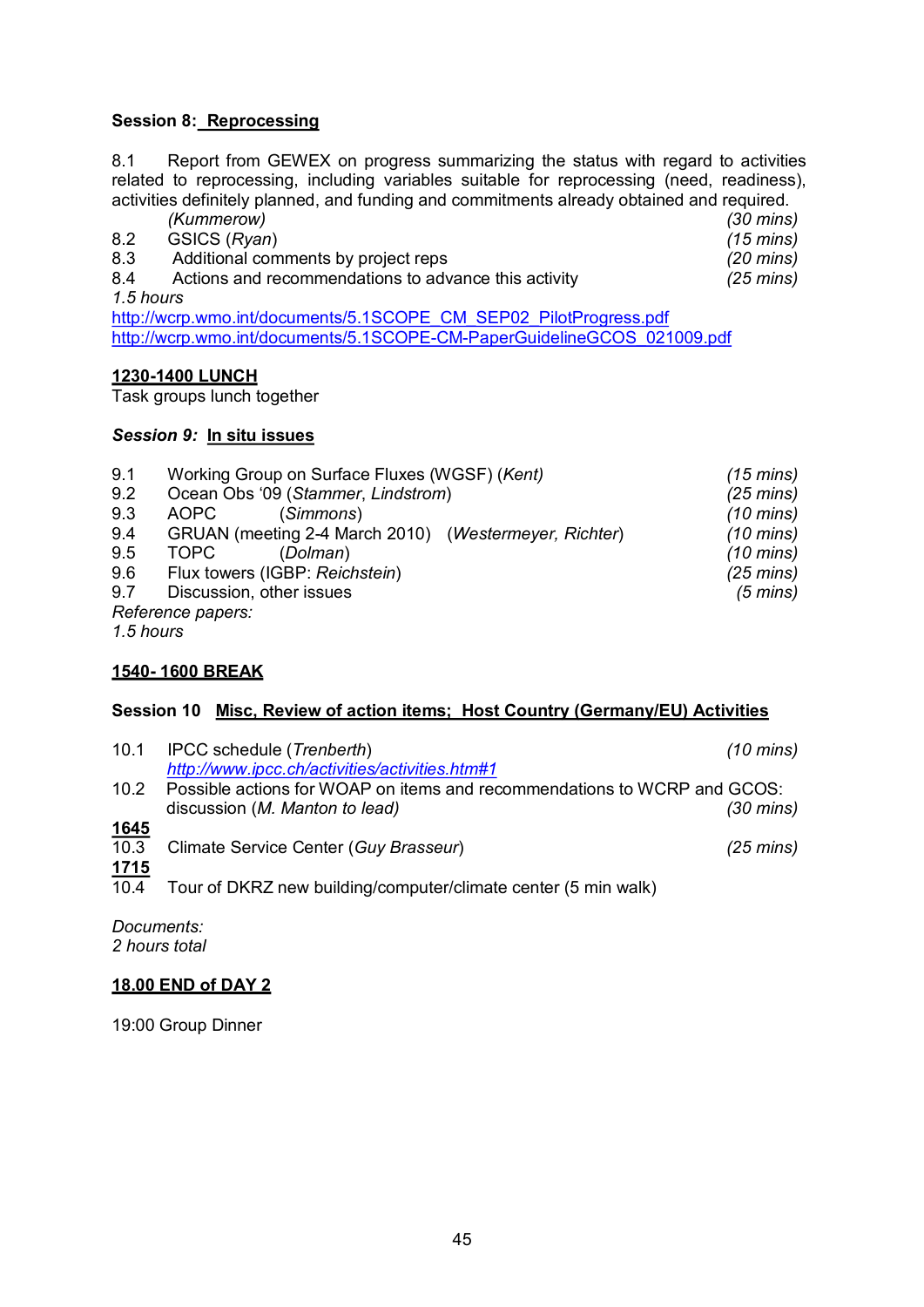### **Day 3: Wednesday, 31 March 2010**

### **0830**

### *Session 11:* **Data activities**

*GCOS –SC Action 27. Peer Review of Climate Data Sets.* The SC called for further elaboration of the issue of peer review of climate datasets with experts in WCRP, GOOS, and GTOS, noting that the next meeting of the WOAP would be an appropriate forum to consider this subject.

| 11.1 | Report from Task Group on Data Management (Cattle)            | $(30 \text{ mins})$ |
|------|---------------------------------------------------------------|---------------------|
| 11.2 | CEOP perspectives (Koike)                                     | $(15 \text{ mins})$ |
| 11.3 | Data for model evaluations (Taylor, Teixeira)                 | $(20 \text{ mins})$ |
| 11.4 | SPARC Data Initiative (Tegtmeier)                             | $(15 \text{ mins})$ |
| 11.5 | NOAA NCDC Data initiative, results from March workshop (Vose) | $(20 \text{ mins})$ |
| 11.6 | JCOMM Expert Team on Marine Climatology (Kent)                | $(10 \text{ mins})$ |
| 11.7 | WMO Information System (Ryan)                                 | $(10 \text{ mins})$ |
| 11.8 | Revitalization of TG on Data Management                       | $(10 \text{ mins})$ |

*2.00 hours, continued in session 13.*

<http://wcrp.wmo.int/documents/11.3Datasets4CMIP.pdf> http://www.wmo.ch/pages/prog/gcos/Publications/gcos-137.pdf

### **1030 11.00 BREAK**

### *Session 12:* **Climate Information**

| 12.1 |          | WCRP open science conference (Trenberth/Asrar)                            | $(10 \text{ mins})$ |
|------|----------|---------------------------------------------------------------------------|---------------------|
| 12.2 |          | http://www.wcrp-climate.org/conference2011<br>WCC-3 repercussions (Asrar) | $(10 \text{ mins})$ |
|      |          | http://www.wmo.int/wcc3/page_en.php                                       |                     |
| 12.3 |          | Transition of WCRP Projects beyond 2013: legacy, issues arising           | (10mins each)       |
|      | 12.3.1   | CLIVAR (Stammer)                                                          |                     |
|      | 12.3.2   | GEWEX (Trenberth/Kummerow)                                                |                     |
|      | 12.3.3   | SPARC (von Savigny)                                                       |                     |
|      | 12.3.4   | CliC (Key)                                                                |                     |
|      | 12.3.5   | WGSF (Kent)                                                               |                     |
|      | 12.3.6   | Modeling groups (Taylor)                                                  |                     |
|      | 1.5 hour |                                                                           |                     |
|      |          | http://wcrp.wmo.int/documents/WCRPobservations09v3.doc                    |                     |
|      |          |                                                                           |                     |

## 1230-1400 LUNCH Tasks groups lunch together

### **Session 13: Climate information (cont)**

| 13.1 WCRP observations, datasets, and analysis strategy | (30 mins) |
|---------------------------------------------------------|-----------|
| 13.2 Recommendations, actions                           | (15 mins) |
| 13.3 Future directions                                  |           |

13.4 Discussion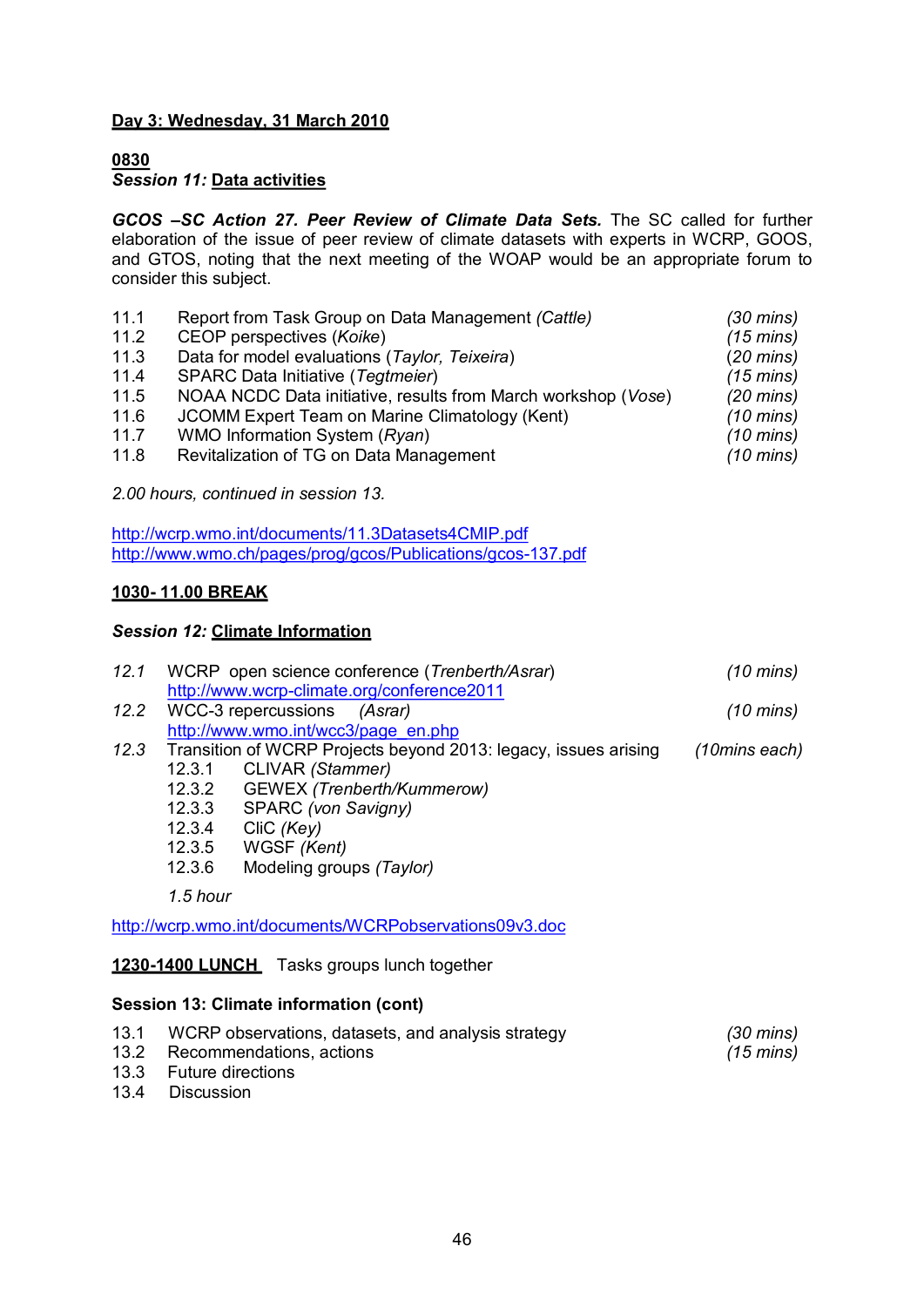### **1500**

### **Session 14: Review**

- *14.1* Reports by task groups formed during meeting *(write up required)*
	- 1/ Data matters: (sessions 8, 9, 11) *Manton*
	- 2/ Current and future data: (session 5) *Key*
	- 3/ Reanalyses (session 7) *Bosilovich*
	- 4/ GEO/GCOS (session 4) *Tanner*
- 14.2 Review of action items *Westermeyer, Trenberth*
- 14.3 Other Business
	- New chair
	- Next meeting
	- Intra-session activities
	- New members

### **Close of the meeting: by 1630**

### **PROPOSAL FOR TASK GROUPS for this meeting**

These should act as rapporteurs on topics and lead discussion of the future directions, with short documents due shortly after the meeting. Suggest meetings at lunch.

**1/ Data matters: datasets, data management, legacy, reprocessing (sessions 8, 9, 11)** *Manton (chair), Vose, Cattle, Koike, Kummerow, von Savigny*

**2/ Current and future data: space observations, CEOS interactions, in situ (session 5)** *Key (chair), Kent, Petiteville, Asrar, Busalacchi, Igarashi. Lindstrom*

**3/ Reanalyses and attribution: recommendations for followon actions, joint WG with GCOS on data for reanalysis, conference (Session 7)** *Bosilovich, Simmons, Stammer, Gauthier, Vose*

**4/ GEO/GCOS items (session 4)**

*Tanner, Dolman, Richter, Lindstrom*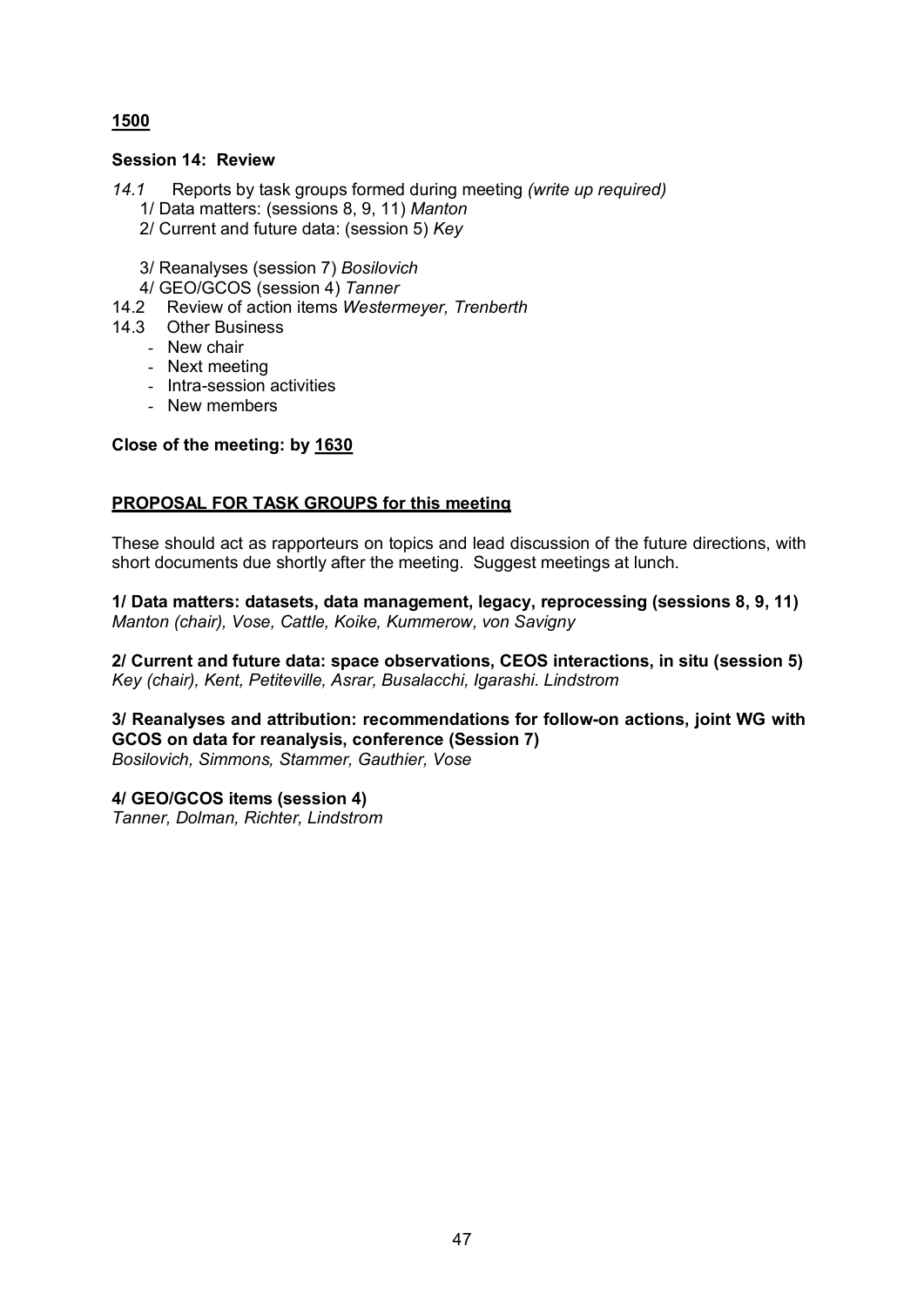## **List of participants Appendix 2**

| <b>Chair:</b>                                                | <b>Kevin Trenberth</b>                                                                                    |  |
|--------------------------------------------------------------|-----------------------------------------------------------------------------------------------------------|--|
|                                                              | National Center for Atmospheric Research (NCAR)                                                           |  |
|                                                              | trenbert@ucar.edu                                                                                         |  |
| General expert:                                              | <b>Mike Manton</b>                                                                                        |  |
|                                                              | Monash University                                                                                         |  |
|                                                              | Michael.Manton@sci.monash.edu.au                                                                          |  |
| CliC:                                                        | <b>Jeffrey Key</b>                                                                                        |  |
|                                                              | <b>NOAA/NESDIS</b>                                                                                        |  |
|                                                              | jkey@ssec.wisc.edu                                                                                        |  |
| <b>CLIVAR:</b>                                               | <b>Detlef Stammer</b>                                                                                     |  |
|                                                              | University of Hamburg                                                                                     |  |
|                                                              | detlef.stammer@zmaw.de                                                                                    |  |
|                                                              |                                                                                                           |  |
| <b>GEWEX:</b>                                                | <b>Chris Kummerow</b>                                                                                     |  |
|                                                              | Colorado State Univeristy                                                                                 |  |
|                                                              | kummerow@atmos.colostate.edu                                                                              |  |
| <b>SPARC: Christian von Savigny</b>                          |                                                                                                           |  |
|                                                              | University of Bremen                                                                                      |  |
|                                                              | $\frac{csavity(a) \text{iup} \cdot \text{physi} \cdot \text{uni} \cdot \text{bremen} \cdot \text{de}}{c}$ |  |
| WGCM:                                                        | <b>Karl Taylor</b>                                                                                        |  |
|                                                              | LLNL                                                                                                      |  |
|                                                              | taylor13@llnl.gov                                                                                         |  |
| WGNE:                                                        | <b>Pierre Gauthier</b>                                                                                    |  |
|                                                              | L'Université du Québec à Montréal                                                                         |  |
|                                                              | pierre.gauthier@ec.gc.ca                                                                                  |  |
| WGSF:                                                        | <b>Elizabeth Kent</b>                                                                                     |  |
|                                                              | National Oceanography Centre, Southampton                                                                 |  |
|                                                              | eck@noc.soton.ac.uk)                                                                                      |  |
| <b>CEOP</b>                                                  | <b>Toshio Koike</b>                                                                                       |  |
|                                                              | University of Tokyo                                                                                       |  |
|                                                              | $tkoike@hydra.t.u-tokyo.ac.jp$                                                                            |  |
| AOPC:                                                        | <b>Adrian Simmons</b>                                                                                     |  |
|                                                              | <b>ECMWF</b>                                                                                              |  |
|                                                              |                                                                                                           |  |
|                                                              | adrian.simmons@ecmwf.int                                                                                  |  |
| OOPC:                                                        | <b>Eric Lindstrom</b>                                                                                     |  |
|                                                              | <b>NASA</b>                                                                                               |  |
|                                                              | $eric.$ <i>j.lindstrom@nasa.gov</i>                                                                       |  |
| TOPC:                                                        | <b>Han Dolman</b>                                                                                         |  |
|                                                              | Vrije Universiteit Amsterdam                                                                              |  |
|                                                              | han.dolman@geo.falw.vu.nl                                                                                 |  |
| CEOS-SIT:                                                    | <b>Ivan Petiteville</b>                                                                                   |  |
|                                                              | <b>CEOS</b>                                                                                               |  |
|                                                              | Ivan.Petiteville@esa.int                                                                                  |  |
| IGBP:                                                        | Michael Tjernström (not present)                                                                          |  |
|                                                              | Stockholm University                                                                                      |  |
|                                                              | michaelt@misu.su.se                                                                                       |  |
| IGBP (sub):                                                  | <b>Markus Reichstein</b>                                                                                  |  |
|                                                              | $mreichstein(\omega)$ bgc-jena.mpg.de                                                                     |  |
|                                                              | Ghassem Asrar (D/WCRP, GAsrar@wmo.int)                                                                    |  |
|                                                              | Antonio Busalacchi (ESSIC, Chair JSC, tonyb@essic.umd.edu)                                                |  |
|                                                              | Pierre Philippe Mathieu (ESA, Pierre.Philippe.Mathieu@esa.int)                                            |  |
|                                                              | Howard Cattle (CLIVAR, coChair TGDM, hyc@noc.soton.ac.uk)                                                 |  |
|                                                              |                                                                                                           |  |
|                                                              | Russell Vose (NCDC, Chair WGODR, Russell. Vose@noaa.gov)                                                  |  |
|                                                              | Michael Tanner (GEOSEC, MTanner@geosec.org)                                                               |  |
|                                                              | Michael Bosilovich (Michael. Bosilovich@nasa.gov)                                                         |  |
| Carolin Richter (Director GCOS, CRichter@wmo.int)            |                                                                                                           |  |
| William Westermeyer (Rapporteur, GCOS, WWestermeyer@wmo.int) |                                                                                                           |  |
|                                                              | Barbara Ryan (Director, WMO Space Programme, <b>BRyan@wmo.int</b> )                                       |  |
|                                                              | Susann Tegtmeier (IFM-GEOMAR, Kiel stegtmeier@ifm-geomar.de)                                              |  |
|                                                              | Tamotsu Igarashi (JAXA EORC) igarashi.tamotsu@jaxa.jp                                                     |  |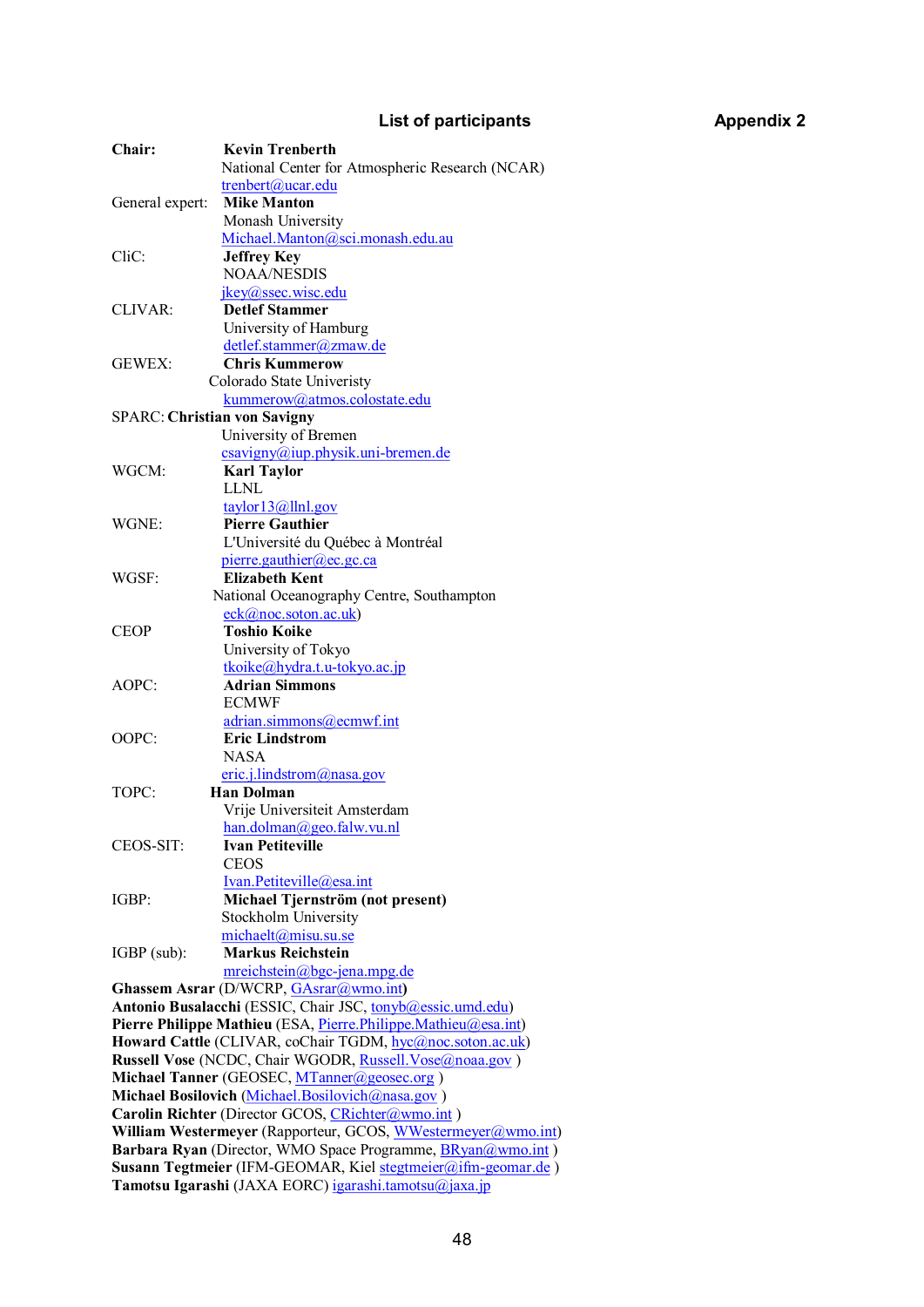### **Acronyms**

| <b>AIRS</b>                                   | <b>ATMOSPHERIC INFRARED SOUNDER</b>                            |
|-----------------------------------------------|----------------------------------------------------------------|
| <b>ALOS</b>                                   | ADVANCED LAND OBSERVING SATELLITE                              |
| <b>AMIP</b>                                   | ATMOSPHERIC MODEL INTERCOMPARISON PROJECT                      |
| <b>AMSR</b>                                   | ADVANCED MICROWAVE SCANNING RADIOMETER (JAXA)                  |
| <b>AOPC</b>                                   | <b>ATMOSPHERIC OBSERVATION PANEL FOR CLIMATE</b>               |
| AR5                                           | IPCC FIFTH ASSESSMENT REPORT (TO COME IN 2013)                 |
| <b>ARM</b>                                    | ATMOSPHERIC RADIATION MEASUREMENT (DOE)                        |
| <b>ASR</b>                                    |                                                                |
|                                               | <b>ARCTIC SYSTEM REANALYSIS</b>                                |
| <b>BSRN</b>                                   | <b>BASELINE SURFACE RADIATION NETWORK</b>                      |
| <b>BUFR</b>                                   | BINARY UNIVERSAL FORM FOR THE REPRESENTATION OF                |
|                                               | <b>METEOROLOGICAL DATA</b>                                     |
|                                               | <b>CARBON AND PERMAFROST INITIATIVE</b>                        |
| CAPER<br>CCI<br>CCMVAL                        | <b>CLIMATE CHANGE INITIATIVE (ESA)</b>                         |
|                                               | <b>CHEMISTRY-CLIMATE MODEL VALIDATION</b>                      |
| <b>CDR</b>                                    | <b>CLIMATE DATA RECORD</b>                                     |
|                                               | <b>COORDINATED ENERGY AND WATER CYCLE OBSERVATIONS PROJECT</b> |
| CEOP<br>CEOS<br>CERES<br>CFSR<br>COMO         | <b>COMMITTEE ON EARTH OBSERVATION SATELLITES</b>               |
|                                               | <b>CLOUDS AND THE EARTH'S RADIANT ENERGY SYSTEM</b>            |
|                                               | <b>CLIMATE FORECASTING SYSTEM REANALYSIS</b>                   |
|                                               |                                                                |
|                                               | <b>COORDINATION GROUP FOR METEOROLOGICAL SATELLITES</b>        |
|                                               | <b>CLIMATE ABSOLUTE RADIANCE AND REFRACTIVITY OBSERVATORY</b>  |
|                                               | <b>CLIMATE AND CRYOSPHERE PROJECT (WCRP)</b>                   |
| ENTRESSER<br>JESR<br>CLARREO<br>CIIC          | CLIMATE VARIABILITY AND PREDICTABILITY PROJECT (WCRP)          |
|                                               | CHINA METEOROLOGICAL ADMINISTRATION                            |
|                                               | <b>COUPLED MODEL INTERCOMPARISON PROJECT</b>                   |
|                                               | <b>CENTRE NATIONAL D'ETUDES SPATIALES</b>                      |
| CLIVAR<br>CMA<br>CMIP<br>CNES<br>COP          | <b>CONFERENCE OF THE PARTIES (TO UNFCCC)</b>                   |
| <b>COPES</b>                                  | <b>COORDINATED OBSERVATION AND PREDICTION OF THE EARTH</b>     |
|                                               | <b>SYSTEM (WCRP)</b>                                           |
| <b>CSC</b>                                    | <b>CLIMATE SERVICE CENTER</b>                                  |
|                                               |                                                                |
| <b>DMSP</b>                                   | DEFENSE METEOROLOGICAL SATELLITE PROGRAM (USA)                 |
| <b>EARTHCARE</b>                              | EARTH CLOUD, AEROSOL, RADIATION AND ENERGY                     |
| <b>ECMWF</b>                                  | EUROPEAN CENTRE FOR MEDIUM-RANGE WEATHER FORECASTS             |
| <b>ECMWF<br/>ECV<br/>EEZ<br/>EORC<br/>ERA</b> | <b>ESSENTIAL CLIMATE VARIABLE (AS DEFINED BY GCOS-82)</b>      |
|                                               | <b>EXCLUSIVE ECONOMIC ZONE</b>                                 |
|                                               | <b>EARTH OBSERVATION RESEARCH CENTER (JAXA)</b>                |
|                                               | <b>ECMWF RE-ANALYSIS PROJECT</b>                               |
| <b>ESA</b>                                    | <b>EUROPEAN SPACE AGENCY</b>                                   |
| <b>ESG</b>                                    | <b>EARTH SYSTEM GRID</b>                                       |
| <b>ESRL</b>                                   | EARTH SYSTEM RESEARCH LABORATORY (NOAA)                        |
| <b>EUMETSAT</b>                               | EUROPEAN ORGANISATION FOR THE EXPLOITATION OF                  |
|                                               |                                                                |
|                                               | <b>METEOROLOGICAL SATELLITES</b>                               |
| <b>FCDR</b>                                   | <b>FUNDAMENTAL CLIMATE DATA RECORD</b>                         |
| <b>GCM</b>                                    | <b>GENERAL CIRCULATION MODEL</b>                               |
| <b>GCOM</b>                                   | <b>GLOBAL CHANGE OBSERVATION MISSION (JAXA)</b>                |
| <b>GCOS</b>                                   | <b>GLOBAL CLIMATE OBSERVING SYSTEM</b>                         |
| <b>GCW</b>                                    | <b>GLOBAL CRYOSPHERE WATCH</b>                                 |
| <b>GEO</b>                                    | <b>GROUP ON EARTH OBSERVATIONS</b>                             |
| <b>GEOSS</b>                                  | <b>GLOBAL EARTH OBSERVATION SYSTEM OF SYSTEMS</b>              |
| <b>GEWEX</b>                                  | <b>GLOBAL ENERGY AND WATER CYCLE EXPERIMENT (WCRP)</b>         |
| <b>GFCS</b>                                   | <b>GLOBAL FRAMEWORK FOR CLIMATE SERVICES</b>                   |
| <b>GFSC</b>                                   | <b>GODDARD SPACE FLIGHT CENTER (NASA)</b>                      |
|                                               |                                                                |
| <b>GMAO</b>                                   | <b>GLOBAL MODELING AND ASSIMILATION OFFICE</b>                 |
| <b>GMES</b>                                   | <b>GLOBAL MONITORING FOR ENVIRONMENT AND SECURITY</b>          |
| <b>GOOS</b>                                   | <b>GLOBAL OCEAN OBSERVING SYSTEM</b>                           |
| <b>GOSAT</b>                                  | <b>GREENHOUSE GASES OBSERVATION SATELLITE (JAXA)</b>           |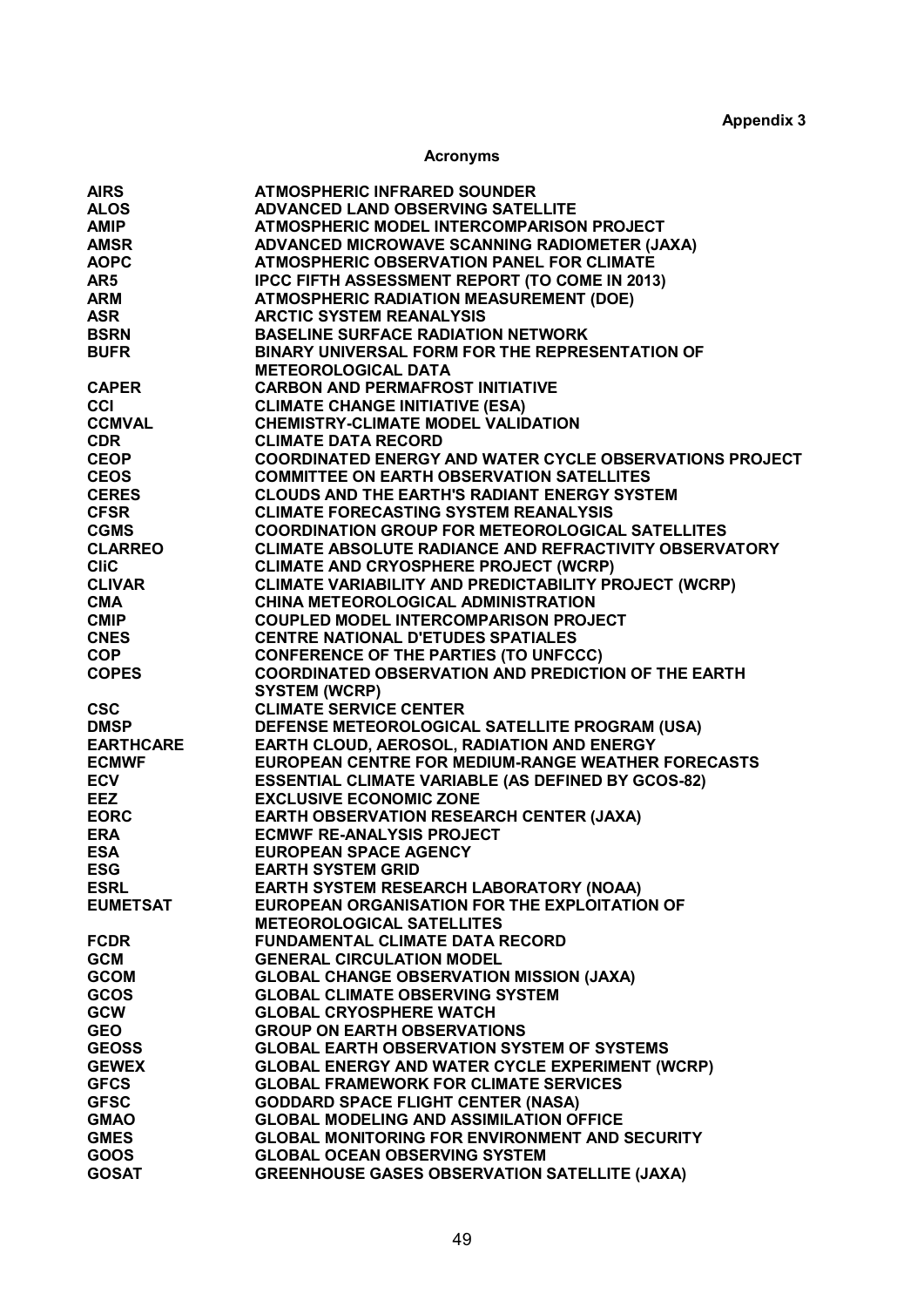| GPCP<br>GRDC<br>GRP<br>GRUAN<br>GSC<br>GSICS<br>GSICS<br>GSOP<br>GTOS<br>GTOS<br>GTOS<br>GTOS<br>ICSU<br>IGBP<br>IP-04<br>IP-04<br>IP-04<br>IP-04<br>IP-04<br>IP-04<br>IP-04<br>IP-05<br>CCP<br>JAXA<br>JUNAXA<br>JUNAXA<br>JUNAXA<br>JUNAXA<br>JUNAXA<br>JUNAXA<br>JUNAXA<br>JUNAXA<br>JUNAXA<br>JUNAXA<br>JUNAXA<br>JUNAXA<br>JUNAXA<br>JUN | <b>GLOBAL PRECIPITATION CLIMATOLOGY PROJECT</b>              |
|-----------------------------------------------------------------------------------------------------------------------------------------------------------------------------------------------------------------------------------------------------------------------------------------------------------------------------------------------|--------------------------------------------------------------|
|                                                                                                                                                                                                                                                                                                                                               | <b>GLOBAL PRECIPITATION MISSION</b>                          |
|                                                                                                                                                                                                                                                                                                                                               | <b>GLOBAL RUNOFF DATA CENTRE</b>                             |
|                                                                                                                                                                                                                                                                                                                                               | <b>GEWEX RADIATION PANEL</b>                                 |
|                                                                                                                                                                                                                                                                                                                                               | <b>GCOS REFERENCE UPPER-AIR NETWORK</b>                      |
|                                                                                                                                                                                                                                                                                                                                               | <b>GCOS STEERING COMMITTEE</b>                               |
|                                                                                                                                                                                                                                                                                                                                               | <b>GLOBAL SPACE-BASED INTERCALIBRATION SYSTEM</b>            |
|                                                                                                                                                                                                                                                                                                                                               | <b>GLOBAL OBSERVATIONS AND SYNTHESIS PANEL (WCRP CLIVAR)</b> |
|                                                                                                                                                                                                                                                                                                                                               | <b>GLOBAL TERRESTRIAL OBSERVING SYSTEM</b>                   |
|                                                                                                                                                                                                                                                                                                                                               | <b>GLOBAL TELECOMMUNICATION SYSTEM</b>                       |
|                                                                                                                                                                                                                                                                                                                                               | <b>INTEGRATED CARBON OBSERVING SYSTEM</b>                    |
|                                                                                                                                                                                                                                                                                                                                               | <b>INTERNATIONAL COUNCIL FOR SCIENCE</b>                     |
|                                                                                                                                                                                                                                                                                                                                               | <b>INTERNATIONAL GEOSPHERE-BIOSPHERE PROGRAMME</b>           |
|                                                                                                                                                                                                                                                                                                                                               | <b>INTEGRATED GLOBAL OBSERVING STRATEGY</b>                  |
|                                                                                                                                                                                                                                                                                                                                               | <b>INTEGRATED LAND ECOSYSTEM - ATMOSPHERE PROCESS STUDY</b>  |
|                                                                                                                                                                                                                                                                                                                                               | INTERGOVERNMENTAL PANEL ON CLIMATE CHANGE                    |
|                                                                                                                                                                                                                                                                                                                                               | <b>GCOS IMPLEMENTATION PLAN (2004)</b>                       |
|                                                                                                                                                                                                                                                                                                                                               | <b>GCOS IMPLEMENTATION PLAN (2010)</b>                       |
|                                                                                                                                                                                                                                                                                                                                               | INTERNATIONAL PROJECT OFFICE (CLIVAR)                        |
|                                                                                                                                                                                                                                                                                                                                               | INTERNATIONAL SATELLITE CLOUD CLIMATOLOGY PROJECT            |
|                                                                                                                                                                                                                                                                                                                                               | <b>JAPAN AEROSPACE EXPLORATION AGENCY</b>                    |
|                                                                                                                                                                                                                                                                                                                                               | JOINT WMO-IOC TECHNICAL COMMISSION ON OCEANOGRAPHY AND       |
|                                                                                                                                                                                                                                                                                                                                               | <b>MARINE METEOROLOGY.</b>                                   |
|                                                                                                                                                                                                                                                                                                                                               | JAPANESE METEOROLOGICAL AGENCY                               |
|                                                                                                                                                                                                                                                                                                                                               | JAPANESE RE-ANALYSIS PROJECT                                 |
|                                                                                                                                                                                                                                                                                                                                               | <b>JOINT SCIENTIFIC COMMITTEE (WCRP)</b>                     |
|                                                                                                                                                                                                                                                                                                                                               | <b>LOW EARTH ORBIT</b>                                       |
|                                                                                                                                                                                                                                                                                                                                               | MODERN ERA RETROSPECTIVE-ANALYSIS FOR RESEARCH AND           |
|                                                                                                                                                                                                                                                                                                                                               | <b>APPLICATIONS (NASA)</b>                                   |
|                                                                                                                                                                                                                                                                                                                                               | <b>MICROWAVE LIMB SOUNDER (NASA)</b>                         |
|                                                                                                                                                                                                                                                                                                                                               | MODERATE RESOLUTION IMAGING SPECTRORADIOMETER                |
|                                                                                                                                                                                                                                                                                                                                               | (NASA)                                                       |
|                                                                                                                                                                                                                                                                                                                                               | NATIONAL AERONAUTICS AND SPACE ADMINISTRATION (USA)          |
|                                                                                                                                                                                                                                                                                                                                               | NATIONAL CENTER FOR ATMOSPHERIC RESEARCH                     |
|                                                                                                                                                                                                                                                                                                                                               | NATIONAL CLIMATIC DATA CENTER (NOAA)                         |
|                                                                                                                                                                                                                                                                                                                                               | NATIONAL CENTERS FOR ENVIRONMENTAL PREDICTION (NOAA)         |
|                                                                                                                                                                                                                                                                                                                                               | NATIONAL ENVIRONMENTAL SATELLITE, DATA, AND INFORMATION      |
|                                                                                                                                                                                                                                                                                                                                               | <b>SERVICE (NOAA)</b>                                        |
| NOAA                                                                                                                                                                                                                                                                                                                                          | NATIONAL OCEANIC AND ATMOSPHERIC ADMINISTRATION (USA)        |
| <b>NPOESS</b>                                                                                                                                                                                                                                                                                                                                 | NATIONAL POLAR-ORBITING OPERATIONAL ENVIRONMENTAL            |
|                                                                                                                                                                                                                                                                                                                                               | <b>SATELLITE SYSTEM</b>                                      |
| <b>NPP</b>                                                                                                                                                                                                                                                                                                                                    | <b>NPOESS PREPARATORY PROJECT</b>                            |
| <b>NSIDC</b>                                                                                                                                                                                                                                                                                                                                  | NATIONAL SNOW AND ICE DATA CENTER (USA)                      |
| <b>NWP</b>                                                                                                                                                                                                                                                                                                                                    | <b>NUMERICAL WEATHER PREDICTION</b>                          |
| <b>OMPS</b>                                                                                                                                                                                                                                                                                                                                   | <b>OZONE MAPPPING and PROFILING SUITE</b>                    |
| <b>OOPC</b>                                                                                                                                                                                                                                                                                                                                   | <b>OCEAN OBSERVATIONS PANEL FOR CLIMATE</b>                  |
| <b>PCMDI</b>                                                                                                                                                                                                                                                                                                                                  | PROGRAM FOR CLIMATE MODEL DIAGNOSIS AND INTERCOMPARISON      |
| <b>PIOMAS</b>                                                                                                                                                                                                                                                                                                                                 | <b>PAN-ARCTIC ICE-OCEAN MODELING AND ASSIMILATION SYSTEM</b> |
| <b>SAF</b>                                                                                                                                                                                                                                                                                                                                    | SATELLITE APPLICATION FACILITY                               |
| <b>SBSTA</b>                                                                                                                                                                                                                                                                                                                                  | SUBSIDIARY BODY FOR SCIENTIFIC AND TECHNOLOGICAL ADVICE      |
|                                                                                                                                                                                                                                                                                                                                               | (UNFCCC/COP)                                                 |
| <b>SCOPE-CM</b>                                                                                                                                                                                                                                                                                                                               | SUSTAINED CO-ORDINATED PROCESSING OF ENVIRONMENTAL           |
|                                                                                                                                                                                                                                                                                                                                               | SATELLITE DATA FOR CLIMATE MONITORING                        |
| <b>SDS</b>                                                                                                                                                                                                                                                                                                                                    | <b>SCIENTIFIC DATA STEWARDSHIP (NOAA/NESDIS)</b>             |
| <b>SNODAS</b>                                                                                                                                                                                                                                                                                                                                 | SNOW DATA ASSIMILATION SYSTEM SPARC STRATOSPHERIC            |
|                                                                                                                                                                                                                                                                                                                                               | PROCESSES AND THEIR ROLE IN CLIMATE CHANGE (WCRP)            |
| <b>SRB</b>                                                                                                                                                                                                                                                                                                                                    | <b>SURFACE RADIATION BUDGET</b>                              |
| <b>SSG</b>                                                                                                                                                                                                                                                                                                                                    | <b>SCIENTIFIC STEERING GROUP</b>                             |
| <b>SST</b>                                                                                                                                                                                                                                                                                                                                    | <b>SEA-SURFACE TEMPERATURE</b>                               |
| <b>SURFA</b>                                                                                                                                                                                                                                                                                                                                  | <b>SURFACE FLUX ANALYSIS PROJECT</b>                         |
| <b>SWE</b>                                                                                                                                                                                                                                                                                                                                    | <b>SNOW WATER EQUIVALENT</b>                                 |